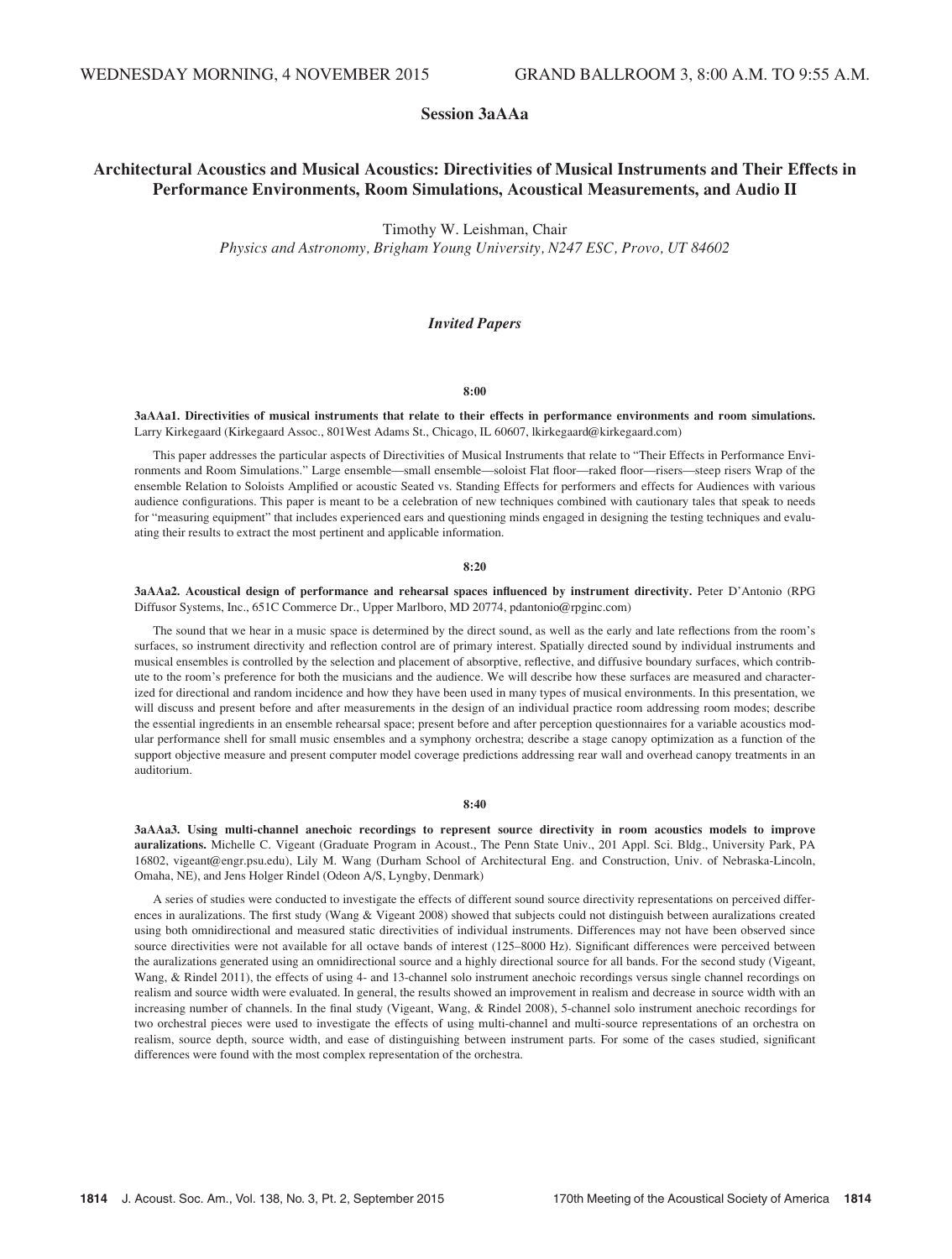3aAAa4. Quantification of time varying directivity of musical instruments in an orchestral context. Madeline A. Davidson and Lily M. Wang (Durham School of Architectural Eng. and Construction, Univ. of Nebraska- Lincoln, 6349 Cedar Plaza #222, Omaha, NE 68106, madeline.davidson@huskers.unl.edu)

At the University of Nebraska, previous research has been done in the quantification of time varying directivity of played musical instruments using 13 channel anechoic recordings of solo passages. The proposed quantifiers involve measures of the extent to which directivity changes in magnitude as well as how often the directivity changes in spatial direction, using various time windows of analysis from 0.2 to 1 s. In this paper, these proposed quantifiers are applied to 5 channel anechoic recordings of a full orchestra for a Brahms symphony and a Mozart symphony. With silent sections removed from the recordings, the time varying directivity properties of musical instruments are more accurately examined within the context of played notes from two stylistically different symphonies.

# 9:20

3aAAa5. Interactive room auralization of sound sources with exchangeable directivities. Lukas Aspöck and Michael Vorländer (Inst. of Tech. Acoust., RWTH Aachen, Kopernikusstr. 5, Aachen D-52074, Germany, las@akustik.rwth-aachen.de)

Although established measurement methods and simulation models for source directivities are available, there is a lack of tools to directly experience the audible effects of virtual sound sources in different conditions. Only an auralization in connection with psychoacoustic experiments can answer questions regarding the required solution and quality of sound source directivities. This paper presents a real-time simulation engine based on geometrical acoustics which accounts for both source directivities and the room acoustics of the environment. A hybrid simulation model is applied combining an image source model and a ray tracing algorithm to generate a binaural room impulse response, which is then convolved with an anechoic sound file (e.g., of a musical instrument). A convenient user interface is introduced by integrating the simulation engine into the 3D modeling program SketchUp. This makes it possible to easily position virtual sound sources and select various source directivities inside a modifiable room model. The listener receives immediate perceptual feedback and is able to examine the effects of varying virtual sound source locations and source directivities in different room acoustic environments.

# Contributed Paper

#### 9:40

3aAAa6. Recent advancements in massive multi-channel auralization. Jens Ahrens and Hagen Wierstorf (Univ. of Technol. Berlin, Ernst-Reuter-Platz 7/TEL 18, Berlin 10587, Germany, ahrjens@gmail.com)

Massive multi-channel auralization approaches like Wave Field Synthesis and Higher Order Ambisonics experienced a pronounced hype in the late 2000s during which the primary research goal was maximizing the physical accuracy of the synthetic sound fields that they create. The hype eventually faded as the achievable advancements turned out to be limited due to fundamental restrictions. Though, activities are still being pursued in the domain with the focus shifted towards perception of synthetic sound fields. This talk gives an overview over current activities, which aim at understanding localization, timbre, and spatial impression in general. The results show that localization performance in synthetic sound fields is close to the performance in real sound fields. Timbre and spatial impression exhibit impairments that are directly linked to the physical limitations of the employed systems. Promising options for improvements regarding the synthesis of artificial reverberation are discussed.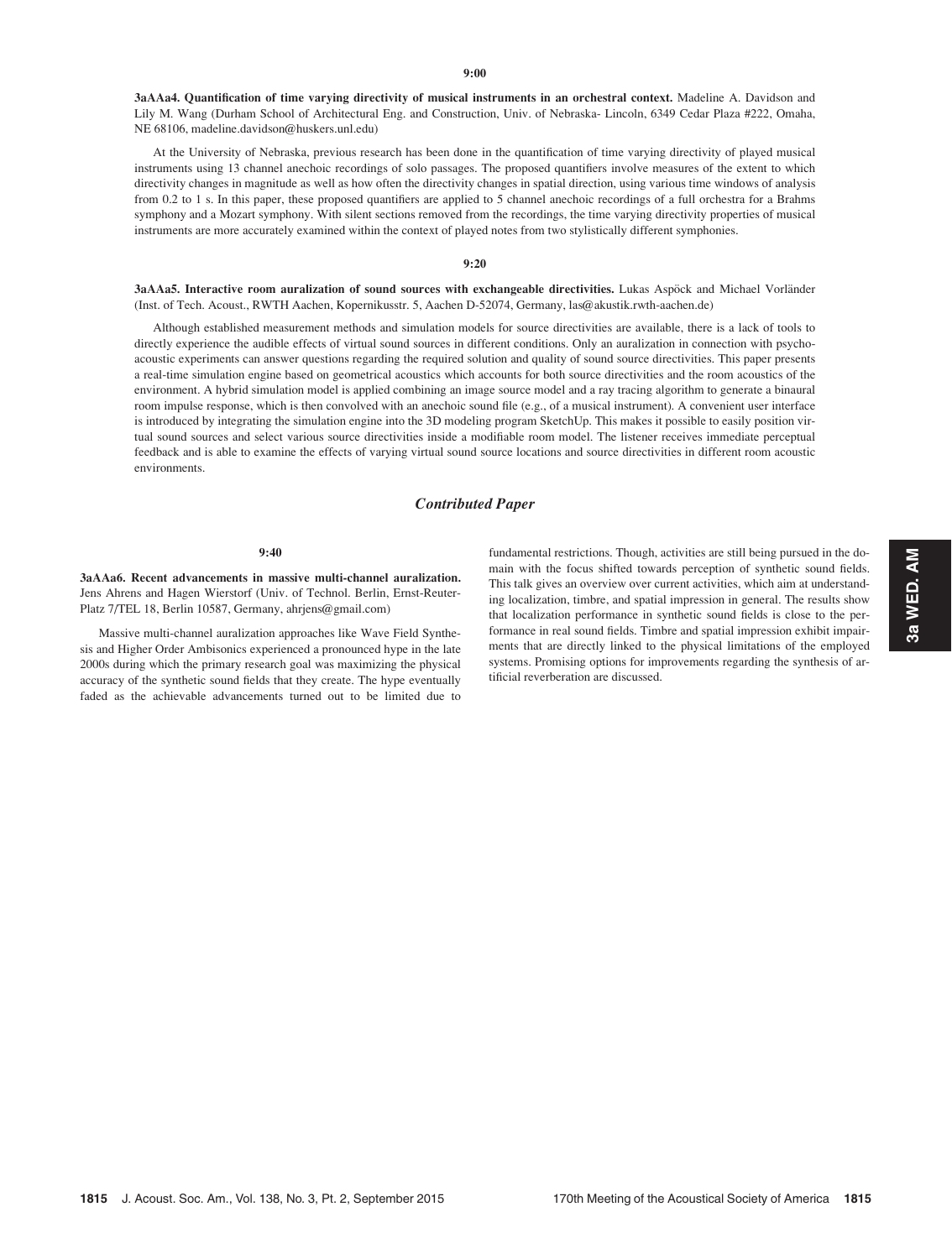# Session 3aAAb

# Architectural Acoustics: Worship Space Acoustics: Three Decades of Design

David T. Bradley, Cochair

Physics + Astronomy, Vassar College, 124 Raymond Avenue, #745, Poughkeepsie, NY 12604

Erica E. Ryherd, Cochair

University of Nebraska, 1110 S 67th St., Architectural Engineering, Omaha, NE 68182-0816

Lauren M. Ronsse, Cochair

Audio Arts and Acoustics, Columbia College Chicago, 33 E. Congress Pkwy, Suite 601, Chicago, IL 60605

Chair's Introduction—9:35

# Invited Papers

### 9:40

3aAAb1. The soundscape of worship. Gary W. Siebein and Kara A. Siebein (Siebein Assoc., Inc., 625 NW 60th St., Ste. C, Gainesville, FL 32607, gsiebein@siebeinacoustic.com)

Soundscape theory provides insights into the architectural acoustic design of religious buildings that demonstrate how acoustical issues can be integrated within worship spaces of the 21st century. Eliade (1959) conceives of worship spaces as a sacred enclosure where communication with the God is made. The spaces must have a door to the world above, by which the God can descend to earth and man can symbolically ascend to heaven. Sometimes this is manifest as one confronts his or her God alone, in silence; sometimes, it is manifest in the joyous singing and praying or sad wailing of the entire community joined in corporate celebration or solemnity during momentous events. If one pays careful attention to the group involved with the design of a facility, they can tailor the architectural, acoustical, and electronic systems design to provide a unique acoustical identity that expresses the individual aspirations of the particular church. The technical tools for measurement and assessment of existing conditions, modeling of proposed changes, and simulating the anticipated results so evaluations can be made while the design is still in a computer are readily available to allow consultants to develop acoustical aspects of worship spaces that are unique for each project.

### 10:00

3aAAb2. How classical ideas inform 21st century architectural acoustics. Timothy Foulkes (Cavanaugh Tocci Assoc, Sudbury, MA) and John Prokos (Gund Partnership, 47 Thorndike St., Cambridge, MA 02141, JohnP@gundpartnership.com)

This presentation was inspired by John Prokos' essay in Worship Space Acoustics: 3 Decades of Design. It will be a joint presentation by Prokos, an architect and Foulkes, an acoustician. It was Marcus Vitruvius Pollio, the great First Century Roman architect and engineer, who first set forth the famous triumvirate of firmness (structure), commodity (usefulness), and delight (beauty) as the ideals of the architect. Even in today's digital age, these three tenets are as applicable as ever, nowhere more so than in architectural acoustics. This session will consider examples of buildings and spaces whose acoustics are as compelling as their visual design. For *firmness*, we will look at several examples including Gund Partnership's athletic center at Kenyon College, whose dramatic vaulted glass and steel structure nonetheless allow excellent acoustics. For *commodity*, among the projects we present is the Young Israel Symagogue in Brookline, MA, a collaboration between the two presenters, which has the flexibility to accommodate varied worship services and gatherings to meet the congregations's changing needs. Among the buildings demonstrating delight is Cavanaugh Tocci's work on the 1100 seat Oratory at Ave Maria University in Florida, a classically inspired church that seeks to replicate the acoustics of the great European cathedrals.

# 10:20

3aAAb3. Balancing sight and sound in heritage worship buildings. Dan Clayton (Clayton Acoust. Group, 2 Wykagyl Rd., Carmel, NY 10512-6224, mail@claytonacoustics.com)

Buildings for traditional religious gathering and time-honored worship practice require a balance of highly valued acoustical qualities such as reverberance for liturgical music, ensemble for choral singing, responsiveness for congregational participation, and clarity for intelligible speech. Geometry, dimensions, proportions, cubic volume, and boundary materials are critical elements of acoustical success. Many old European worship buildings are admired for their particularly fine blending of these criteria, and often cited as benchmarks for how buildings in the United States should look and sound. Although many heritage U.S. worship buildings look like their European precedents in terms of layout, shape, and size, a critical design element was modified, upsetting the acoustical balance. Boundary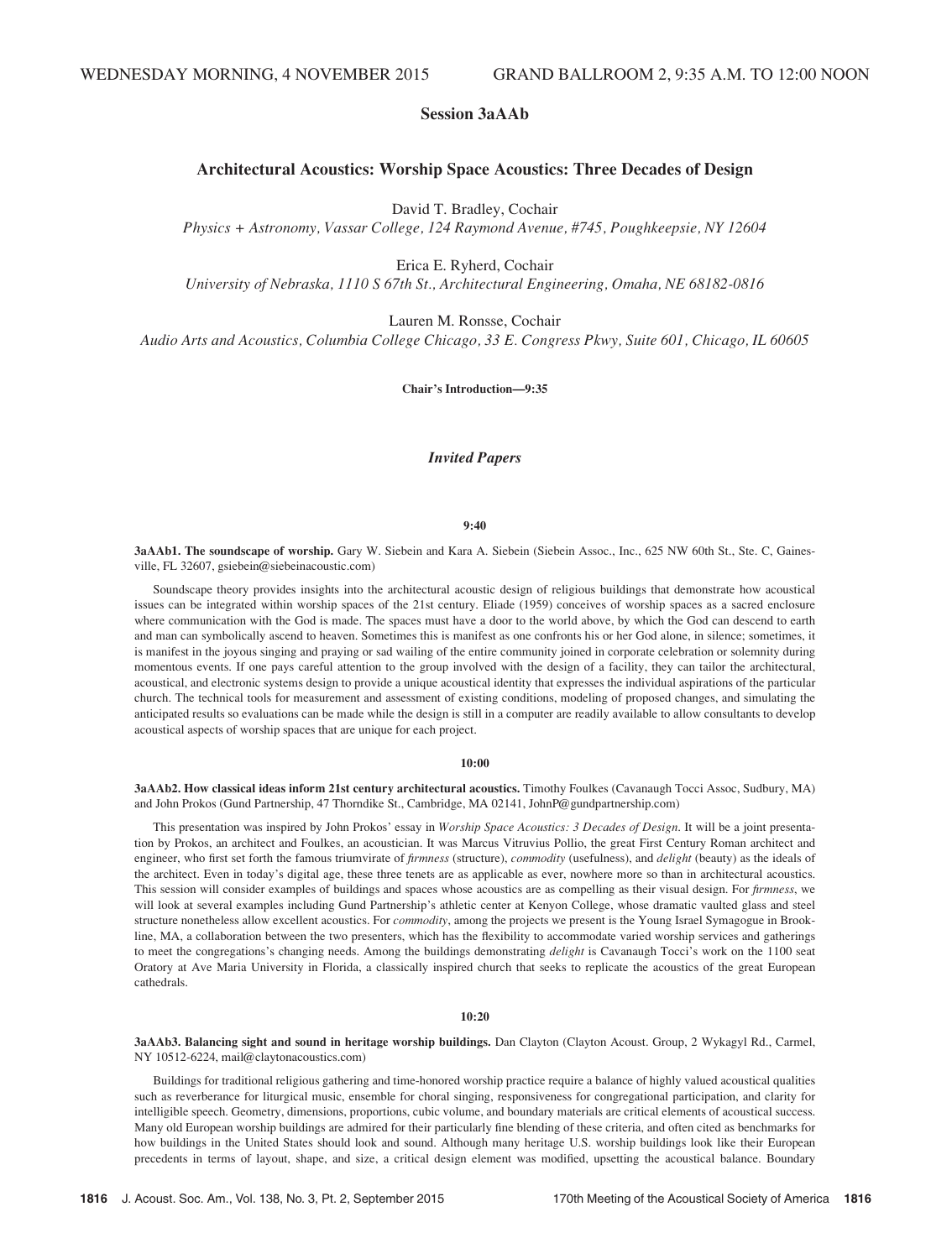materials became lighter and thinner, making construction easier, faster, and less expensive. Acoustical upgrade of these existing buildings in the context of historic preservation/restoration brings additional design complexity, requiring equal measures of compromise from owner, users, acoustician, architect, and engineers. The acoustician's dilemma becomes "what we see may not be what we hear," as acquired acoustical expectations are upended by actual conditions. This paper will describe these differences and explore approaches to acoustical enhancement within limitations of the buildings themselves plus further constraints of contemporary preservation practice.

### 10:40

3aAAb4. Worship space acoustics: Design needs, trends, and issues for sacred spaces, relative to traditional and contemporary worship styles. Scott Riedel and Craig Schaefer (Acoust. Consultants, Scott R. Riedel & Assoc., Ltd., 819 N Cass St., Milwaukee, WI 53202, riedel@riedelassociates.com)

Concerns and goals for worship space acoustic design include the need for clear, intelligible speech, well blended, balanced, and projected music, and encouraging robust participation by the congregation in sung and spoken parts of a service. Also important are the attenuation of noise and control of acoustical anomalies that could interrupt, mask, or distort the critical expressions of speech and music. Achieving these goals includes careful attention to such factors as various cubic air volumes, unique geometric forms, functional proximities, and interior finish material selections. These factors are important to both improving existing rooms and in creating new designs. A current challenge is that of accommodating different musical styles (from traditional compositions and instruments to contemporary and ethnic forms) within the same space. Practical issues may include client understanding of differences between A/V systems and their capabilities vs. architectural room acoustics, and realities of budget limitations and value engineering. Before and after case-study examples exploring these goals, issues, and design solutions will be presented and discussed, including examples from the new publication, "Worship Space Acoustics, Three Decades of Design."

### 11:00

3aAAb5. Practical lessons in acoustical design learned from recent worship space projects. Benjamin Markham (Acentech Inc., 33 Moulton St., Cambridge, MA 02138, bmarkham@acentech.com)

In the last 25 years of worship space acoustics consulting projects (and building on experiences of the 25 years before that), consultants at Acentech have learned many important lessons about these unique and important spaces. Throughout that time period, the evolution of worship style has necessitated thoughtful new design approaches to worship space acoustics. Acentech consultants have learned lessons regarding the complex interplay between support for congregational singing and appropriate reverberation control for contemporary worship music. The equally complex interplay between traditional music and intelligibility of a preacher's speech has also taught profound and lasting lessons. Silence plays a critical and fundamental role in promoting a contemplative and prayerful environment another important lesson learned. Using examples from the Acoustical Society's new Worship Spaces book, this presentation will illustrate practical lessons from these and other projects in Acentech's recent experience with worship facilities.

# 11:20

3aAAb6. Worship space acoustics: Three decades of design. Walid Tikriti (Acoustonica, LLC, 33 Pond Ave., Ste. 201, Brookline, MA 02445, wtikriti@acoustonica.com)

The presentation discusses the acoustics and noise control design for new construction and existing worship space renovation and the challenges during the design stage. The first project is an addition of a chapel to an existing church. Treating the hard surfaces on the walls and ceiling proved challenging due to the historic nature of the building. The second project is an addition of a 1800 sq. ft. multipurpose room with a full glass wall. The Glory Be Hall space is intended to provide an acoustically pleasant space for various programs. The third project is a new construction of a 550 seat worship space. The acoustics design focused on achieving a balance between the amplified sound system, the background noise level from the mechanical equipment, the noise isolation from adjacent spaces including nursery and public spaces.

### 11:40

3aAAb7. Design and renovation of worship spaces at Fourth Presbyterian Church in Chicago. Dawn Schuette and Jennifer Nelson Smid (Threshold Acoust., 141 W Jackson Blvd., Ste. 2080, Chicago, IL 60604, jnelson@thresholdacoustics.com)

Fourth Presbyterian Church is among Chicago's most iconic buildings. Designed by Ralph Adams Cram, it was dedicated in 1914. Threshold Acoustics worked alongside Gensler on a 5-story addition to the Fourth Church facilities that provided needed worship and program space in celebration of their centennial. The Genevieve and Wayne Gratz Center was included as a case study for the publication "Worship Spaces Acoustics: Three Decades of Design." It houses the 350-seat Buchanan Chapel, which is used as overflow for holiday services, intimate worship services, Children's Chapel, music performances, and weddings. Threshold Acoustics is currently working with Fourth Church on the restoration of their historic Skinner Organ in the sanctuary. An acoustic study of the sanctuary was completed to evaluate and determine the current challenges the organ faces to carry sound to all locations within the Nave. The renovations to the organ and chamber are underway and are to be finished by December 2015 for holiday services. This paper will describe Threshold's acoustic design for the Gratz Center and Sanctuary.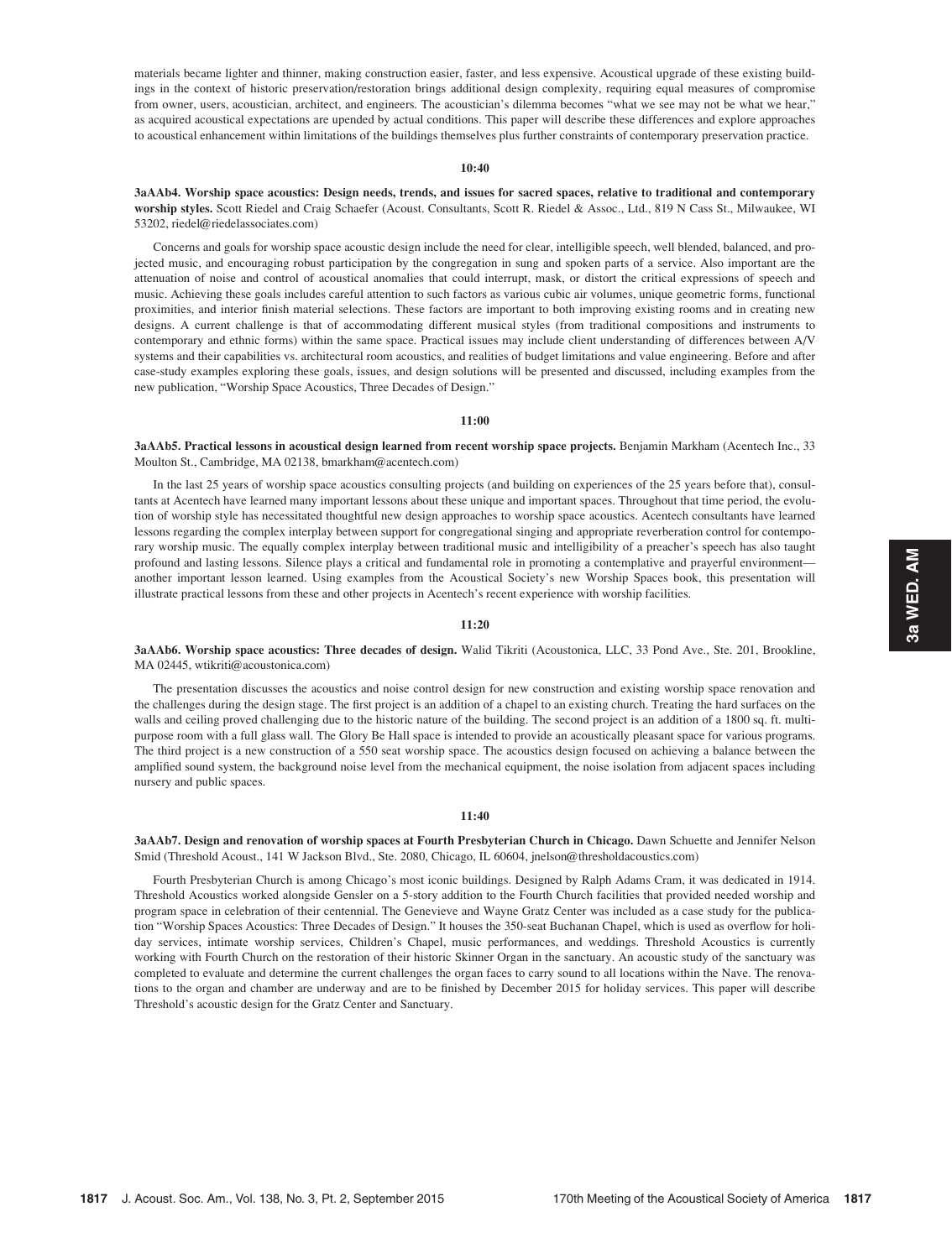# Session 3aAO

# Acoustical Oceanography: Munk Award Lecture

Andone C. Lavery, Chair

Applied Ocean Physics and Engineering, Woods Hole Oceanographic Institution, 98 Water Street, MS 11, Bigelow 211, Woods Hole, MA 02536

Chair's Introduction—10:55

# Invited Paper

11:00

3aAO1. Ocean acoustic tomography: Past, present, and maybe future. Carl Wunsch (Earth and Planetary Sci., Harvard Univ., Cambridge, MA 02138, carl.wunsch@gmail.com)

This talk will describe some of the origins of what became known as ocean acoustic tomography, and how it has evolved in the intervening years. Some published mis-conceptions about its beginnings are somewhat interesting. The possibilities of its having a more central role in the determining the evolution of the ocean in future climate raise fascinating technical problems that probably have equally fascinating solutions.

# WEDNESDAY MORNING, 4 NOVEMBER 2015 CLEARWATER, 8:00 A.M. TO 11:05 A.M.

# Session 3aBAa

# Biomedical Acoustics: Sonothrombolysis

Kevin J. Haworth, Cochair University of Cincinnati, 231 Albert Sabin Way, CVC3940, Cincinnati, OH 45209

Kenneth B. Bader, Cochair Internal Medicine, University of Cincinnati, 231 Albert Sabin Way, CVC 3935, Cincinnati, OH 45267-0586

Chair's Introduction—8:00

# Invited Papers

### 8:05

3aBAa1. Non-invasive thrombolysis using histotripsy beyond the "intrinsic" threshold (microtripsy). Xi Zhang (Biomedical Eng., Univ. of Michigan, 2200 Bonisteel Blvd., Rm. 1107 Gerstacker Bldg., Ann Arbor, MI 48109), Hitinder Gurm (Interventional Cardiology, Univ. of Michigan, Ann Arbor, MI), Gabe Owens (Pediatric Cardiology, Univ. of Michigan, Ann Arbor, MI), and Zhen Xu (Biomedical Eng., Univ. of Michigan, Ann Arbor, MI 48109, zhenx@umich.edu)

Histotripsy has been demonstrated as a non-invasive, drug-free, image-guided thrombolysis method using cavitation alone. Microtripsy is a new histotripsy approach, where cavitation is generated using 1-cycle ultrasound pulses with negative pressure exceeding a threshold intrinsic to the medium. We hypothesize that, using microtripsy, cavitation can be generated entirely within the vessel lumen,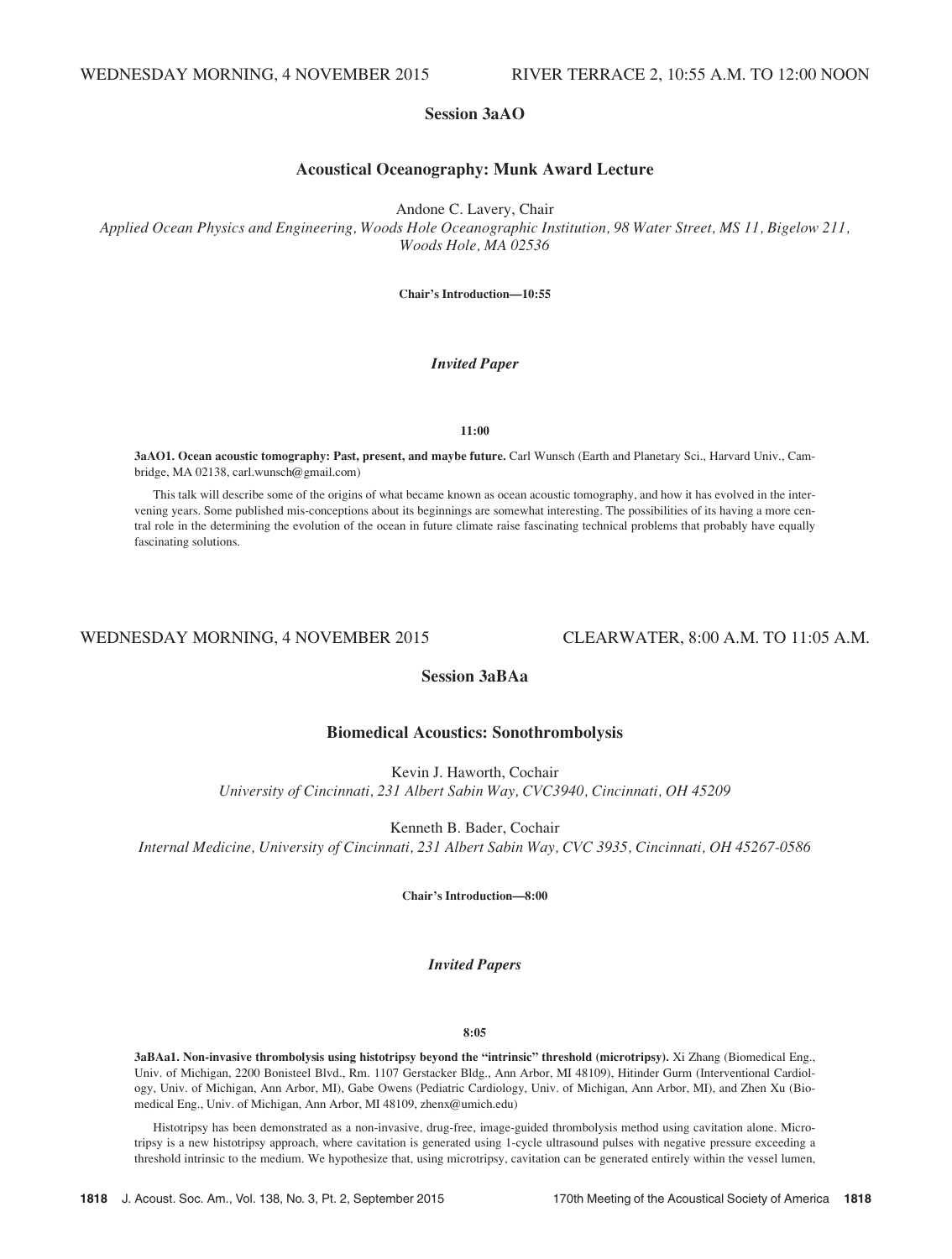without contacting the vessel wall. Microtripsy was used to create a flow channel through a clot in a vessel-mimicking phantom by scanning the therapy focus through the clot at a pre-set interval. Different scan intervals, doses, and strategies (single focus vs. electricalsteered multi-foci) were tested in both unretracted and retracted clots. The flow channel size, thrombolysis rate, and clot debris particle sizes were measured. A cavitation cloud and flow channel was successfully generated and completely confined within the 6.5 mm-diameter vessel lumen through unretracted and retracted clots. A 1-4 mm channel was created in unretracted clots, at thrombolysis rate of 3.3 min/cm. Using an electrical-steered multi-foci method, a 1–2.5 mm channel was generated through retracted clots, at thrombolysis rate of 5.5 min/cm. The debris particles generated were no greater than 150  $\mu$ m. The results show the potential of microtripsy for precise and effective clot recanalization, minimizing risks of vessel damage and embolism.

### 8:25

3aBAa2. Insights into mechanisms of sonothrombolysis using high speed imaging. Flordeliza Villanueva (HVI, UPMC, 200 Lothrop St. PUH A351, Pittsburgh, PA 15213, villanuevafs@upmc.edu)

Thrombotic arterial occlusion is the major cause of acute cardiovascular syndromes such as stroke and myocardial infarction. Exposing the thrombus to microbubbles in the presence of ultrasound facilitates thrombus disruption, and is thus a potentially powerful therapeutic strategy for thromboembolic diseases. However, optimization of "sonothrombolysis" is constrained by a lack of understanding of underlying mechanisms for blood clot disruption in response to ultrasound-induced microbubble vibrations. We tested the hypothesis that inertial cavitation induces mechanical clot disruption by optically characterizing lipid microbubble interactions with thrombus + ultrasound using an ultra-high speed microscopy imaging system capable of imaging at MHz frame rates. A microscope/acoustic stage was used to hold an experimentally created thrombus and microbubbles, which were insonified (1 MHz) during synchronized high speed imaging. Large amplitude microbubble oscillations in response to an inertial cavitation regime caused thrombus deformation and pitting. These data implicate a direct mechanical effect of oscillating microbubbles on mediating clot disruption.

#### 8:45

3aBAa3. Combined lysis of thrombus with ultrasound and systemic tissue plasminogen activator for emergent revascularization in acute ischemic stroke (CLOTBUST-ER): An update. Andrei V. Alexandrov (Neurology, UTHSC, 855 Monroe Ave., Ste. 415, Memphis, TN 38613, avalexandrov@att.net)

Background: Continuous exposure of intracranial arterial occlusions to pulsed wave ultrasound enhances tissue plasminogen induced recanalization. Our hypothesis is that sonothrombolysis can improve functional outcomes of stroke patients receiving tPA therapy. Methods: The primary objective is to evaluate the efficacy of a novel transcranial ultrasound device and systemic tPA (Target) compared to systemic tPA alone (Controls) in subjects with acute ischemic stroke and NIHSS scores 10 or greater. This is a randomized (1:1), placebo-controlled, multi-site, phase 3 clinical trial to evaluate the efficacy and safety of a novel ultrasound device, as an adjunctive therapy to tPA treatment in subjects with acute ischemic stroke: total projected enrollment 824 patients with interim analyses at  $\frac{1}{3}$  and  $\frac{2}{3}$  of enrollment. Current Status: CLOTBUST-ER had active enrollment at approximately 70 sites in 14 countries worldwide. DSMB recommended to stop the trial after second interim analysis. Functional outcomes are still being assessed via modified Rankin Scores at 90 days and the primary endpoint will be analyzed using ordinal shift statistical analysis. Final results will be presented at ISC 2016. Conclusions: CLOTBUST-ER is the first phase three multinational randomized blinded clinical trial of sonothrombolysis for treatment of acute ischemic stroke. ClinicalTrials.gov Trial Registry ID: NCT01098981.

#### 9:05

3aBAa4. Microbubble pumps: Ultrasound theragnostic agents. Christy K. Holland, Himanshu Shekhar, and Kenneth B. Bader (Internal Medicine, Div. of Cardiovascular Health and Disease, and Biomedical Eng. Program, Univ. of Cincinnati, Cardiovascular Ctr. Rm. 3935, 231 Albert Sabin Way, Cincinnati, OH 45267-0586, Christy.Holland@uc.edu)

Cardiovascular disease is the number one cause of death worldwide, and thrombo-occlusive disease is a leading cause of morbidity and mortality. Ultrasound has been developed as a tool to induce the release, delivery, and enhanced efficacy of a thrombolytic drug (rt-PA) and bioactive gases from echogenic liposomes. By encapsulating drugs into micron-sized and nano-sized liposomes, the therapeutic can be shielded from degradation within the vasculature until delivery is triggered by ultrasound exposure. Insonification accelerates clot breakdown in combination with rt-PA and ultrasound contrast agents, which nucleate sustained bubble activity, or cavitation. Mechanisms for ultrasound enhancement of thrombolysis, with a special emphasis on cavitation and radiation force, will be reviewed. The delivery of bioactive gases from echogenic liposomes to promote vasodilation and cytoprotection will also be discussed.

#### 9:25

3aBAa5. Microscale interactions between ultrasound stimulated microbubbles and the fibrin networks of clots. David Goertz, Christopher Acconcia (Univ. of Toronto, S665a, 2075 Bayview Ave., Toronto, ON m4k1x5, Canada, goertz@sri.utoronto.ca), and Ben Leung (Sunnybrook Res. Inst., Toronto, ON, Canada)

While the concept of microbubble mediated sonothrombolysis is now well established, a detailed mechanistic understanding of this process remains both elusive as well as necessary in order to facilitate the development of improved exposure methods. As lytic effects may ultimately arise from microscale bubble-clot interactions, we have employed high-speed microscopy and two-photon microscopy to examine these interactions first in (transparent, fluorescently tagged) fibrin clots, and then in blood clots. Bubble "population" studies in fibrin clots show the prominent role of primary and secondary radiation forces: bubbles are first directed toward the clot boundary, where their concentrations increase and interactions such as clustering and coalescence occur frequently. A subset of bubbles penetrate into the clots, disrupting the fibrin network structure along their paths. Once initiated, the resulting tunnels act in subsequent exposures as conduits for bubbles to enter and access deeper points within the clot. Using optical tweezers, individual bubble experiments reveal that bubble entry into the clots, along with the accompanying network damage and fluid uptake, are a function of the network pore size, bubble size, and the exposure scheme. With blood clots, the erosion surface evolves in a complex manner, involving the ejection of erythrocytes and the development and progression of a cell depleted fibrin network zone. The characteristics of the erosion front are highly dependent on exposure conditions.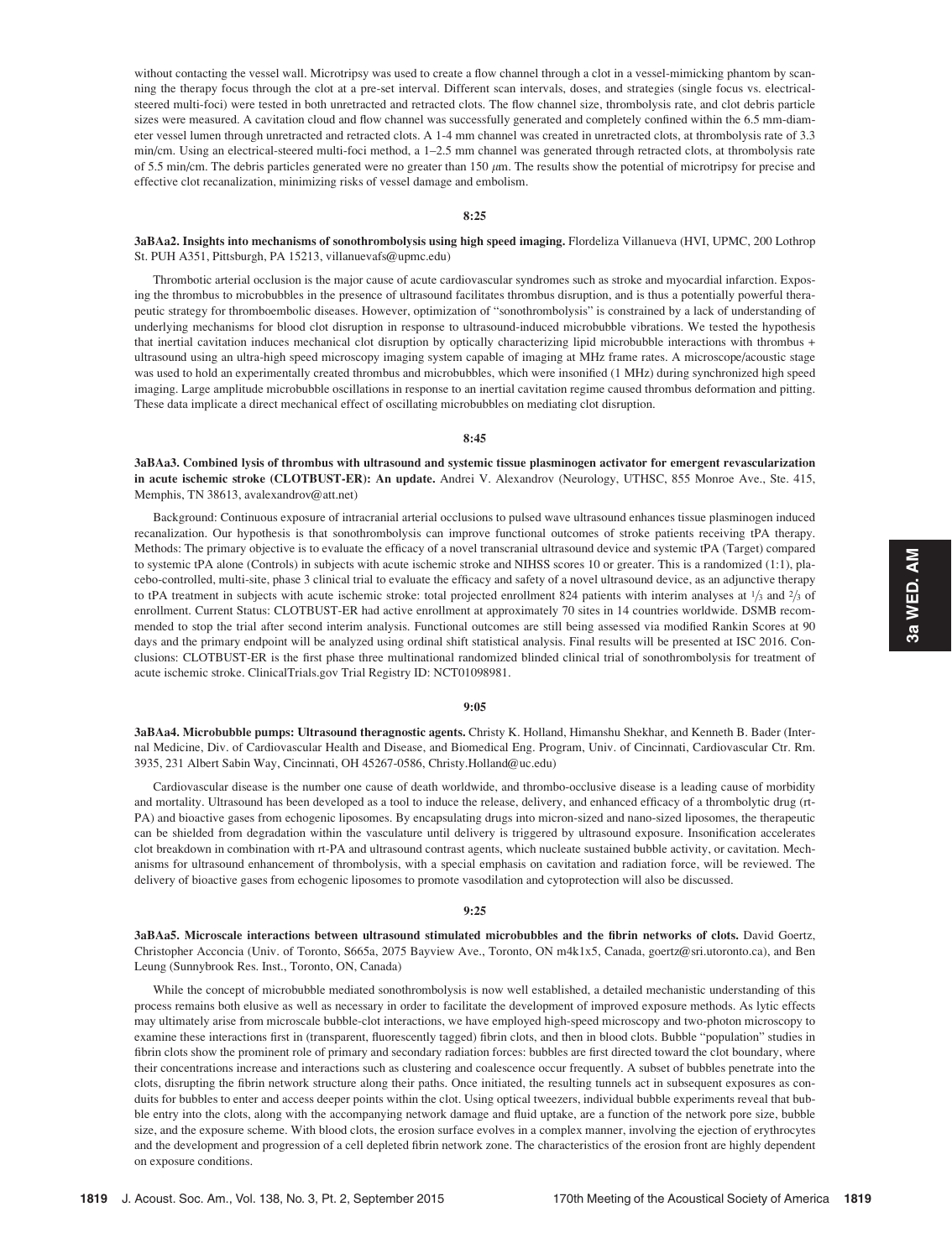3aBAa6. Molecular mechanisms of the effect of ultrasound on the fibrinolysis of clots. Irina N. Chernysh (Dept. of Cell & Developmental Biology, Univ. of Pennsylvania, 1154 BRB, 421 Curie Blvd., Philadelphia, PA 19104-6058), E C. Everbach (Eng. Dept., Swarthmore College, Swarthmore, PA), Prashant K. Purohit (Dept. of Mech. Eng. and Appl. Mech., Univ. of Pennsylvania, Philadelphia, PA), and John W. Weisel (Dept. of Cell & Developmental Biology, Univ. of Pennsylvania, Philadelphia, PA 19104-6058, weisel@mail.med. upenn.edu)

Our objective was to identify mechanisms for the ultrasound-enhanced acceleration of tissue-type plasminogen activator (t-PA) induced fibrinolysis of clots. Measurements of turbidity as a function of time, used to characterize quantitatively the effects of ultrasound, showed that the ultrasound pulse-repetition frequency affected clot lysis times, but there were no thermal effects. Ultrasound in the absence of t-PA produced a slight but consistent decrease in turbidity, suggesting a decrease in fibrin diameter due solely to the action of ultrasound, likely caused by an increase in protofibril tension because of vibration from ultrasound. Changes in fibrin network structure during lysis with ultrasound were visualized in real time by deconvolution microscopy, revealing that the network becomes unstable when 30–40% of the network was digested, whereas without ultrasound, the fibrin network was digested gradually and retained structural integrity. Fluorescence recovery after photobleaching during lysis was used to characterize the kinetics of binding/unbinding and transport. Ultrasound causes a decrease in the diameter of fibers due to tension as a result of vibration, leading to increased binding sites for plasmin(ogen)/t-PA. The positive feedback of this structural change together with increased mixing/transport of t-PA/plasmin( ogen) is likely to account for the observed enhancement of fibrinolysis by ultrasound.

# 10:05–10:20 Break

### Contributed Papers

#### 10:20

3aBAa7. Histotripsy for liquefaction of large extravascular hematomas for fine-needle aspiration: Feasibility study. Tatiana D. Khokhlova, Thomas Matula, Yasser Haider, and Wayne Monsky (Univ. of Washington, 325 9th Ave., Harborview Medical Ctr., Box 359634, Seattle, WA 98104, tdk7@uw.edu)

Intra- and extra- muscular hematomas result from repetitive injury, or sharp and blunt limb trauma. There are currently no short-term treatment options for large hematomas, only lengthy conservative treatment. The goal of this work was to evaluate the feasibility of histotripsy to liquefy extravascular hematomas for subsequent fine-needle aspiration. Cavitation histotripsy (CH) and boiling histotripsy (BH) were applied to liquefy 50-mL clots in an in vitro gel phantom. 1 MHz and 1.5 MHz transducers were used with duty cycles of 1–2% for BH and 0.3–0.5% for CH, pulse durations 10 ms for BH, and  $3.3-5$  cs for CH, treatment duration  $5-60$  s and peak focal pressures of  $p^+=70-100$  MPa, and  $p=15-25$  MPa. The liquefied lysate was aspirated with a 18–21 gauge needle. The lysate was analyzed by histology and sized in a Coulter counter. Under the same exposure duration, BH lesions were 1.5–2 times larger than CH lesions. 99% of lysate particulates were smaller than 10 cm. CH-aided liquefaction was slower, but the voids were more regularly shaped, facilitating easier aspiration. A combination of BH and CH may be most optimal for liquefaction. [Work supported by NIH K01 EB 015745 and Washington State Life Science Discovery Fund (Grant No. 3292512).]

#### 10:35

3aBAa8. Fibrin-targeted echogenic liposomes for localized ablation of thrombi with histotripsy pulses. Kenneth B. Bader, Kevin J. Haworth (Internal Medicine, Univ. of Cincinnati, 231 Albert Sabin Way, CVC 3935, Cincinnati, OH 45267-0586, Kenneth.Bader@uc.edu), Adam D. Maxwell (Dept. of Urology, Univ. of Washington, Seattle, WA), Tao Peng, David D. McPherson (Dept. of Internal Medicine, Univ. of Texas Health Sci. Ctr., Houston, TX), and Christy K. Holland (Internal Medicine, Univ. of Cincinnti, Cincinnati, OH)

Deep vein thrombosis is a debilitating condition that can result in pulmonary embolism, or post-thrombotic syndrome. Clot lysis can be initiated with histotripsy, a novel form of therapeutic ultrasound that uses the mechanical action of microbubble clouds to ablate tissue. Thrombolytic-loaded echogenic liposomes (t-ELIP) have fibrin targeting capabilities and also entrain gas microbubbles that act as cavitation nuclei. We hypothesize that t-ELIP can nucleate microbubble cloud formation near the clot, providing targeted ablation. Highly retracted porcine whole blood clots were exposed to either histotripsy pulses alone, or histotripsy pulses and t-ELIP between peak negative pressures of 7.5 MPa and 20 MPa. Thrombolytic efficacy was assessed via clot mass before and after treatment. Microbubble cloud activity was monitored with passive cavitation imaging (PCI) during histotripsy exposure. For a given pressure, no significant differences were observed in the thrombolytic efficacy with or without t-ELIP. The dimensions of the bubble cloud, assessed on the PCIs, were significantly reduced in the presence of t-ELIP ( $p < 0.05$ ). Thus, the presence of t-ELIP confines the business end of the bubble activity to the clot. Overall, the combination of histotripsy and t-ELIP is a promising mechanism for targeted ablation of thrombi resistant to thrombolytic drugs.

#### 10:50

3aBAa9. Ultrasound-enhanced thrombolysis: Mechanistic observations. Marie de Saint Victor, Dario Carugo, Constantin Coussios, and Eleanor P. Stride (Univ. of Oxford, IBME, Old Rd. Campus, Oxford, United Kingdom, marie.desaintvictor@pmb.ox.ac.uk)

Ultrasound and microbubbles have been widely demonstrated to accelerate the breakdown of blood clots, but the mechanisms of treatment require further investigation. In particular, there is a need to clarify the effect on the fibrin matrix—the insoluble polymer mesh that determines a clot's integrity and mechanical properties. The objective of this in vitro study was to observe in real-time the mechanisms of microbubble-enhanced sonothrombolysis at the microscale. Fluorescently labeled porcine plasma clots were prepared on a glass coverslip and exposed to different types of microbubbles with or without the fibrinolytic agent recombinant tissue plasminogen activator. A 1 mm thick piezoelectric element was coupled with the glass substrate and driven at the resonant frequency of the system (1.9 MHz), with a duty cycle of 5% and a 0.1 Hz pulse repetition frequency. The acoustic field within the clot was characterized using a fiber optic hydrophone. Changes in the fiber network were monitored for 30 min by confocal microscopy.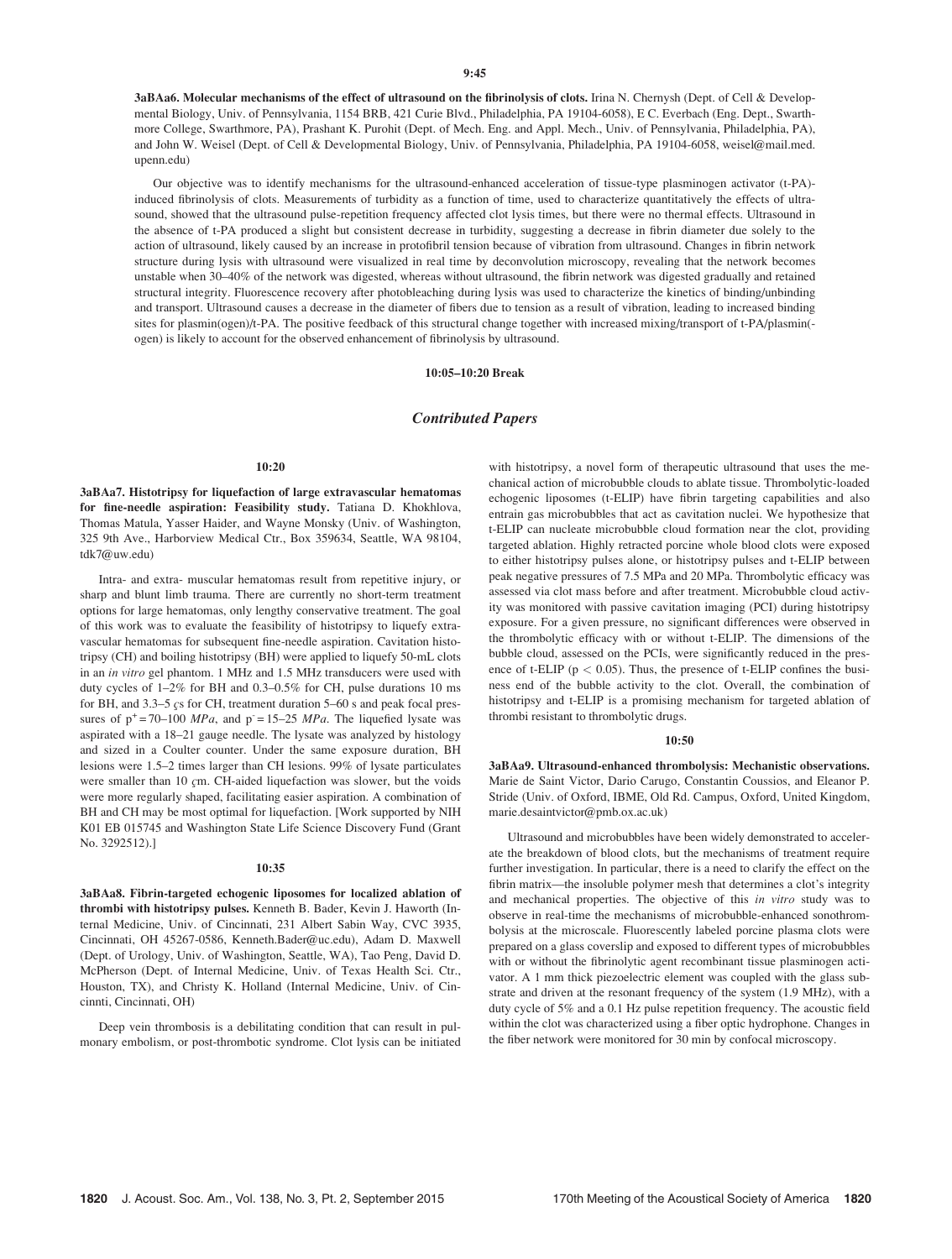# Session 3aBAb

# Biomedical Acoustics: Therapeutic Ultrasound, Microbubbles, and Bioeffects I

Michael Bailey, Chair

Center for Industrial and Medical Ultrasound, Applied Physics Lab, University of Washington, 1013 NE 40th Street, Seattle, WA 98105

### Contributed Papers

### 11:15

3aBAb1. High throughput acoustic and optical characterization of microbubbles for optimized contrast ultrasound imaging. Paul Rademeyer and Eleanor Stride (IBME, Oxford Univ., Old Rd. Campus, IBME, Oxford OX3 7DQ, United Kingdom, paul.rademeyer@eng.ox.ac.uk)

Echogenic particles, such as microbubbles and volatile liquid micro-/ nanodroplets, have shown considerable potential in a variety of clinical diagnostic and therapeutic applications. The accurate prediction of their response to ultrasound excitation is however extremely challenging, and this has hindered the optimization of techniques such as quantitative ultrasound imaging and targeted drug delivery. Existing characterization techniques, such as ultra-high speed microscopy, provide important insights, but suffer from a number of limitations; most significantly difficulty in obtaining large data sets suitable for statistical analysis and the need to physically constrain the particles, thereby altering their dynamics. Here, a microfluidic system is presented that overcomes these challenges to enable the measurement of single echogenic particle response to ultrasound excitation with a throughput of 20 samples/second and an uncertainty below 7% in the measurements. Demonstration of optimized contrast ultrasound imaging is shown based on the characterization of over  $100,000$  individual SonoVue® bubbles.

#### 11:30

3aBAb2. Design, characterization, and performance of a dual aperture, focused ultrasound system for microbubble-mediated, non-thermal ablation in rat brain. Jonathan Sutton, Yui Power, Yongzhi Zhang, Natalia Vykhodtseva, and Nathan McDannold (Dept. of Radiology, Brigham and Women's Hospital, 221 Longwood Ave., Boston, MA 02115, jtsutt@bwh. harvard.edu)

Submegahertz ultrasound (US) with microbubbles  $(\mu B)$  can ablate brain tissue: a low amplitude  $(< 1$  MPa) alternative to thermal ablation. Single element transducers at transcranial frequencies have broad axial profiles compared to the size of targets in small animals. Thus, we sought a system to ablate millimeter volumes in normal and tumorous rat brain non-thermally using US and  $\mu$ B. The system consisted of two transducers oriented at 120 $^{\circ}$ , driven at different frequencies (F = 837 kHz,  $\Delta$ F = 30 Hz) to reduce the depthof-field by 78%. To monitor cavitation, a passive detector (650 kHz) was confocally aligned with the therapy field. Targets were registered stereotactically.  $\mu$ B injections (100, 200, and 400  $\mu$ l/kg) with 5-minute sonications proceeded at acoustic pressures relative to the in vivocavitation threshold (0.3– 0.6 MPa) determined a priori. Following MRI and sacrifice (1 h, 4 days, 10 days), tissue was fixed and stained. At 1 h, small lesions  $(< 2$  mm) were selectively comprised of stenotic capillaries with macrophage infiltration and neuronal damage. As lesions grew, stenotic capillaries within this escalating margin increased, along with neuronal damage. T2\* lesions larger than 4 mm exhibited necrosis, cyst, and tissue removal histologically after four days. Persistent, strong ( $>$ 5 dB) inharmonic energy indicated formation of large ablation volumes along the US path. Low level  $(<2$  dB) or sporadic  $(<50\%)$ cavitation indicated incomplete ablation. Results and mechanisms, especially with respect to ischemic stroke, will be discussed.

### 11:45

3aBAb3. An empirical model of size-isolated ultrasound-triggered phase shift emulsions. Karla P. Mercado, Lindsay Snider, Kirthi Radhakrishnan, and Kevin J. Haworth (Univ. of Cincinnati, 231 Albert Sabin Way, CVC3940, Cincinnati, OH 45209, kevin.haworth@uc.edu)

High-speed mechanical agitation is commonly used to produce microbubbles and droplets for ultrasound imaging and therapy. This technique results in a high concentration  $({\sim}10^{10}$  particles/mL) of polydisperse particles (less than 400 nm to greater than 15  $\mu$ m in diameter). Differential centrifugation has been used to isolate microbubbles and droplets of specific sizes. In our prior work, we have isolated droplets between 2  $\mu$ m and 5  $\mu$ m. In the current work, we have isolated different sizes of droplets by adjusting centrifugation speeds. Our size-isolation protocol increased the fraction of droplets between 1  $\mu$ m and 3  $\mu$ m from 8% for non-centrifuged droplets to 87% for differentially centrifuged droplets. An empirical model for the size distribution after differential centrifugation was developed. The measured fraction of droplets in the supernatant and pellet for all sizes after a single centrifugation was used in the empirical model. There was a 3% difference in the volume-weighted mean diameter of the experimentally measured and empirically modeled size distributions. The coefficient of variations of the experimentally measured and empirically modeled size distributions were 24% and 22%, respectively. The empirical model allows for determining appropriate centrifugation parameters to obtain desired size distributions. [Work supported in part by NIH grant KL2 TR000078.]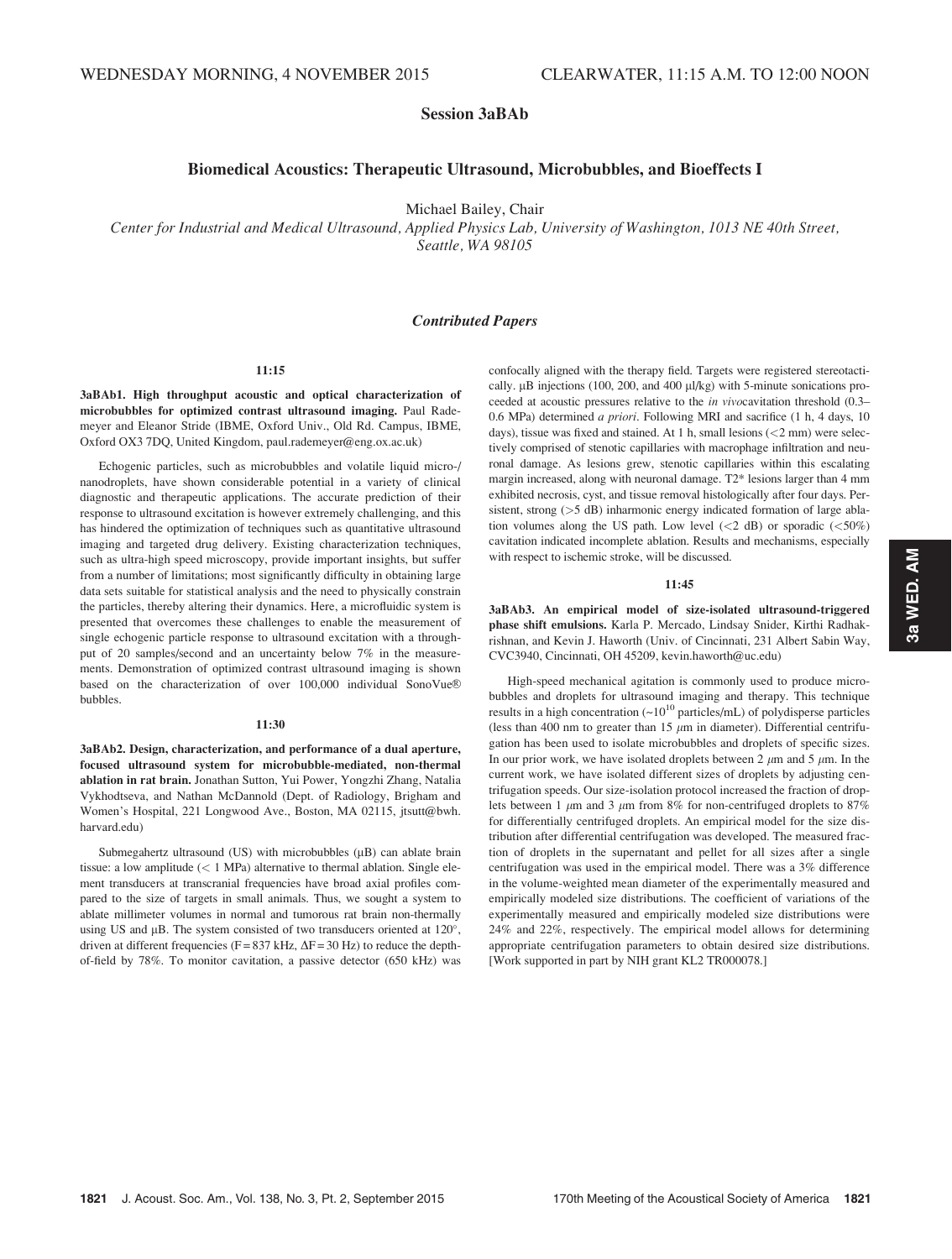# Session 3aEA

# Engineering Acoustics: Test Facilities and Acoustic Calibration

Roger M. Logan, Chair Teledyne, 12338 Westella, Houston, TX 77077

Chair's Introduction—8:00

# Invited Papers

### 8:05

3aEA1. ANSI/ASA S1.20-2012, "Procedures for Calibration of Underwater Electroacoustic Transducers," Revision Details. Robert Drake (NUWC, P.O. Box 5029, Newport, RI 02841, orl\_preds@yahoo.com)

The ANSI/ASA S1.20-2012 standard, "Procedures for Calibration of Underwater Electroacoustic Transducers," was released in February 2012. It is a revision of American National Standard S1.20-1988 (R2003). An overview of the content of this standard inclusive of the typical primary and secondary open water procedures for determining the measurable characteristics of free-field receive voltage sensitivity and transmitting responses are examined along with highlights of materials that are new to the 2012 revision. In this later category, this presentation provides overview information contained in the S1.20-2012 related to correction factor application (with an emphasis on extension cable usage) and introductory material on measurement uncertainty analysis (along with the identification of common error sources). A cursory look at the informational annexes will also be addressed with an emphasis on the 2012 revision-specific ones related to medium correction factors, nonlinear effects including cavitation, and a standard-target method for calibrating active sonars.

#### 8:25

3aEA2. Underwater acoustic calibration facilities at Applied Research Laboratories, The University of Texas at Austin. Richard D. Lenhart (Appl. Res. Labs., The Univ. of Texas at Austin, PO Box 8029, Austin, TX 78713-8029, lenhart@arlut.utexas.edu) and Preston S. Wilson (Dept. of Mech. Eng. and Appl. Res. Labs., The Univ. of Texas at Austin, Austin, TX)

The calibration of various underwater sources and receivers is routinely undertaken at The University of Texas at Austin's Applied Research Laboratories using an open water facility, the Lake Travis Test Station, and both indoor and outdoor test tanks on the ARL main campus. Calibrations are also conducted using standing wave facilities and transducer electrical input impedance measurements can be obtained. These facilities and procedures will be described.

#### 8:45

3aEA3. Standard-target calibration of sonars for imaging and scattering measurement: An ISO-standard development. Kenneth G. Foote (Woods Hole Oceanographic Inst., 98 Water St., Woods Hole, MA 02543, kfoote@whoi.edu) and Christian de Moustier (10dBx LLC, San Diego, CA)

Given a standard target of known acoustic scattering properties, the combined transmit–receive transfer characteristics of an active sonar system can be determined by measuring the response due to the target placed at specified positions in the sonar transmit and receive beams. These measurements are repeatable to  $\pm 0.1$  dB, establishing an absolute reference when measuring the scattering properties of unknown targets. This standard-target sonar-calibration method is in worldwide use with scientific echo sounders and multibeam sonars that provide the water-column signal, yet no international metrological standard defines it. To prescribe protocols for this method, which has a demonstrated applicability over the frequency range from 1 kHz to several megahertz, an effort was initiated in 2014 within the International Organization for Standardization (ISO) Technical Committee 43 (Acoustics) Subcommittee 3 (Underwater Acoustics). The associated Working Group 4 (Standard-target method of calibrating active sonars) has formulated an outline of the intended ISO standard. The elements of this will be reviewed.

### 9:05

3aEA4. Acoustic calibration in mass production. Roger M. Logan (Teledyne, 12338 Westella, Houston, TX 77077, rogermlogan@ sbcglobal.net)

While calibrations in high volume settings are bound by the same laws of nature that govern laboratory grade measurements, the laws of economics bring their own set of challenges to the bench. This presentation will explore the art and science of making efficient acoustic measurements in small air-filled tanks using mostly COTS equipment.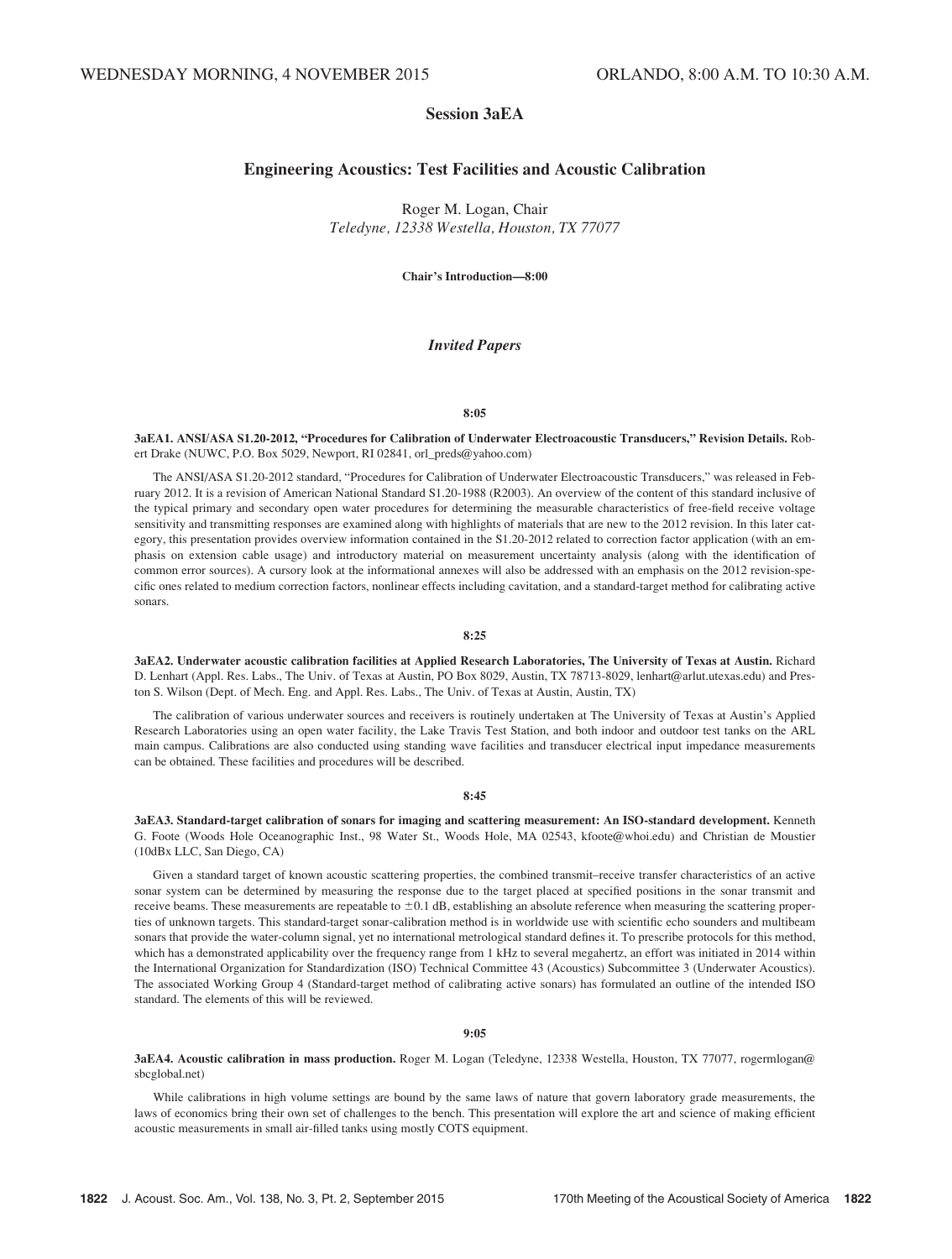3aEA5. Investigation and correction for the calibration error of using two-microphone impedance tube method on low absorption materials. Yi Zhang, Tongan Wang, and Kristopher Lynch (Acoust., Vib. & Community Noise, Gulfstream Aerosp., 500 Gulfstream Rd., Savannah, GA 31408, Yi.Zhang1@gulfstream.com)

The two-microphone impedance tube method has been widely used for determining the sound absorption coefficients of materials. In this method, a calibration procedure is performed to correct the amplitude and phase mismatch of the two microphones, through repeated measurement of a specimen with the two channels interchanged. Both ASTM E1050-12 and ISO 10534-2 suggest the use of a highly absorptive material as the calibration specimen and the calibration, once complete, is valid for all successive measurements. When following the Standards, however, test materials of low absorption capability exhibited a pattern of peaks and dips in the absorption coefficient curve at certain frequencies, which are obviously not a part of the material's own behavior. This paper will discuss the cause of these peaks and dips and also suggest a simple solution to the issue. Using the new method, one is able to obtain smooth absorption coefficient curves for low absorption test materials just as expected.

3aEA6. Calibration of high frequency MEMS microphones and pressure sensors in the range 10 kHz-1 MHz. Sébastien Ollivier (LMFA -UMR CNR 5509, Univ. Lyon 1, Ctr. Acoustique - Ecole Centrale de Lyon, 36 Ave. Guy de Collongue, Ecully 69134, France, sebastien.ollivier@univlyon1.fr), Petr V. Yuldashev (Faculty of Phys., M.V. Lomonosov Moscow State Univ., Moscow, Russian Federation), Cyril Desjouy (LMFA - UMR CNRS 5509, Ecole Centrale de Lyon, Ecully, France), Maria Karzova, Edouard Salze (LMFA - UMR CNRS 5509, Ecole Centrale de Lyon, Lyon, France), Alexandra Koumela, Libor Rufer (TIMA Lab. (CNRS, G-INP, UJF), Grenoble, France), and Philippe Blanc-Benon (LMFA - UMR CNRS 5509, Ecole Centrale de Lyon, Ecully, France)

In the context of both nonlinear acoustics, and downscaled acoustic or aero-acoustic experiments, the characterization of the high frequency response of microphones and pressure sensors remains a critical challenge. In the case of the design of new MEMS microphones and shock pressure sensors with response in the frequency range of 10 kHz–1 MHz, this question was addressed by the definition of a new calibration method based on a spark source that generates spherical weak shock acoustic pulse. Waves are short duration non-symmetric N-waves with duration of about 40 microseconds and front shock rise time of the order of 0.1 microsecond. Taking advantage of recent works on the characterization of such pressure waves using an optical interferometer, and considering non linear propagation of weak shockwaves, we were able to estimate the incident pressure wave in the range of 10 kHz–1MHz. Hence, from the output voltage of the microphones, the frequency response was obtained in this range. The method applies whatever the transduction principle and the sensor mounting. [Work supported by the French National Agency for Research (SIMI 9, ANR 2010 BLANC 0905 03, and LabEx CeLyA ANR-10-LABX-60/ANR-11-IDEX-0007).]

### 9:55–10:10 Break

## 10:10–10:30 Panel Discussion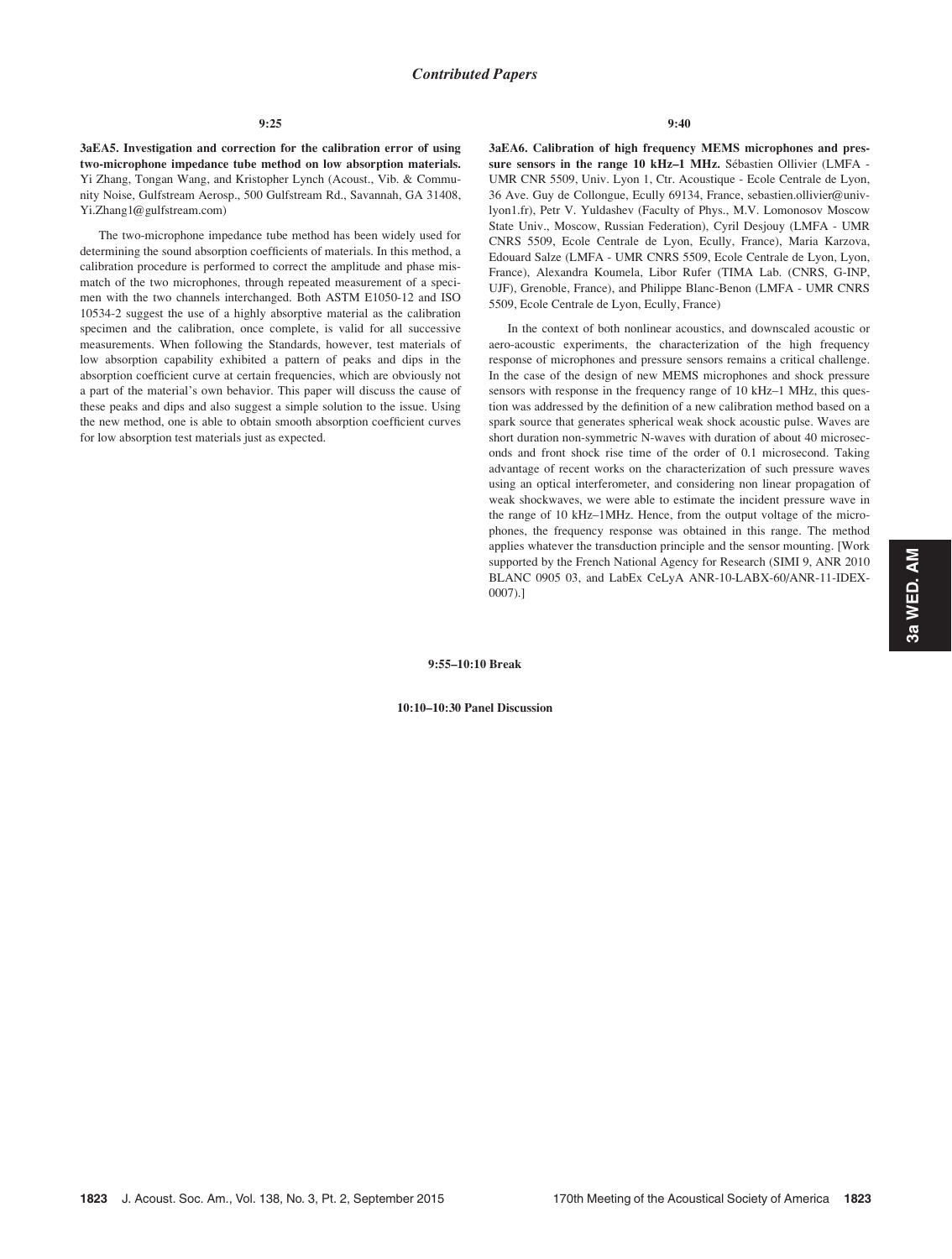# Session 3aED

# Education in Acoustics: Undergraduate Research Exposition (Poster Session)

Preston S. Wilson, Cochair

Mech. Eng., The University of Texas at Austin, 1 University Station, C2200, Austin, TX 78712

Joseph F. Vignola, Cochair

Mechanical Engineering, The Catholic University of America, 620 Michigan Ave., NE, Washington, DC 20064

Posters will be on display and all authors will be at their posters from 10:00 a.m. to 12:00 noon.

# Contributed Papers

3aED1. Experimental investigation of nonlinear wave behavior in a tensegrity mast. Joy Westland, Andrew A. Piacsek, and Peter Zencak (Dept. of Phys., Central Washington Univ., Ellensburg, WA 98926-7422, westlandj@ cwu.edu)

First described by Fuller and Snelson in the mid-twentieth century, tensegrity structures comprise a network of elements that alternately support compression (struts) and tension (cables). When the cable elements are prestressed, tensegrity structures maintain a stable form, regardless of orientation. If external forces are applied, the structure will deform both locally and globally, with the stress distributed throughout the structure. Removal of the external forces will result in the structure regaining its original shape. However, the deformation is not a result of elastic strains in the individual elements, but rather a reorientation of the elements, and the restoring force is nonlinear. To characterize the effect of this nonlinearity on dynamic behavior, a tensegrity mast was constructed consisting of 60 aluminum bars, each of length 11 cm; the total mast length is approximately one meter. A mechanical shaker mounted at one end is used to drive the mast into resonance, as well as to create longitudinal pulses. Frequency response measurements are consistent with a stiff nonlinearity and evidence is shown for harmonic generation during pulse propagation. The effect of pre-stress tension is also investigated and discussed.

3aED2. Electroacoustical evaluation of a prototype headphone amplifier for educational purposes. Lúcia C. da Silva (Centro de Tecnologia, Universidade Federal de Santa Maria, Rua Lauro Bulcão, 1715, São Sepé, RS 97340-000, Brazil, lucodasil@hotmail.com.br), Ricardo Brum, Moisés dos Santos Canabarro (Centro de Tecnologia, Universidade Federal de Santa Maria, Santa Maria, RS, Brazil), and Stephan Paul (Centro de Engenharia da Mobilidade, Universidade Federal de Santa Catarina, Florianópolis, SC, Brazil)

In several classroom activities, it is required to feed a signal simultaneously to several headsets to have students listening to the same sound signal, e.g., to show binaural effects. To drive several headphones, an appropriate headphone amplifier is needed. The aim of this work was to build a prototype of a simple headphone amplifier based on a publicly available project around different types of operational amplifiers and test its electrical and acoustical performance when used with typical headphones. Frequency response function, total harmonic distortion, and signal-to-noise ratio were evaluated. Among the different OPAMPs the OPA2134 showed the best performance, especially because of the very flat frequency response function in the hearing range, low harmonic distortion, and superior SNR  $(-83)$ dBFS). Acoustical test were therefore performed based on the amplifier with the OPA2134 only, using a Sennheiser HD 600 headphone and a Sennheiser KR4 microphone. THD measured with this configuration ranged from  $-86$  $dBC@2.5$  kHz and global SPL = 70 dB to  $-35$  dBC@100 Hz and global  $SPL = 110$  dB. At all, the test showed that the amplifier circuit is appropriate for the required application, taking into account that it is very simple and can be mounted easily by the students.

3aED3. Acoustic and sediment data in the southern New England Bight. Chitanya Gopu (Dept. of Mech. Eng., Boston Univ., Boston, MA 02215, chitanya@bu.edu), Gopu R. Potty, James H. Miller (Ocean Eng., Univ. of Rhode Island, Narragansett, RI), and James F. Lynch (Appl. Ocean Phys. & Eng., Woods Hole Oceanographic Inst., Wood Hole, MA)

This study provides a review of the acoustic and ocean bottom sediment data collected during the Shelf Break Primer experiment conducted in 1996. The location of the experiment was in the southern New England Continental Shelf called the "New England Mud Patch." The mud patch is a 13,000 square kilometer area covered by fine-grained sediment. Previous surveys in this area have estimated the thickness of this fine grained sediment deposit to be as much as 13 m. This layer of sediment rests on a reflector that is geomorphically similar to and continuous with the Holocene transgressive sand sheet, which is exposed on the shelf to the west of this area. This finegrained sediment layer, which is oriented in an east-west direction seaward of the 55–65 m isobath, contains more than 30% silt and clay. During the Primer experiment, broadband acoustic sources were deployed in the western side of the "mud patch" along and across the continental shelf. The acoustic data collected on a vertical line array will be analyzed. Sediment data from gravity cores from the area will also be presented. [Work sponsored by Office of Naval Research, code 322 OA.]

3aED4. Estimation of the effective perceived noise level during approach of Brazilian AMX A-1 military aircraft. Bernardo H. Murta, Gil F. Greco (Universidade Federal de Santa Maria, Rua Dezenove de Novembro, 289, 302, Santa Maria, Rio Grande do Sul 97060160, Brazil, be. murta@gmail.com), Stephan Paul (Universidade Federal de Santa Catarina, Florianopolis, Brazil), Jean C. Bernardi, and Matheus Pereira (Universidade Federal de Santa Maria, Santa Maria, Brazil)

Aircraft noise is an important cause of annoyance mainly in regions close to airports or military airbases. Civil aircraft data of sound emission, such as EPNL, are commonly available to the public; however, for military aircrafts such data are not easily accessible. Noise emission is commonly quantified in terms of Equivalent Perceived Noise Level during approach, low altitude overflight, and simulated take-off. This study presents the results of the estimation of the Equivalent Perceived Noise Level (EPNL) for the AMX-A1 aircraft during approach at Santa Maria's Airbase, in south Brazil. Since there is an University and its Hospital on the surroundings of the airbase, the approach is the most annoying situation. The measurements were made at the vicinities of the airbase based on the equivalent procedures established by ICAO where calibrated wave signals were recorded and processed, leading to results of EPNL of the order of 134 EPNdB. The calculated levels were found to be coherent for military aircrafts and shall be validated with further investigation.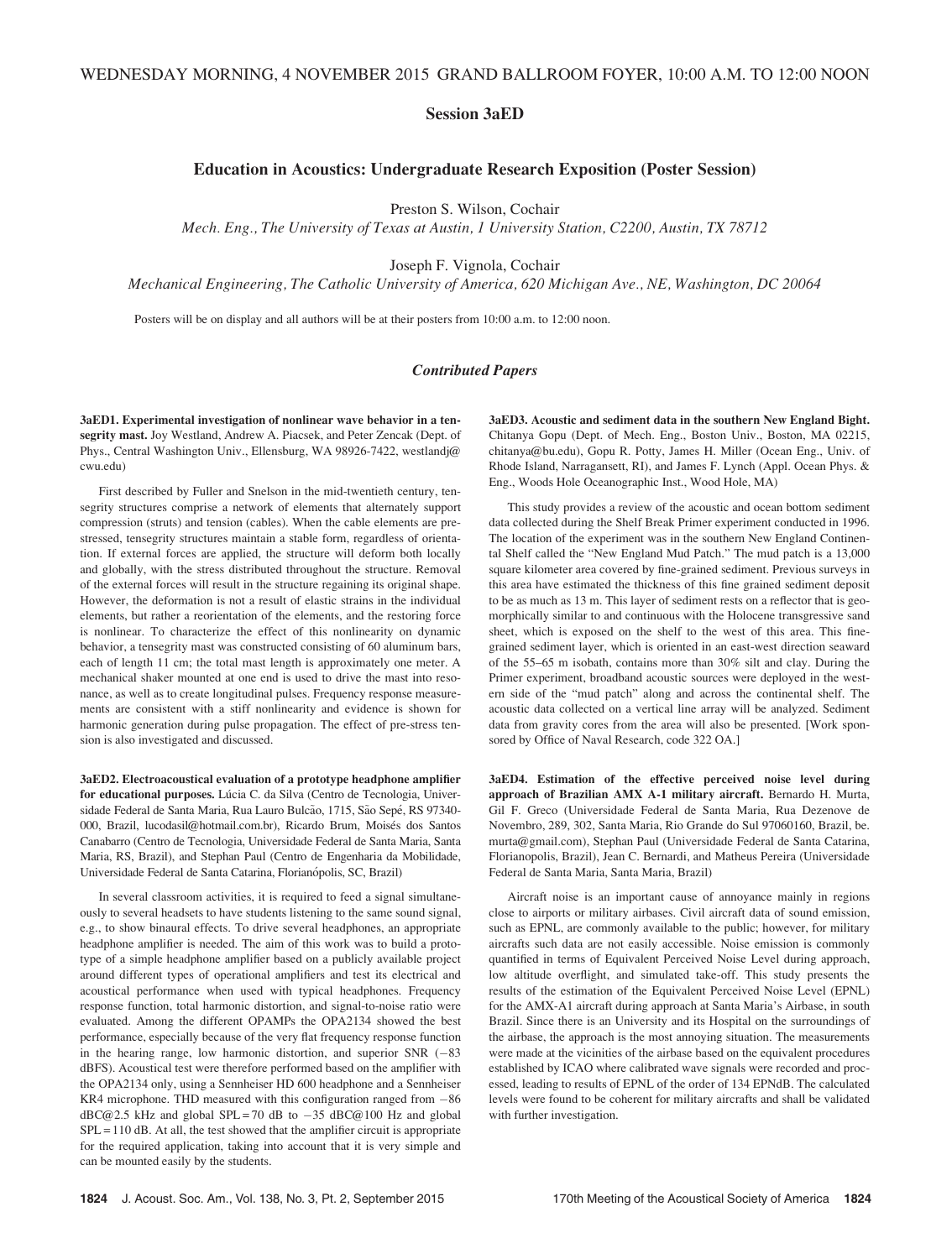3aED5. Sonothrombolysis of porcine blood clots using 1 MHz pulsed ultrasound. Atousa Nourmahnad, Luke Barbano, and Erich C. Everbach (Eng. Dept., Swarthmore College, 500 College Ave., Swarthmore, PA 19081, eceverbach@comcast.net)

Blood clots block proper blood flow in vessels and often lead to fatal health conditions such as cardiac ischemia and stroke, especially in an aging population. Because ultrasonic fields can cause cavitation of fluids, administration of ultrasound and microbubble contrast agents can induce intravascular thrombolysis (dissolution of blood clots). Quantitative and qualitative

data were collected on how a porcine blood clot dissolves when exposed to  $Definity^{TM}$  microbubbles and 1 MHz pulsed ultrasound. In addition, bubble dynamics in response to the measured ultrasonic wave field were modeled using a modified Gilmore equation. The results allowed us to optimize parameters and better understand the interaction of the clot fibrin structure and the movement of microbubbles through it. Advances in the understanding of sonothrombolysis can help transform its clinical application in patients efficiently, especially in instances where life depends on rapid dissolution of a thrombus.

# WEDNESDAY MORNING, 4 NOVEMBER 2015 GRAND BALLROOM 1, 8:30 A.M. TO 11:20 A.M.

# Session 3aNS

# Noise, ASA Committee on Standards, and Psychological and Physiological Acoustics: Role of Fit-Testing Systems for Hearing Protection Devices

Melissa Theis, Cochair Air Force Research Laboratory, 426 Crusader Drive, Dayton, OH 45449

Elizabeth McKenna, Cochair Air Force Research Lab., 2610 Seventh St., Wright-Patterson AFB, OH 45433

William J. Murphy, Cochair

Hearing Loss Prevention Team, Centers for Disease Control and Prevention, National Institute for Occupational Safety and Health, 1090 Tusculum Ave., Mailstop C-27, Cincinnati, OH 45226-1998

Chair's Introduction—8:30

# Invited Papers

### 8:35

3aNS1. Operational challenges associated with the use of fit test systems in the U.S. Air Force. Melissa Theis (Oak Ridge Inst. for Sci. and Education, 426 Crusader Dr., Dayton, OH 45449, melissa.theis.1.ctr@us.af.mil ) and Elizabeth McKenna (The Henry M. Jackson Foundation for the Advancement of Military Medicine, Wright Patterson AFB, OH)

Hearing protection fit test systems provide immediate and direct feedback on the goodness-of-fit for a specific individual based on the personal attenuation rating (PAR) obtained from the measurement. Fit test systems may provide improved retention of hearing protection training, particularly when used in combination with face-to-face training. One challenge for the U.S. Air Force is determining when face-to-face training should occur, and how detailed this training should be to maximize the benefits for end users. A second challenge is determining if various hearing loss patterns render PAR data inaccurate, because many Air Force personnel have hearing loss. The ability of individuals with hearing loss to achieve a desired PAR for a workplace may be influenced by the dynamic range of the system, particularly when measuring the protected condition. This presentation will discuss how the two challenges mentioned above must be investigated before implementing fit test systems as a hearing preservation tool for U.S. Air Force personnel, and discuss some preliminary data obtained in these areas.

#### 8:55

3aNS2. Assessing attitudes toward use of hearing protection devices and effects of an intervention based on results of fit testing. Pegeen Smith (Tech. Service, 3M Co., 620 Holly Rd., Cadillac, MI 49601, psmith4@mmm.com)

As field attenuation estimation systems (FAESs) have become more prevalent, there has been a call from industry to quantify the value of including them into hearing conservation programs. This presentation describes a study that assessed attitudes toward the use of hearing protection devices (HPDs) and the effect of an educational intervention based on results of fit testing by comparing the personal attenuation rating (PAR50) before and after intervention. Employees  $(n=327)$  from a large metal container manufacturer at four geographic locations were tested with a FAES to identify workers  $(n=91)$  needing the intervention. PAR50 values significantly increased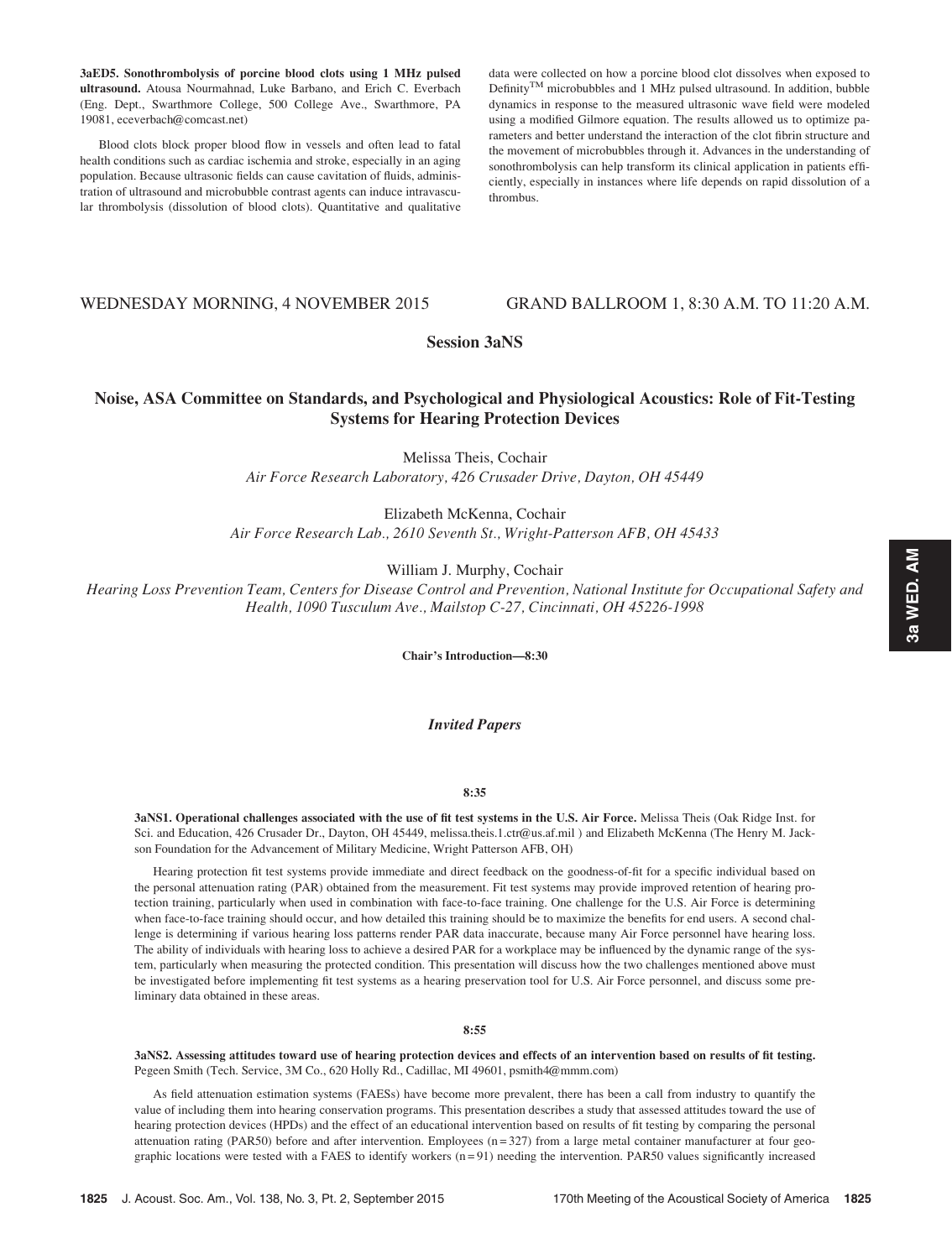from baseline to post-intervention ( $p < 0.001$ , 15.1 to 26.9) and at six-month follow-up ( $p < 0.001$ , 95% CI = -11.2, -6.3). However, perceived self-efficacy (SE) scores in using HPDs significantly declined from baseline to post-intervention ( $p = 0.006$ , 95% CI = 0.3, 1.9) but were not significantly related to PAR50. Therefore, a FAES can assist the health and safety professional to identify workers who are at high risk (low PAR50), teach the proper fit and use of HPDs, and enhance hearing protector selection.

### 9:15

3aNS3. Viability of large-scale fit-testing in the U.S. Navy and Marine Corps. Jeremy Federman (SUBMED, NSMRL, Bldg 141 Trout Ave, NAVSUBASE NLON, Groton, CT 06349-5900, jeremy.s.federman.civ@mail.mil)

In support of the Navy and Marine Corps initiatives to prevent military and civilian personnel from suffering hearing loss due to noise exposure, and to ensure hearing readiness and fitness for duty in the military and civilian workforce, this project explored the potential to implement a fit testing procedure for objectively measuring hearing protection devices (HPDs) performance on individuals. Due to the relative uniformity of noise exposure during recruit training, relevant training and experience, and likelihood of participants having hearing within normal limits, 320 training recruits at USMC MCRD Parris Island were included in Phase 1 and 900 in Phase 2. Factors of interest were fit testing pass-fail rates, test duration, and training. The pass-fail criterion attenuation level was set at 25 dB based on the output level of the M4 weapon used during basic training (Amrein & Letowski, 2012; NIOSH, 2014). Both test duration and PAR estimation accuracy were considered in evaluating the practicality of implementing a fit-testing program. Results of objective fit testing were considered as a metric of training effectiveness and HPD functionality.

### 9:35

3aNS4. Hearing protection fit-test system pilot study: Results and recommendations for the hearing conservation program. Quintin Hecht and Matthew Williams (Public Health Consultation, USAF School of Aerosp. Medicine, 2510 5th St., Wright-Patterson AFB, OH 45433-7913, quintin.hecht.1@us.af.mil)

Since the inception of hearing protection device fit-test systems, long-term training benefits have been scarcely investigated. A hearing protection fit-test system was evaluated for performance and training benefits in a pilot study among U.S. Air Force members randomly sampled from those in the hearing conservation program. Subjects were randomly assigned to control or intervention. Both groups received an initial and a 6-month follow-up appointment. At the initial appointment, the control group received standard training for hearing protection, while the intervention group was fit-tested, trained, and fit-tested again. At the follow-up appointment, both groups received fit-testing. Results of the intervention group's initial appointment will be examined and the two groups' follow-up fittest results will be compared. These findings will be discussed in relation to effects on training and retention. Methods for conducting this study and a descriptive analysis of the subject population will also be reviewed. Recommendations for fit-testing integration into a hearing conservation program will be provided based on our study results and other literature.

# 9:55–10:10 Break

### 10:10

3aNS5. Comparison sound-field measurements of hearing protector attenuation and fit-test systems. William J. Murphy and David C. Byrne (Hearing Loss Prevention Team, Centers for Disease Control and Prevention, National Inst. for Occupational Safety and Health, 1090 Tusculum Ave., Mailstop C-27, Cincinnati, OH 45226-1998, wjm4@cdc.gov)

The American National Standards Institute (ANSI), accredited S12 standards committee for noise, working group 11 is developing a standard to characterize the performance of hearing protector fit test systems. An inter-laboratory study was conducted to compare sound field measurements of real-ear attenuation at threshold (REAT) tests of hearing protection with three hearing protection fit-test systems. The draft ANSI standard for personal attenuation ratings from fit-test systems includes adjustments to the fit test system personal attenuation rating for the accuracy and precision of the measurement. As well, adjustments are proposed for the effect of fitting and for spectral variability of effective attenuation. In the inter-laboratory study, two fit-test systems exhibited precision of about 2 dB while the third system had a precision of about 4 dB. The third system underestimated the sound field attenuation by about 2 dB. Because the inter-laboratory study tested two fittings of the hearing protector with each fit-test system, the variability of individual fitting is described as an average of the differences of first and second tests. This paper will also evaluate the effect of the noise spectrum for the three fit-test systems.

#### 10:30

3aNS6. Earplug fit testing: Practical examples. Theresa Y. Schulz (Honeywell Safety, 9218 Brookwater Circle, College Station, TX 77845, Theresa.Schulz@Honeywell.com)

Preventing noise-induced hearing loss at the workplace appears deceptively easy. Well-intentioned professionals often assume that providing hearing protectors and administering audiograms are, by themselves, preventive measures. But occupational hearing loss often continues unabated. This presentation shows data from companies that have used best practice techniques to stop noise-induced hearing loss with fit-testing and individual training as their hearing conservation tools. These tools can change the attitudes and behaviors of earplug users, young and old.

#### 10:50–11:20 Panel Discussion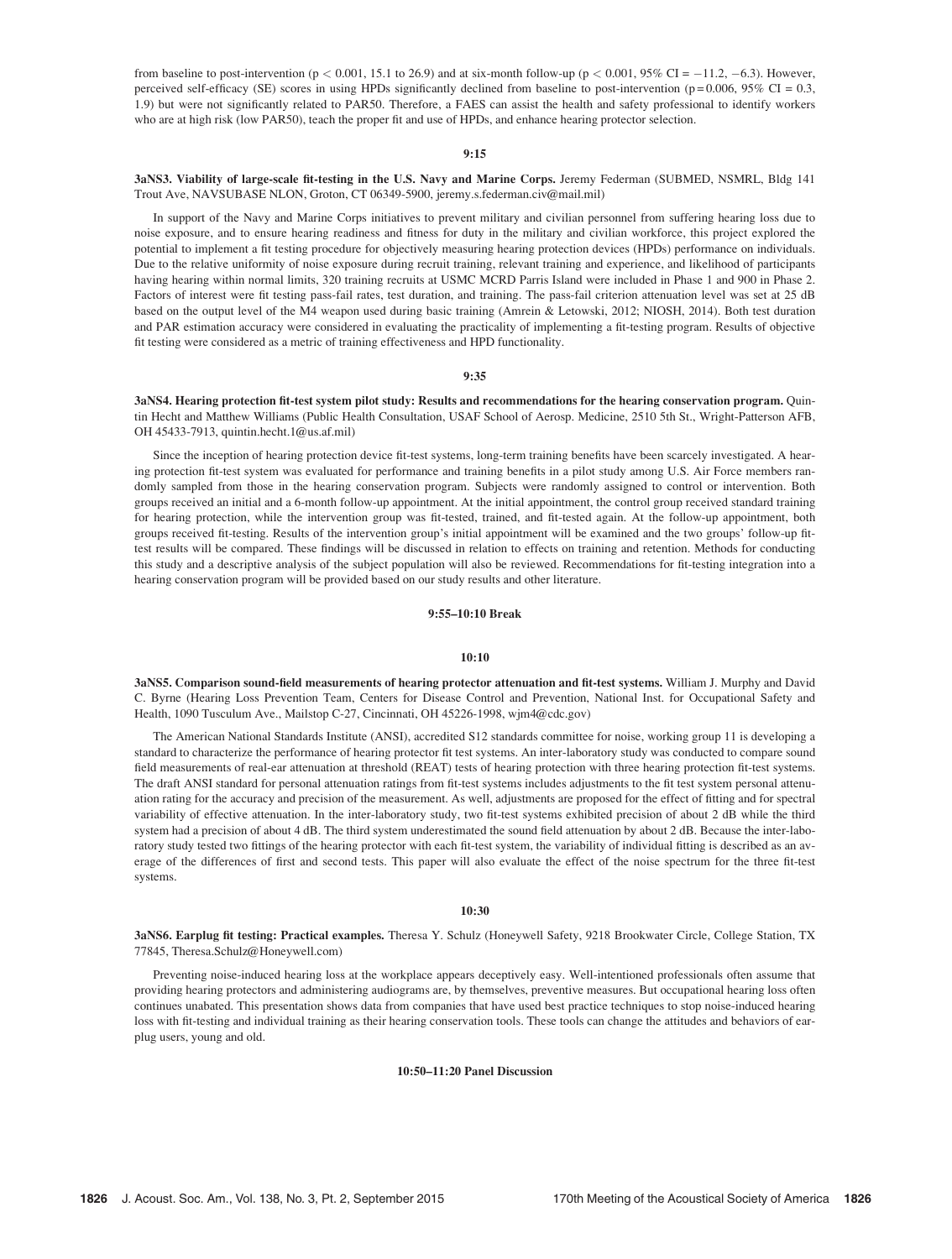# Session 3aPA

# Physical Acoustics: General Topics in Physical Acoustics I

Michael R. Haberman, Chair

Applied Research Laboratories, The University of Texas at Austin, 10000 Burnet Rd, Austin, TX 78758

# Contributed Papers

#### 8:00

3aPA1. Transmission and reception of ultrasound via a polymer film. Hironori Tohmyoh and Shota Mukaimine (Dept. of Nanomechanics, Tohoku Univ., Aoba 6-6-01, Aramaki, Aoba-ku, Sendai, Miyagi 980-8579, Japan, tohmyoh@ism.mech.tohoku.ac.jp)

We report on the changes in the waveform of the echo which was transmitted and received via a polymer film inserted between the water and the solid samples. Generally, the frequency characteristics of an ultrasonic transducer are fixed because the piezoelectric element embedded in the transducer is unchangeable. This study is aimed to enhance the flexibility of ultrasonic transducers by freely changing the frequency components of the echo. For this purpose, we paid attention to the frequency dependence of the echo transmittance among three media. A theoretical model for the ultrasonic transmission system comprising the water, the film and the solid sample was developed and the validity of the model was verified by experiments where the ultrasound excited by the ultrasonic transducer was transmitted into the steel samples via a polymer film. The amplitude of the echo was enhanced by the insertion of the film and its frequency components were modulated toward the higher frequency side. It was experimentally confirmed that the waveform of the echo obtained from the sample via a film could be accurately predicted by the theoretical model developed.

#### 8:15

3aPA2. Uncertainty calculations of pressure sensitivity of one inch microphones using pressure field method at the National Metrology Institute of Egypt. Rabab S. Ahmed, Hany A. Shawky, Rabab S. Youssef, Tarek M. El-Basheer, and Hatem K. Mohamed (Acoust., National Inst. for Standards (NIS), Tersa St., El Harm, Giza, Egypt, Cairo 12211, Egypt, ruby01986@yahoo.com)

Primary calibration method is used by relatively few laboratories such as national calibration laboratories and few large automotive, space, or governmental organizations, which work at high technological level. The National Metrology Institute of Egypt (NIS) has developed a pressure calibration system that used for calibration of pressure sensitivities. In this study, we estimate the uncertainty of unknown one inch condenser microphone using two known references one inch condenser microphones according to international standard. IEC 61094-2009 gives more information's and details on the uncertainty calculations. In this method, a wide frequency range with a high accuracy and repeatability were achieved.

### 8:30

3aPA3. The research on piezoelectric cylindrical oscillating transducer for dipole acoustic logging. Yinqiu Zhou, Xiuming Wang, and Yuyu Dai (Inst. of Acoust., Chinese Acad. of Sci., 21 North 4th Ring Rd., Haidian District, Beijing 100190, China, zhouyinqiu@mail.ioa.ac.cn)

Acoustic transducer, which is a core component of acoustic logging tool, determines the development of acoustic logging technology. In order to realize the goal of dipole acoustic logging transducer with the features of low frequency, broadband and high radiation power, a cylindrical oscillating dipole acoustic transducer using an actuator of a group of different trilaminar piezoelectric bending bars is designed and studied. Modal and harmonic response analyses of the whole transducer are conducted by using the finite element method, including analyses of input conductance of transducer in air and water, transmitting voltage response and directivity patterns. Besides, the proposed transducer is fabricated and tested to compare with numerical simulation results. Moreover, the numerical results of the proposed transducer are compared with that of traditional dipole transducer. The comparison result indicates the proposed dipole transducer is characterized by low frequency, broadband, and high radiation power, which is feasible in the application of dipole acoustic logging.

### 8:45

3aPA4. Manipulation and levitation of particles with acoustic vortices. ZhenYu Hong (Dept. of Appl. Phys., Northwestern PolyTech. Univ., Xi'an, China), Asier Marzo, Sri Subramanian (Dept. of Comput. Sci., Univ. of Bristol, Bristol, United Kingdom), and Bruce W. Drinkwater (Dept. of Mech. Eng., Univ. of Bristol, University Walk, University Walk, Bristol BS8 1TR, United Kingdom, b.drinkwater@bristol.ac.uk)

Acoustic waves with screw dislocations at their wavefronts, or acoustic vortices, are characterized by an azimuthal phase dependence. The time average of an acoustic vortex forms a circular region of high pressure which can be used to trap particles, and by manipulating the vortex axis, it can controllably translate them. In addition, acoustic vortices carry orbital angular momentum which can be transferred to absorbing particles causing them to rotate. This paper describes various new observations of these phenomena. In the first example, microparticles are manipulated in a host liquid at high ultrasonic frequencies (2 MHz), and a controlled translation and rotation is demonstrated. In this viscously dominated system, small particles rotate slowly with the liquid and larger particles are drawn into the centre of the vortex. The particle dynamics are explained as a fine balance between the transfer of angular momentum and the action of acoustic radiation forces. In the second example, much larger particles are levitated in air in the low ultrasonic range (40 kHz) and controlled translation and rotation is again observed. Here, viscosity is shown to play a lesser role in the particle dynamics, and conditions are observed under which the particles are rapidly ejected from the vortex core.

### 9:00

3aPA5. Induced radiation force and torque on a viscoelastic particle in an ideal fluid. José P. Leao and Glauber T. Silva (Phys., Federal Univ. of Alagoas, Av. Lourival Melo Mota, sn, Maceio, Alagoas 57035-557, Brazil, glauber@pq.cnpq.br)

The interaction of an acoustic wave with a suspended particle may produce radiation force and torque on the particle through linear and angular momentum transfer. Theoretical analysis of the radiation force exerted on a rigid, compressible fluid, elastic solid, and layered spherical particle is abundantly found in the literature. Nevertheless, less attention has been devoted to cases involving a homogeneous viscoelastic particle, even though viscoelastic materials are ubiquitous. Here, the radiation force and torque exerted on this kind of particle is studied in detail using the fractional Kelvin-Voigt viscoelastic model. Analytical expressions are obtained in the monopole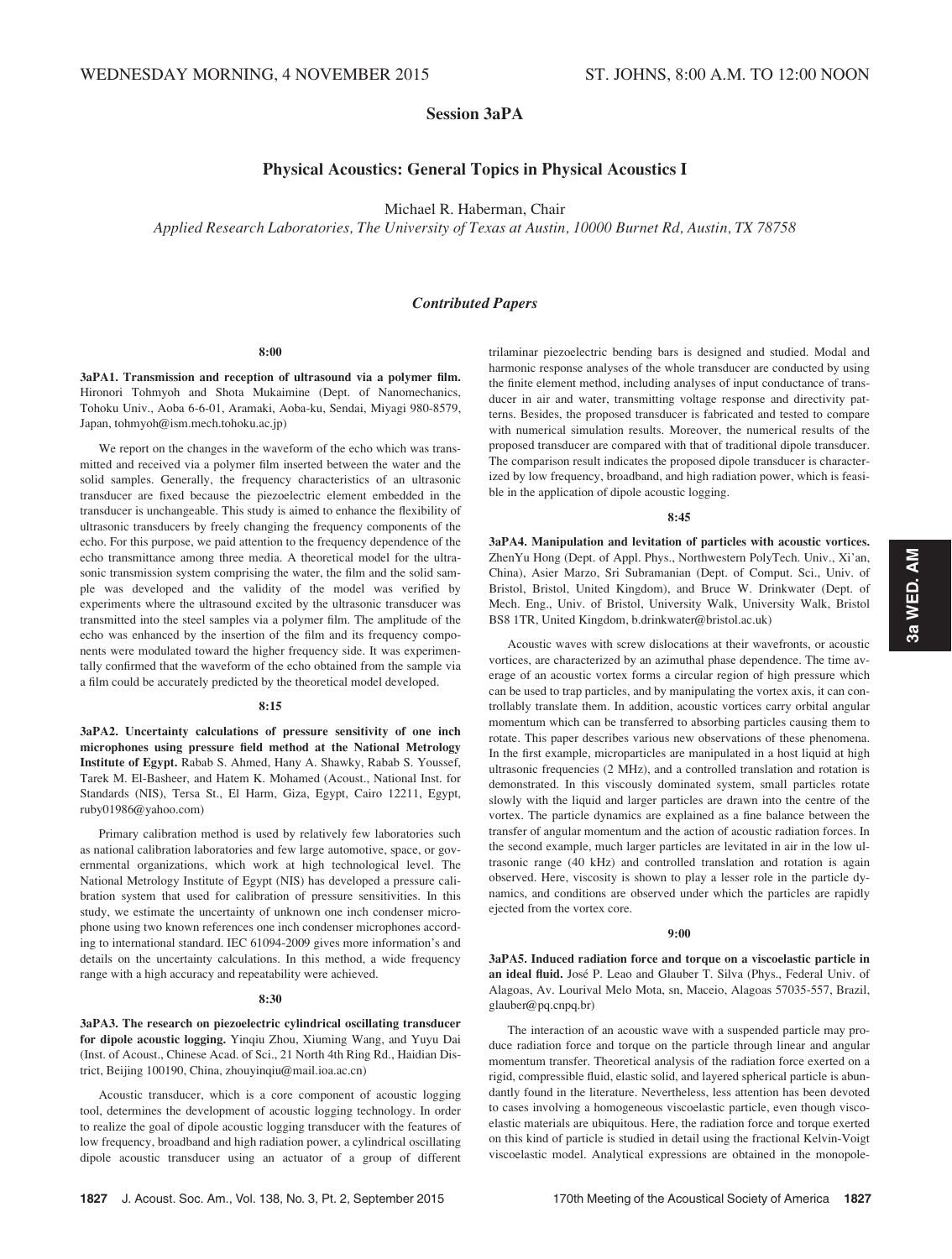dipole approximation to a small particle in the long-wave limit. Considering a traveling plane wave interacting with a high-density polyethylene (HDPE) particle, we found that the axial radiation force is negative, i.e., the force and the wave propagation are in opposite directions. For a first-order Bessel vortex beam, a full 3D tractor beam develops on the HDPE particle placed in the beam's axis. Furthermore, negative axial radiation torque also appears on the particle, i.e., the torque and the beam's angular momentum are contrariwise. In addition, possible implications of this method to the advancement of acoustophoretic techniques will be outlined.

#### 9:15

3aPA6. A modal analysis view of minimum phase response of acoustic enclosures. Sahar Hashemgeloogerdi and Mark F. Bocko (Elec. and Comput. Eng., Univ. of Rochester, 405 Comput. Studies Bldg., Rochester, NY 14627, shashemg@UR.Rochester.edu)

When the response of an acoustic system is minimum phase, the existence of a stable and causal inverse is assured, which enables compensation for acoustic effects such as reverberation. In this paper, we explore the ranges of minimum phase behavior of one, two, and three-dimensional acoustic enclosures in light of their modal frequency response. We show that a one-dimensional acoustic enclosure, which by definition contains only axial modes, is always minimum phase. The responses of two and threedimensional acoustic enclosures are characterized by a combination of normal modes in multiple dimensions. We show that two and three-dimensional acoustic enclosures demonstrate minimum phase behavior over limited frequency intervals. Minimum phase response tends to be confined to low frequencies, and a cutoff frequency below which the enclosure is minimum phase is identified.

### 9:30

3aPA7. A computationally efficient method for the frequency-domain analysis of visco-thermal acoustic propagation in arbitrary geometries. Gustavo Martins and Julio A. Cordioli (Mech. Eng. Dept., Federal Univ. of Santa Catarina, Campus Universitário, Trindade, Florianópolis, SC 88040-970, Brazil, julio.cordioli@ufsc.br)

The traditional approach used to represent the visco-thermal acoustic propagation within arbitrary geometries is the numerical solution of the full linearized Navier-Stokes (FLNS) equations. The FLNS model, usually solved by means of the Finite Element method (FEM), requires a large number of DOFs to be considered at each node. Therefore, the FLNS becomes much more computationally expensive than the standard acoustic model. An alternative is the sequential linear Navier-Stokes (SLNS) model, which can reduce the computational cost of the solution. However, the SLNS can be still computationally expensive for some types of analysis such as optimization's procedures. The SLNS model is obtained by means of some simplifications and decoupling of the FLNS equations and requires the solution of a viscous and a thermal dimensionless scalar field. The computational cost of the SLNS approach is manly due to the requirement of the solution of these scalar fields at each discrete frequency. In this paper, a semi-analytical solution of these parameters is proposed and tested in acoustic problems with arbitrary geometries. The new approach shows precision similar to the SLNS model, while the computational cost is only slightly higher than the standard acoustic model.

#### 9:45

3aPA8. The scattering of sound by a buried obstacle in an extended reaction ground. Yiming Wang and Kai Ming Li (Mech. Eng., Purdue Univ., 177 South Russell St., West Lafayette, IN 47907-2099, wang1679@ purdue.edu)

The boundary integral equation (BIE) method is widely used in outdoor sound scattering problems due to its computational efficiency when compared with the finite element method. The advantage of the BIE is apparent for the case when the scattering surface is much smaller than the computational domain of the problem. However, one of the major difficulties of the BIE formulation is the need to obtain the required Green functions for a sound source placed in the vicinity of the extended surface—both above and below the air/ground interface. There have been some recent developments where accurate and fast computations of these Green functions become available for use in the BIE formulation. This paper discusses some of these accurate asymptotic solutions and addresses the required steps to develop the BIE formulation. The computation of sound fields for the obstacle buried partially/totally in an extended reaction ground are presented.

### 10:00–10:15 Break

### 10:15

3aPA9. Turbulence effects on broadband pulses propagating near the ground. D. Keith Wilson, Vladimir E. Ostashev (U.S. Army Engineer Res. and Development Ctr., 72 Lyme Rd., Hanover, NH 03755-1290, D.Keith. Wilson@usace.army.mil), Sandra L. Collier, Jericho E. Cain (U.S. Army Res. Lab., Adelphi, MD), and Sylvain Cheinet (French-German Res. Inst. of Saint-Louis, Saint Louis, France)

Broadband sound pulses (such as from gunfire and explosions) distort randomly as they propagate through atmospheric turbulence. Recently, a general theory was formulated to describe the statistical moments, including the mean and space-time coherence, of such signals propagating along line-of-sight paths (Ostashev et al., J. Acoust. Soc. Am. 136(5), 2414-2431 (2014)). This presentation focuses on some practical issues related to the physical interpretation of the theoretical predictions for the moments, such as what the theory predicts for pulse signals and turbulence regimes of typical interest, and how the behavior of individual pulse events is reflected in the averages that can be compared directly to the theory. In particular, we examine the conditions when the scattering is dominated by pulse *wander* (variations in arrival time) and when is it dominated by pulse spread (broadening of the energy in the impulse). Conversion of real-valued signals to analytic signals, and the averaging of these representations, is also discussed.

#### 10:30

3aPA10. Wind turbine radiated acoustic signals—Propagation in a temporally and spatial variable marine meteorological boundary layer. Marshall H. Orr (College of Earth, Ocean and Environment, The Univ. of Delaware, PO Box 254, Bryantown, MD 20375, rubyspiral@gmail.com), Kenneth E. Gilbert, Xiao Di (National Ctr. for Physical Acoust., The Univ. of MS, University, MS), and Mohsen Badiey (College of Earth, Ocean and Environment, The Univ. of Delaware, Newark, DE)

The temporal and spatial properties of an acoustic field radiated from a wind turbine operating in a marine meteorological boundary layer and a spatial temporal variable impedance boundary will be quantified using paraxial equation based numerical simulations. A sound speed field will be constructed using wind field measurements made with a 915 MHZ radar wind speed sensor and local temperature and humidity measurements obtained from a meteorological tower. Temporally variable impedance boundary conditions for a tidal marine marsh will be included in the simulations.

#### $10.45$

3aPA11. Infrasonic wind noise reduction comparison for wind fences and porous domes. JohnPaul Abbott (NCPA and Dept. of Phys. and Astronomy, Univ. of MS, 122 PR 3049, Oxford, MS 38655, jrabbott@go.olemiss.edu), Richard Raspet (NCPA and Dept. of Phys. and Astronomy, Univ. of MS, University, MS), John Noble, W. C. K. Alberts, and Sandra Colliler (U.S. Army Res. Labs., Adelphi, MD)

This paper reports on an investigation directly comparing the measured wind noise and detected acoustic signals for two types of co-located infrasonic wind noise reduction barriers. The first type is a set of cylindrically shaped wind fence enclosures and the second type is a set of 2.0 m diameter semi-porous fabric domes. The fence configurations included variations to the height, width, and number of filtering layers. Forty and fifty-five percent porosities were used for each of these configurations. Wind Noise reductions for the domes and the 5 m diameter fence are comparable at low wavenumbers, while the reductions for the 5 m fence is better at high wavenumbers. The porous domes and the 6 m high wind fence achieve comparable maximum reduction levels; however, the 6 m high fence mitigates noise for a broader wavenumber range. The 10 m diameter fence achieves the best reduction levels overall, while the porous domes are better at mid-range wavenumbers. Additional filtering layers improve all reductions and show the greatest improvement for the fences and the higher porosity dome.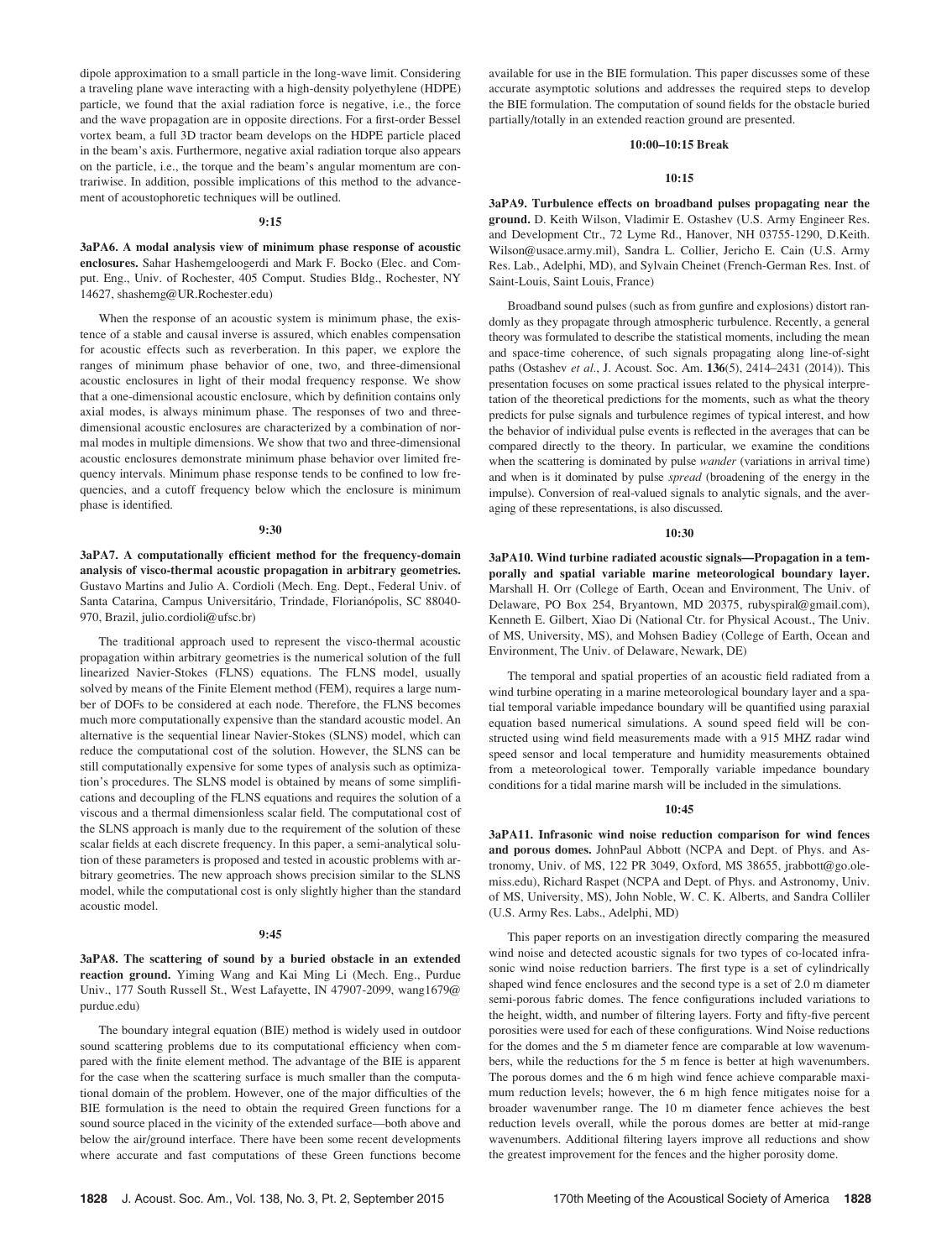### 11:00

3aPA12. Influence of source motion, wind, and temperature profiles on the effective impedance of an absorptive surface. Kai Ming Li and Bao N. Tong (Mech. Eng., Purdue Univ., 140 South Russell St., West Lafayette, IN 47907-2031, mmkmli@purdue.edu)

This paper presents a theoretical study of the sound field due to a moving source placed above an absorptive surface in a stratified medium in the presence of wind and sound speed profiles. The current analysis starts with the general equations for an isentropic inviscid flow field. A monopole source is assumed to be traveling parallel to the absorptive surface at a constant speed. The standard Lorentz transform can be applied and the Fourier decomposition can be used to express the sound field in an integral form that is amenable to further mathematical treatments. Either the fast field computation or the method of steepest descent can be used to evaluate the integral. A two-dimensional formulation was considered initially, but it can subsequently be extended to three-dimensional flow fields. The effect of source motion, wind, and temperature profiles on the acoustic properties of the absorptive surfaces have been explored.

#### 11:15

3aPA13. Statistical moments of impulse propagation through the atmosphere. Jericho E. Cain, Sandra L. Collier (US Army Res. Lab., 2800 Powder Mill Rd., Adelphi, MD 20783, jericho.cain@gmail.com), Sylvain Cheinet (French-German Res. Inst. of Saint-Louis, Saint-Louis, France), Vladimir Ostashev, and D. K. Wilson (US Army Engineer Res. and Development Ctr., Vicksburg, MS)

In order to localize and classify propagating impulsive signals, a theoretical model that incorporates effects due to atmospheric turbulence, ground impedance, wind speed, wind direction, and refraction is needed to guide the analysis of data measured with acoustic sensing systems. Recently, measurements with planar arrays were made that form a database of acoustic measurements of impulse sources propagated through various atmospheric conditions, ranges, and ground types. This paper presents analyses of the statistical moments of this data for the purposes of comparison with recent theoretical models.

### 11:30

3aPA14. Empty cavity in a cavitating liquid: Features of flow structure. Valeriy Kedrinskiy (Physical HydroDynam., Lavrentyev Inst. of HydroDynam., Russian Acad. of Sci., Lavrentyev prospect 15, Novosibirsk 630090, Russian Federation, kedr@hydro.nsc.ru) and Ekaterina S. Bolshakova (Phys., Novosibirsk State Univ., Novosibirsk, Russian Federation)

Problem of empty cavity dynamics in a two-phase medium is considered. The initial equilibrium state of "cavity-medium" system is disturbed when pressure inside cavity falls abruptly up to 0. Rarefaction wave arising on an interface initiates a cavitation development. Two-phase mathematical model is applied to investigate the medium state dynamics. The medium parameters correspond to a distilled water state: microbubbles,  $1.5 \mu m$ , their density  $10^6$  cm<sup>-3</sup>, and gas concentration, about  $10^{-5}$ . The numerical analysis has shown that interface "cavity-medium" becomes a cavitating spherical layer. The concluding process of cavity collapse can be characterized by two stages. First, the interface as a spherical layer in a result of its cumulation is transformed into a spherical bubbly cluster with 1 mm radius. Cluster contains  $2.5 \cdot 10^5$  cm<sup>-3</sup> microbubbles with 40  $\mu$ m radii. Gas concentration is distributed from 20%,cluster center, up to 1% on its surface. Second, the cumulation of flow on the spherical bubbly cluster will determine a level of internal energy of compressed bubbly cluster and its further dynamics. The similar phenomenon was found in the experiments on the development, structure, and collapse of a rupture forming in cavitating layer of distilled water at its shock-wave loading. The analysis of experimental data has shown that a rupture in the cavitating layer is the cavity with interface as thin layer of cavitating liquid and its collapse tends to the bubbly cluster formation. [Support RFBR, grant 15-05-03336.]

#### 11:45

3aPA15. Acoustic measurements of the noise generated by the Silver Fox Unmanned Aerial System. Frank S. Mobley (Human Effectiveness Directorate, U.S. Air Force, 2610 Seventh St., Bldg. 441, Wright-Patterson AFB, OH 45433, frank.mobley.1@us.af.mil)

Acoustic measurements of the noise generated by the Silver Fox Unmanned Aerial System (UAS) were accomplished on a test fixture at Owens-Corning. These measurements, made in one-percent throttle increments, revealed a region over which the noise power curve was linear. Source noise directivity patterns were constructed for each throttle increment using a spherical harmonic series expansion and compared to directivity patterns constructed using a proposed linear interpolation methodology. Moreover, these predictions from the two source construction methods were compared to validation measurements and demonstrate that the interpolation method is viable for spherical harmonic source representations.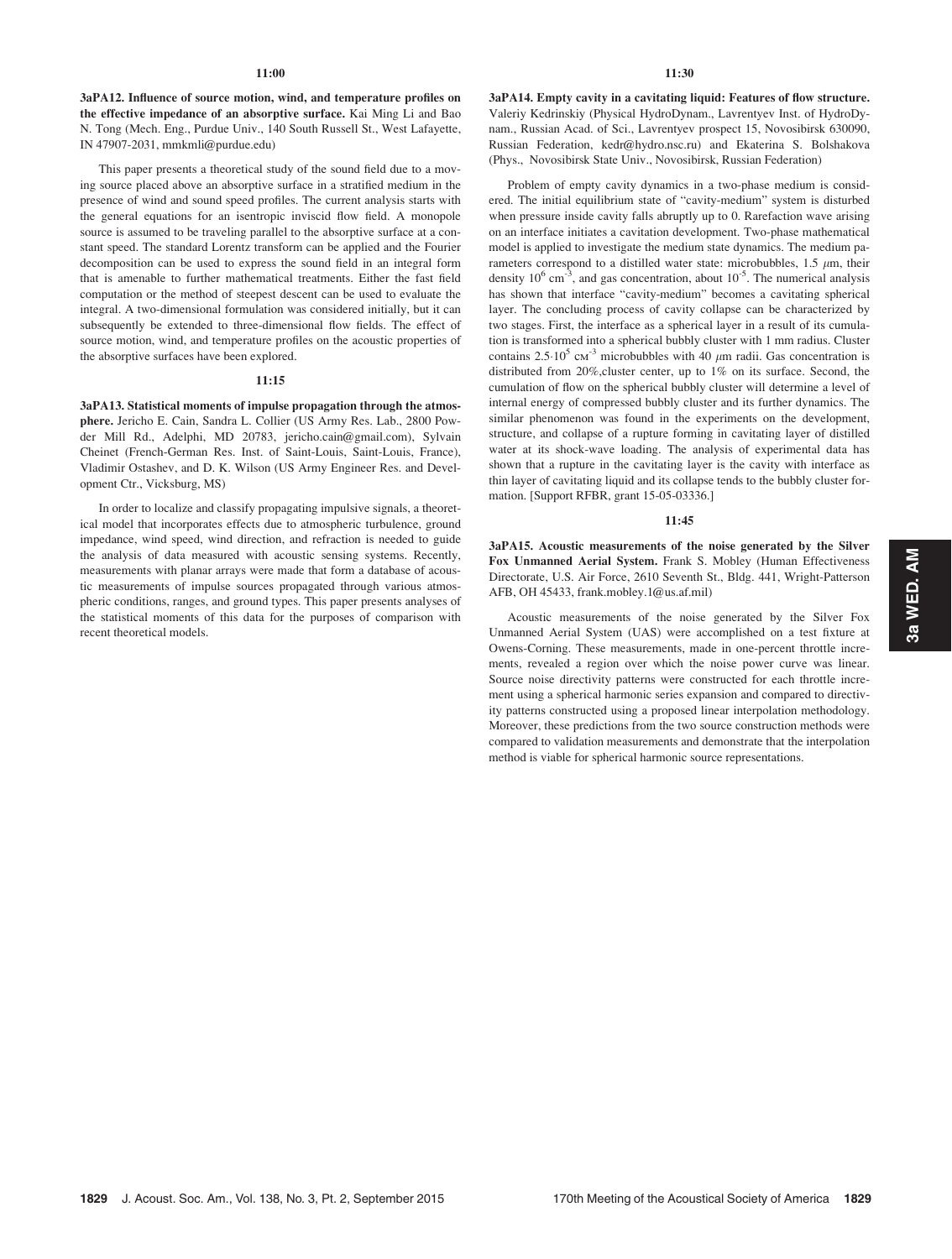# Session 3aPP

# Psychological and Physiological Acoustics: Psychological and Physiological Acoustics Potpourri (Poster Session)

Frederick J. Gallun, Chair

National Center for Rehabilitative Auditory Research, VA Portland Health Care System, 3710 SW US Veterans Hospital Rd., Portland, OR 97239

All posters will be on display from 8:00 a.m. to 12:00 noon. To allow authors an opportunity to view other posters in their session, authors of odd-numbered papers will be at their posters from 8:00 a.m. to 10:00 a.m. and authors of even-numbered papers will be at their posters from 10:00 a.m. to 12:00 noon.

# Contributed Papers

3aPP1. Hearing protection device field attenuation estimation systems. JR W. Stefanson (Auditory Protection and Performance Div., US Army Aeromedical Res. Laboratory/ Hearing Ctr. of Excellence, 6901 Farrel Rd., Fort Rucker, AL 36362, earl.w.stefanson.ctr@mail.mil) and William A. Ahroon (Auditory Protection and Performance Div., U.S. Army Aeromedical Res. Lab., Fort Rucker, AL)

The United States Army Aeromedical Research Laboratory has conducted comparative, developmental, and evaluation studies for Hearing Protection Device Field Attenuation Estimation Systems (HPD FAES). The Army's interest in protecting Soldiers' hearing led to the development of the Communications Earplug (CEP), which couples communication systems with a foam earplug in an attempt to block hazardous noise while still passing to the user the clearest speech signal attainable. A recent developmental study addresses the need to fit-test the CEP when used with foam or custom earplugs in a quick and objective fashion using a field-microphone in realear (F-MIRE) procedure. Commercial systems have also been evaluated along with a clinical audiometer used by the Army Hearing Program for application as an HPD FAES. A select few FAESs were studied for their attenuation measurement accuracy as compared to the laboratory standard ANSI/ASA S12.6. Completed and ongoing studies will be presented on the FAESs' utility, cost, and effectiveness.

3aPP2. Characteristics of 40,000 calls to the National Hearing Test. Charles S. Watson (Res., Commun. Disord. Technol., Inc., CDT, Inc., 3100 John Hinkle Pl, Bloomington, IN 47408, watson@indiana.edu), Gary R. Kidd (Speech and Hearing, Indiana Univ., Bloomington, IN), Jill E. Preminger (Dept. of Otolaryngol. Head and Neck Surgery and Commun. Disord., Univ. of Louisville, Louisville, KY), James D. Miller, Daniel P. Maki, and Alex Crowley (Res., Commun. Disord. Technol., Inc., Bloomington, IN)

The National Hearing Test (NHT) is a telephone-administered screen for hearing loss (Watson et al., J. Am. Acad. Audiol., 2012) that obtains thresholds for three-digit sequences in a noise background. The NHT has been validated by comparing threshold SNR values to mean pure-tone loss. During five weeks in 2014 the NHT was offered without charge to the general public. Over 40,000 calls were made after articles describing the test appeared in eight large-circulation and 19 smaller circulation newspapers, estimated to reach less than 10% of the US public. Among those who completed the test, 81% were estimated to have clinically significant loss in one or both ears. Call numbers suggested that 88% were made from landlines and the remainder from cell phones. Threshold SNRs for cell phones were about 1.0 dB higher than those for landline phones. Samples of the callers were later contacted through telephone and email surveys. Responses indicated a positive influence in terms of the likelihood of seeking further evaluation and obtaining hearing aids if advised to do so. [Research supported by the National Institute for Deafness and other Communication Disorders of the National Institutes of Health under award number 5R44DC009719.]

3aPP3. Objective evaluation of the acoustic properties of various types of chest pieces in the modern acoustic stethoscopes. Karolina M. Nowak (Dept. of Endocrinology, Ctr. of Postgraduate Medical Education, Ceglowska 80 St., Warsaw 01-809, Poland, karolina.nowak@ippt.pan.pl) and Lukasz J. Nowak (Inst. of Fundamental Technolog. Res., Polish Acad. of Sci., Warsaw, Poland)

The acoustic properties of a stethoscope are largely determined by the construction of its chest piece, which can either be open or closed with a diaphragm. Different solutions are offered on the market and advertised for their advantages in sound quality. However, no objective data, neither supporting nor disproving the benefits resulting from implementing the specific features, are available. The aim of the present study is to provide such data. A laboratory stand for measuring velocities of vibrations of different points of diaphragms or skin surface during the actual auscultation examination was developed and constructed. Those vibrations are the primary source of the acoustic signal in a stethoscope, and thus, the obtained results provide important conclusions regarding the reasonability of using various types of terminals in chest pieces. It is shown, that thin, stiff diaphragms mounted on susceptible suspension rings ensure significantly better acoustic performance than the other investigated solutions. The influence of the shape and construction of the chest piece on the acoustic properties were evaluated during independent, complementary research, conducted using precision microphone placed in the earpiece of a stethoscope. The obtained results deny the common opinions regarding advantages of the bell-type chest pieces in low-frequency acoustic band.

3aPP4. On material properties and damping models for the dynamic modeling of the human middle ear by means of the Finite Element Method. Felipe S. Pires, Diego C. Arellano (Mech. Eng. Dept., Federal Univ. of Santa Catarina, Campus Universitário, Trindade, Florianópolis, SC 88040-970, Brazil, felipesmp.emc@gmail.com), Stephan Paul (Mobility Eng. Dept., Federal Univ. of Santa Catarina, Florianópolis, SC, Brazil), and Julio A. Cordioli (Mech. Eng. Dept., Federal Univ. of Santa Catarina, Florianópolis, SC, Brazil)

An accurate dynamic model of the human middle ear is a valuable tool to better understand the mechanisms involved in the human hearing and some middle ear pathologies. It is also essential to the design and evaluation of implantable hearing devices, which may be connected to the middle ear structures. A considerable number of studies describe the development and validation of such models, and a review of these studies shows that there is a significant spread of material and dynamic properties used in the models. In this work, a detailed Finite Element model of the human middle ear, including tympanic membrane, complete ossicular chain, joints, and soft tissues (ligaments and tendons), is constructed and used to assess the influence of the input properties in the middle ear transfer functions. A frequency-dependent acoustic impedance at the oval window is used to represent the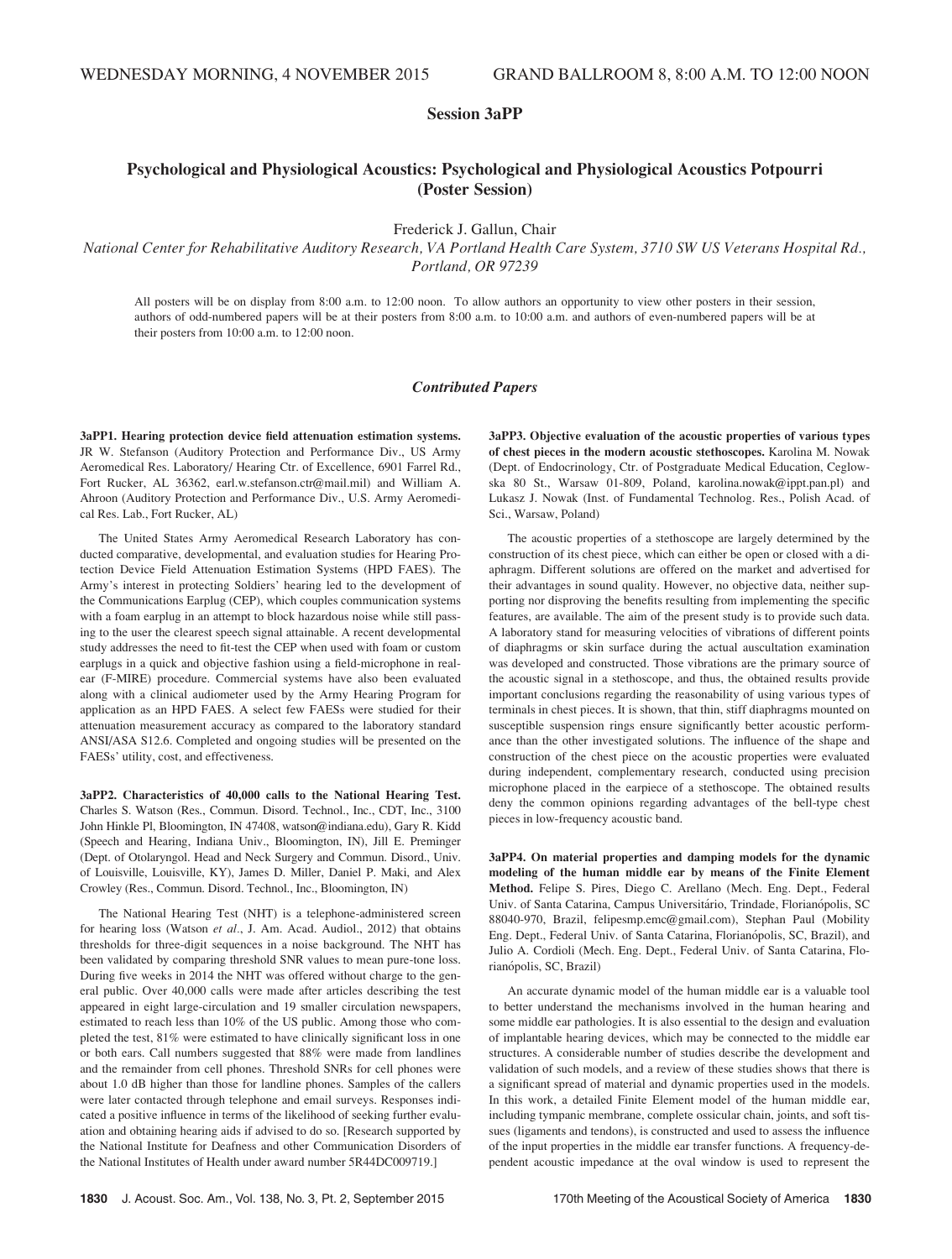cochlea. Ossicle motion predicted by the model is compared with experimental data from the literature, and the effects of different material properties and damping models are investigated. Although variations in material properties can have an impact in the middle ear transfer functions, different damping models shown to have a much larger effect, possibly leading to considerable errors in the numerical predictions.

3aPP5. Sound-induced flash illusion revisited. Aya C. Kito, Takafumi Furuyama, Kohta I. Kobayasi, Shizuko Hiryu, and Hiroshi Riquimaroux (Graduate school of life and medical Sci., Doshisha, 1-3, Tatara Miyakodani, Kyotanabe, Kyoto 6100394, Japan, dmp1011@mail4.doshisha.ac. jp)

Auditory-visual illusion occurs when visual information and auditory information integrates in the brain. This is conceived because auditory information has temporal superiority than visual information. Purpose of the study is to investigate mutuality influence of auditory information and visual information. Subjects answered the number of sounds and flashes when the auditory and visual stimuli are presented. We selected five auditory and visual stimuli (percentage answered as 2 times were 0%, 25%, 50%, 75%, and 100%) from the auditory only and visual only case and combined the stimuli. Subjects answered the number of sounds and flashes when the stimuli are presented simultaneously. When comparing the rate of unilateral and bilateral case, auditory only case and a combination of ambiguous auditory stimuli and definite visual stimuli, auditory information tends to shift toward visual information. This result suggests that in this case, visual information has temporal superiority so auditory information can perceive slight difference because it is influenced by definite visual information and flashinduced sound illusion occurs. From this result, we can suggest that temporal illusion occurs from temporal ambiguity of stimuli rather than temporal resolution of modality.

3aPP6. Effects of aging on auditory duration discrimination. Rachael Luckett and Edward L. Goshorn (Speech and Hearing Sci., Univ. of Southern MS, 118 College Dr. #5092, Hattiesburg, MS 39406-0001, rachael.luckett@ eagles.usm.edu)

The effects of aging on auditory processing are well documented. The involved anatomy includes the entire auditory pathway from peripheral to central mechanisms. Existing procedures to identify auditory processing disorders include a wide variety of signals with distortions or reduced redundancy in the temporal or frequency domains or the addition of noise. This project investigated the effects of aging on the ability to discriminate duration of a musical auditory signal. A musical signal was used to add temporally-variant acoustical information that would not be present in a pure tone. A digitized.wav piano note  $(f_0 = 422 \text{ Hz})$  with gradually decaying amplitude was edited in Sound Forge to produce two signals equal in spectrum, RMS amplitude, and VU level but differing durations (1000 and 800 ms). One hundred pairs of these musical signals were arranged in random order with half equal and half unequal in duration. The subject's task was to designate same or different. Subjects ranged in age from 18 to 90 years. A regressions analysis revealed that age is a significant ( $p = .002$ ) coefficient for predicting performance on a duration discrimination task. The findings suggest that duration discrimination tasks may contribute to identification of auditory processing disorders in adults.

3aPP7. Statistical modeling of expected rates of permanent hearing loss in newborn infants with data derived from the center for disease control. Edward L. Goshorn, Charles G. Marx, Kimberly Ward, and Marietta Paterson (Speech and Hearing Sci., Univ. of Southern MS, 118 College Dr. #5092, PsychoAcoust. Res. Lab., Hattiesburg, MS 39401, edward.goshorn@usm.edu)

The Center for Disease Control (CDC) began gathering data on Universal Newborn Hearing Screening (UNHS) in 1999 and had data from all states and territories by 2005. The purpose of UNHS is to identify permanent hearing loss (PHL) in infants and make referrals for intervention. Health-care professionals may use CDC data to monitor the effectiveness of screening/diagnostic programs. Effective monitoring may designate whether or not an "expected" number of infants has been identified for a given birth rate. However, because the incidence of PHL in newborn infants is so low (nine-year CDC average across all states and territories equals 0.0013), a relatively large number of infants may be screened before the first occurrence of PHL. Therefore, there is legitimate concern that true positives will be missed due to a high rate of true negatives. Clinically useful models for comparing observed to expected data are needed. CDC data from 2005 to 2013 were used to set boundaries for binomial and negative-binomial distributions. These derived distributions were used to produce tables/graphs showing expected values and confidence intervals for an appropriate range of incidences and quantity of infants screened. The authors also offer actions to pursue if observed data vary significantly from models.

3aPP8. Phonetically balanced and psychometrically equivalent monosyllabic word lists for word recognition testing in Thai. Sajeerat Poonyaban, Pasinee Aungsakulchai, Charturong Tantibundhit (Dept. of Elec. and Comput. Eng., Faculty of Eng., Thammasat Univ., Khlong Luang, Pathumthani, Thailand), Chutamanee Onsuwan (Dept. of Linguist, Faculty of Liberal Arts, Thammasat Univ., Dept. of Linguist, Faculty of Liberal Arts, Thammasat University, Rangsit Campus, Khlong Luang 12120, Thailand, consuwan@hotmail.com), Rattinan Tiravanitchakul (Dept. of Commun. Sci. and Disord., Faculty of Medicine, Mahidol Univ., Ratchathewi, Bangkok, Thailand), Krit Kosawat (National Electronics and Comput. Technol. Ctr., Khlong Luang, Pathumthani, Thailand), and Adirek Munthuli (Dept. of Elec. and Comput. Eng., Faculty of Eng., Thammasat Univ., Khlong Luang, Pathumthani, Thailand)

In speech audiometry, a common and crucial method to obtain a suprathreshold (dB) at which words are repeated with maximum accuracy is referred to as word/speech recognition testing. For Thai, Thammasat University and Ramathibodi Hospital Phonetically Balanced Word Lists 2015 (TU-RAMA PB'15) were created with five lists, each with 25 monosyllabic words. Besides its phoneme distributions being based on large-scale Thai spoken corpora [1], TU-RAMA PB'15 is in line with TU PB'14 [2], [3] with emphasis on phonetic balance, symmetrical phoneme occurrence, and word familiarity. To evaluate its homogeneity in terms of decibel intelligibility, the lists were recorded and presented to 10 normal hearing participants, ranging from 0 to 50 dB HL in 2 dB increments (ascending order) until they repeated correct verbal responses. Using logistic regression, regression slopes and intercepts were calculated to estimate percentage of correct performance at any given intensity and to construct psychometric functions for every list. Derived psychometric function slopes ranged from 0.2015 to 0.2262 while intensities required for 50% intelligibility ranged from 17.0876 to 20.8856. Two-way Chi-Square analysis performed on both parameters indicated that there was no significant difference among the five lists. Further testing is needed to verify the use among the hearing-impaired individuals.

3aPP9. Prevalence of acoustic reflexes in the United States. Gregory A. Flamme, Kristy K. Deiters, Stephen M. Tasko (Speech Pathol. and Audiol., Western Michigan Univ., 1903 W. Michigan Ave., MS 5355, Kalamazoo, MI 49008, greg.flamme@wmich.edu), and William A. Ahroon (Auditory Protection and Performance Div., US Army Aeromedical Res. Lab., Fort Rucker, AL)

The acoustic reflex is a contraction of the middle ear muscles in response to high-level sounds. Acoustic reflexes are invoked as a protective mechanism in some damage-risk criteria (DRC). However, acoustic reflexes are not always observed among people without auditory dysfunction, and should not be included in DRC unless there is 95% certainty that 95% of the population have acoustic reflexes. In the current study, we present the prevalence of acoustic reflexes among people 12 years and older  $(N > 11,400)$ , using data from the National Health and Nutrition Examination Survey (NHANES). The NHANES can be used to produce prevalence estimates generalizable to the non-institutionalized U.S. population. Ipsilateral reflexes were screened at two elicitor frequencies and detected using Frequentist methods and via Kalman filtering of the reflex trace. Reflexes are pervasive only among those with hearing thresholds better than 15 dB HL at all frequencies, and fall below the criterion certainty with poorer sensitivity even at lower frequencies. Age and tympanometric variables are also related to reflex detection. Reflex prevalence is generally high among young people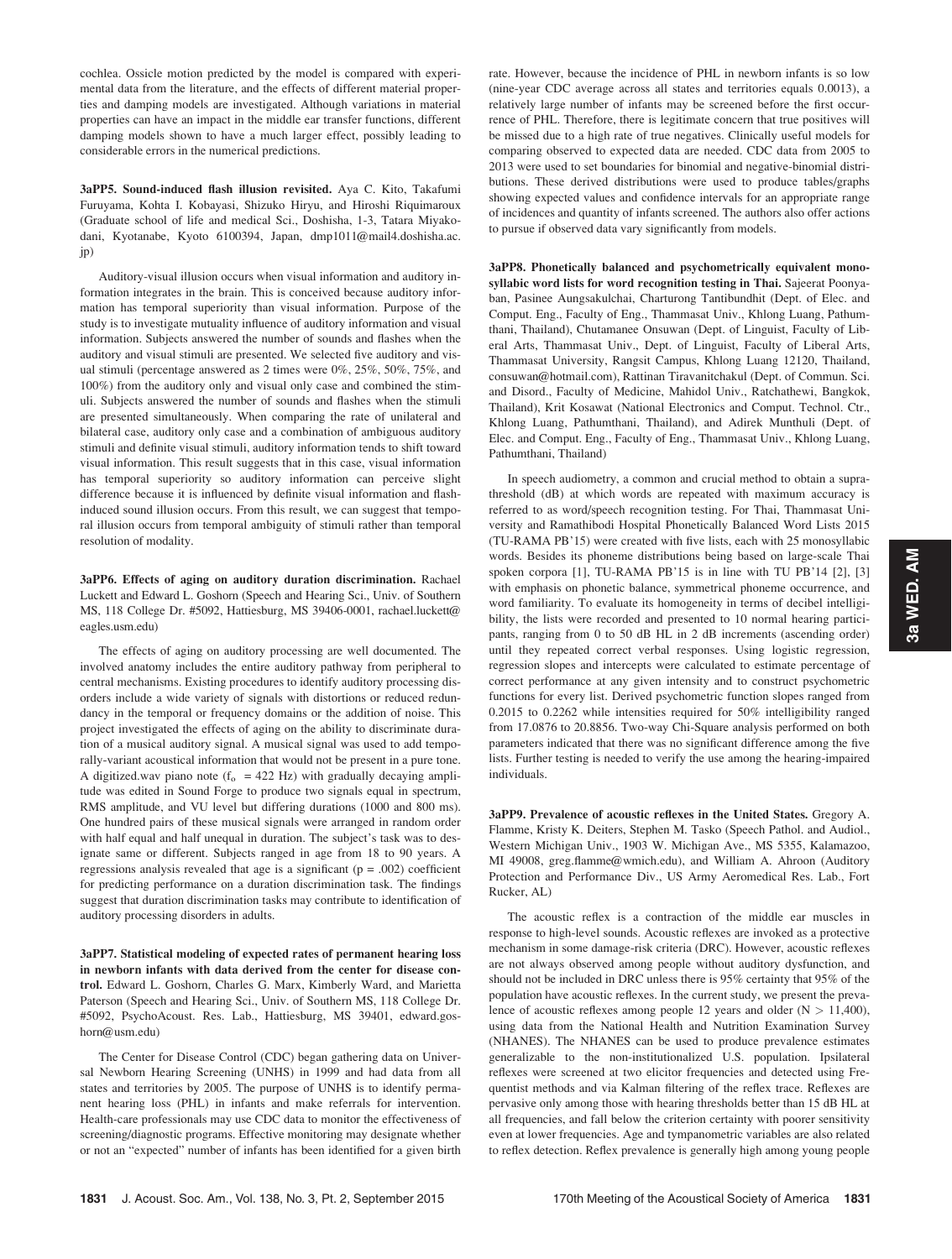with adequate hearing sensitivity for unrestricted military duty, but the prevalence is not uniform among audiometric configurations within this hearing profile.

3aPP10. Acoustic models of co-varying vocal roughness and breathiness. Mark D. Skowronski (Commun. Sci. and Disord., Univ. of South Florida, 4202 East Fowler Ave., PCD 3004, Tampa, FL 32620, skowronski@ usf.edu), Lisa M. Kopf (Communicative Sci. and Disord., Michigan State Univ., East Lansing, MI), Rahul Shrivastav (Office of the Vice President for Instruction, Univ. of Georgia, Athens, GA), and David A. Eddins (Commun. Sci. and Disord., Univ. of South Florida, Tampa, FL)

Dysphonia is characterized by several vocal qualities including breathiness and roughness. These qualities can coexist within a single voice. To examine the potential interaction between judgments of one voice quality in the presences of another, a large set of synthetic voices that co-varied along the breathiness and roughness continua were created and evaluated by 10 listeners. The perception of roughness (synthesized via amplitude modulation) was unaffected by degree of breathiness. The perception of breathiness, however, was affected by the degree of roughness: for low-breathy voices breathiness increased by about 2 dB as roughness increased from no roughness to maximum roughness; yet for high-breathy voices, breathiness decreased by about 2 dB as roughness increased. Current acoustic models of voice quality (pitch strength, auto-correlation peak, cepstral peak, partial loudness ratio, and glottal-noise-excitation ratio) do not explain the observed interaction of roughness and breathiness. To explain the observed interaction, we evaluate the possibility that roughness perception is dominated by temporal cues (which are unaffected by the presence of breathiness) and that breathiness perception is driven by spectro-temporal cues which are affected by the sub-harmonics generated by amplitude modulation. The sub-harmonics partially contribute to non-harmonic energy (increasing breathiness) and partially mask aperiodic energy (decreasing breathiness).

3aPP11. The effects of acoustic variability on absolute pitch categorization: Evidence of contextual tuning. Stephen C. Van Hedger, Shannon L. Heald, and Howard C. Nusbaum (Psych., The Univ. of Chicago, 5848 S. University Ave., Beecher 406, Chicago, IL 60637, stephen.c.hedger@gmail. com)

Absolute pitch (AP) is defined as the ability to label or produce a musical note without the aid of a reference note. Despite the large amounts of acoustic variability encountered in music, AP listeners generally experience perceptual constancy for different exemplars within note categories (e.g., recognizing that a C played on a tuba belongs to the same category as a C played on a piccolo). The present studies investigate whether AP possessors are sensitive to context variability along acoustic dimensions that are not inherently linked to the typical definition of a note category. In a speeded target recognition task, AP participants heard a sequence of notes and pressed a button whenever they heard a designated target note. Within a trial the sequence of notes was either blocked according to note-irrelevant variation or contained a mix of different instruments (Experiment 1), amplitude levels (Experiment 2), or octaves (Experiment 3). Compared to the blocked trials, participants were significantly slower to respond in the mixed-instrument and mixed-octave trials, but not the mixed-amplitude trials. Importantly, this performance difference could not be solely attributed to initial performance differences between instruments, amplitudes, or octaves. These results suggest that AP note identification is contextually sensitive.

3aPP12. Motor suppression of the auditory system extends to the brainstem frequency following response and is mediated by attentional demands. Serena Klos and Howard C. Nusbaum (Psych., The Univ. of Chicago, 5848 S University Ave., Chicago, IL 60637, sklos@uchicago.edu)

Neural theories of auditory perception often characterize subcortical structures as relay stations by which acoustic input is passively encoded into a representation that can be recognized by cortical networks. However, efferent projections throughout the peripheral auditory pathway (Huffman & Henson, 1990) suggest a corticofugal network consisting of ascending and descending pathways may play an important role in the perception of acoustic signals. Based on cortical suppression evidence in the primary auditory cortex during movement (Schneider et al., 2014), we investigated whether similar suppressive effects can be seen at the level of the auditory brainstem and whether there are interactions with attention. The Frequency Following Response (FFR) to a 440Hz sine tone was measured while participants engaged in two finger tapping tasks equated in motor behavior but varying in attentional demand. Spectral peak analysis of the FFRs revealed decreased amplitude at 440 Hz for the tapping task that required more attention, suggesting that rather than a general suppression of the peripheral auditory pathway during motor behavior, the interaction between the motor system and the auditory brainstem is mediated by attentional networks that are involved in allocating resources to various sensory networks. [This work was supported in part by ONR grant DoD/ONR N00014-12-1-0850.]

3aPP13. Cortical dynamics of spatial and non-spatial auditory selective attention. Yuqi Deng, Hannah Goldberg, Barbara Shinn-Cunningham, and Inyong Choi (Boston Univ., 677 Beacon St., CompNet, Boston, MA 02215, vydeng@bu.edu)

Auditory selective attention suppresses processing of task-irrelevant stimuli, and it is crucial for effective communication in social settings. Previous studies showed that space- and pitch-based auditory attention engages different neural networks. However, the cortical dynamics underlying spatial and non-spatial auditory attention are unclear. Since accumulating evidence suggests that selective suppression is related to alpha band oscillation (8–14 Hz), we examine the spatial and non-spatial attentional modulation of alpha oscillation power as well as event-related potential (ERP) and behavioral performance. Using Electroencephalography (EEG) in humans, we compare behavior and physiological measures during focused attention (where listeners maintain focus on one "target" stream) and broad attention (where listeners are prepared to switch attention to a "super-target" stream which may or may not appear after the "target" stream) in spatial and nonspatial settings. We find that spatial attention shows overall stronger alpha power and different distribution in the central-parietal cortex. We also find that the monitoring cost of *broad* attention is higher in spatial attention, which is supported by a stronger ERP modulation. Our findings help elucidate the cortical dynamics involved in spatial and non-spatial auditory attention.

3aPP14. Age-related differences in auditory cortical representations of spatial cues. Erol J. Ozmeral, David A. Eddins, and Ann C. Eddins (Commun. Sci. and Disord., Univ. of South Florida, 3802 Spectrum Blvd., Ste. 210, Tampa, FL 33612, eozmeral@usf.edu)

Converging evidence indicates that binaural processing declines with age and is impaired further by age-related hearing loss. Research in young, normal-hearing adults indicates that spatial coding is governed by an opponent-channel (OC) mechanism. Under the OC model, the sensitivity to changes or shifts in perceived lateralization can be predicted based on the direction and magnitude of the shift, where large, outward shifts are predicted to cause a greater neural response than small and/or inward shifts. It is possible that age-related changes in spatial coding reflect changes in the OC mechanism, perhaps due to reduced neural inhibition or a more general reduction in temporal precision. Cortical event-related responses elicited by both ITD and ILD changes were measured using a 64-channel montage during a passive, continuous change-detection paradigm. Source localized cortical activation patterns were analyzed with regard to degree of lateralized shift, direction of shift (toward or away from perceived midline), and listener group. Results are consistent with an OC mechanism of spatial coding for both younger and older adults. Behavioral data from the same subjects are reported for correlation analyses with neural data. The present study provides a foundation for understanding the cortical dynamics of age-related changes in spatial tuning.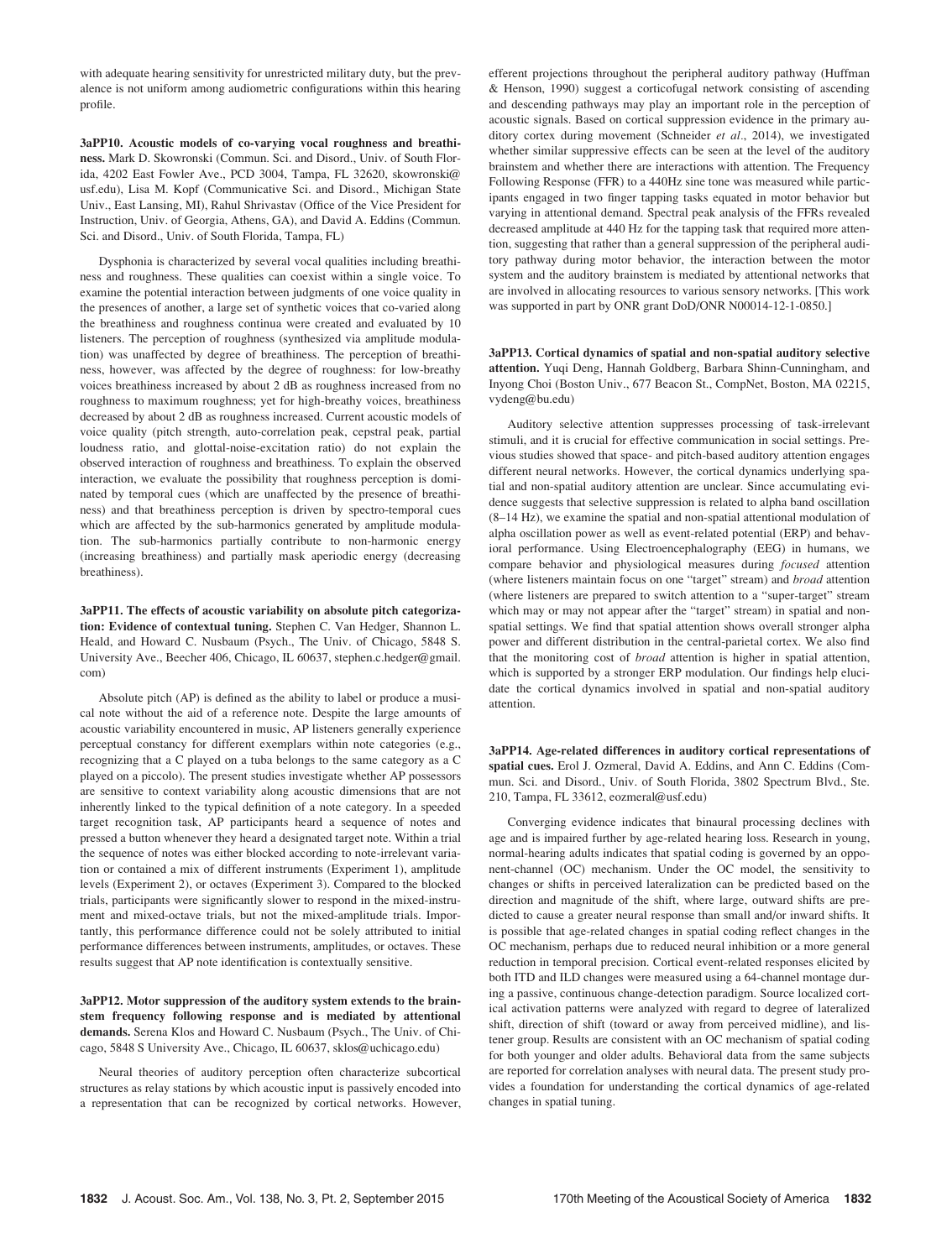3aPP15. Cortical dynamics during spectrotemporal processing as indexed by directed functional connectivity. Ann C. Eddins and David A. Eddins (Commun. Disord. & Sci., Univ. of South Florida, 4202 E. Fowler Ave., PCD 1017, Tampa, FL 33620, aeddins@usf.edu)

Neural processing in the cortex plays a key role in our ability to discriminate changes in acoustic features important for understanding speech. Converging evidence demonstrates functional asymmetries between hemispheres such that the left hemisphere (LH) typically shows greater sensitivity to temporal changes while the right hemisphere (RH) shows greater sensitivity to spectral change. Most human studies to date have evaluated static differences in hemispheric activation with little attention given to potential dynamic changes within and across hemispheres during stimulus processing. The present study quantifies changes in the cortical representation of spectral (0.5 and 2.0 cycles/octave), temporal (2, 8, 32, and 64 Hz), and spectro-temporal (combination of both) modulation frequency. Cortical event-related responses were measured using a 64-channel montage during a passive, continuous change-detection paradigm in young, normal-hearing listeners. Individual and group data were preprocessed and source-localized for all conditions, with regions of interest (ROI) defined on group data. To determine whether activity in one ROI dynamically influences another during stimulus processing, Granger causality modeling was used to estimate directed functional connectivity. Preliminary results show robust directional processing that may originate in one hemisphere (i.e., spectral processing in RH or temporal processing in LH) but dynamically engages cortical regions within and across hemispheres.

3aPP16. The initial head gesture and coordinate system in anthropometric parameters measurement for head-related transfer functions customization. Guangzheng Yu, Yingyang He, and Bosun Xie (South China Univ. of Technol., Wushan Rd. 381#, Tianhe District, Guangzhou, Guangdong 510640, China, scgzyu@scut.edu.cn)

Head related transfer functions (HRTFs) depend on the sound source position and individualized anthropometry of subject. Accordingly, HRTF measurement usually accompanies with head and pinna-related anthropometric measurement on corresponding subjects. Based on a baseline database of HRTFs and anthropometric parameters, individualized HRTFs of new subject can be customized from anthropometric measurement (Zotkin, et al., 2003). Obviously, the accuracy of anthropometric measurement influences the performance of customized HRTFs. However, the measurement of some pinna-related anthropometric parameters, such as the pinna rotation angel and pinna flare angle, is sensitive to the initial head gesture and coordinate system. In present work, the Frankfurt plane was adopted to initialize the head gesture under the same coordinate system so as to ensure the consistency of anthropometric and HRTF measurement. The suggested method is adopted to measure the head and pinna-related anthropometric parameters of 56 subjects, yielding reasonable and consistent results. [This work was supported by the National Natural Science Foundation of China, Grant No. 11104082.]

3aPP17. Front-and-Overhead Energy Ratio and immersive sound field rendering with height channels. Sungyoung Kim and Mark J. Indelicato (ECT Eng. Technol., Rochester Inst. of Technol., ENT-2151, 78 Lomb Memorial Dr., Rochester, NY 14623, sungyoungk@gmail.com)

In a discrete channel-based music reproduction, height channels are required to completely manipulate increased immersiveness and enhanced appropriateness for a realistic three-dimensional (3D) sound field. Previous subjective evaluation results showed that the configuration of four height loudspeakers significantly changed perceived immersiveness and appropriateness, and the listeners preferred height-loudspeaker configurations with being "frontal" and "full." Subsequent analysis failed to determine a prediction model that could account for the variation of the listeners' perceptual responses using conventional physical parameters including inter-aural difference and coherence. In this paper, the authors proposed a new metric-the ratio between sound energy from front and overhead directions-as a physical parameter for the prediction model. A coincident pair of bidirectional microphones (one facing front and the other facing overhead) measured acoustical impulse responses (IRs) at the listening position for eight configurations of four height channels. Subsequent analysis measured the Frontand-Overhead Energy Ratio (FOER) between two IRs from the eight configurations and found that the ratios were highly correlated with the listeners' subjective rank data on perceived immersiveness and appropriateness  $(r = -$ 0.8037). The result implicated that the appropriated configuration of height channels is a critical factor to render a convincing and immersive 3D sound field due to its direct influence on the FOER.

3aPP18. Efficient algorithm and localization experiment on spherical microphone array recording and binaural rendering. Yu Liu, Bosun Xie, Haiming Mai, and Jiayan Chen (South China Univ. of Technol., Wushan Rd. 381., Tianhe District, Guangzhou 510640, China, phbsxie@ scut.edu.cn)

Spherical microphone array recording and binaural rendering (SMABR) is a novel spatial sound technique, which records spatial information of sound field, transfers to dynamic binaural signals, and then renders via headphone. To improve the computational efficiency of SMABR, the present work proposes a PCA-based (principal component analysis) algorithm for dynamic binaural synthesis from the beamforming outputs of spherical microphone array, in which only 33 pairs of sharable filters are required. Incorporated the proposed algorithm, a PC-based SMABR system consisting of a 64-channel spherical microphone array, an electromagnetic headtracker, and a headphone is established. A virtual source localization experiment is carried out to evaluate the system and algorithm. Results indicate that the system yields reasonable localization performance within a target virtual source region near the horizontal plane. However, larger localization error is also observed for high elevation above 30 degrees or low elevation below -30 degrees. Localization error at high or low elevation is caused by the spatial aliasing error of spherical microphone array at high frequency, which spoils the spectral cue for elevation localization. Therefore, further improvement on spherical microphone array recording is needed. [Supported by the National Natural Science Foundation of China, Grant No.11174087.]

3aPP19. Neural network based speech enhancement applied to cochlear implant coding strategies. Tobias Goehring (ISVR, Univ. of Southampton, University Rd., Southampton SO17 1BJ, United Kingdom, T.Goehring@ soton.ac.uk), Federico Bolner (Cochlear Technol. Ctr. Belgium, Mechelen, Belgium), Jessica J. M. Monaghan (ISVR, Univ. of Southampton, Southampton, United Kingdom), Bas van Dijk (Cochlear Technol. Ctr. Belgium, Mechelen, Belgium), Jan Wouters (ExpORL, KU Leuven, Leuven, Belgium), Marc Moonen (ESAT, KU Leuven, Leuven, Belgium), and Stefan Bleeck (ISVR, Univ. of Southampton, Southampton, United Kingdom)

Traditionally, algorithms that attempt to significantly improve speech intelligibility in noise for cochlear implant (CI) users have met with limited success, especially in the presence of a fluctuating masker. Motivated by previous intelligibility studies of speech synthesized using the ideal binary mask, we propose a framework that integrates a multi-layer feed-forward artificial neural network (ANN) into CI coding strategies. The algorithm decomposes the noisy input signal into time-frequency units, extracts a set of auditory-inspired features and feeds them to the ANN to produce an estimation of which frequency channels contain more perceptually important information (higher signal-to-noise ratio, (SNR)). This estimate is then used accordingly to suppress the noise and retain the appropriate subset of channels for electrical stimulation, as in traditional N-of-M coding strategies. Speech corrupted by various noise types at different SNRs is processed by the algorithm and re-synthesized with a vocoder. Evaluation has been performed in comparison with the Advanced Combination Encoder (ACE) in terms of classification performance and objective intelligibility measures. Results indicated significant improvement in Hit—False Alarm rates and intelligibility prediction scores, especially in negative SNR conditions. Findings suggested that the use of ANNs could potentially improve speech intelligibility in noise for CI users and motivated subjective listening experiments that will be presented together with the objective results.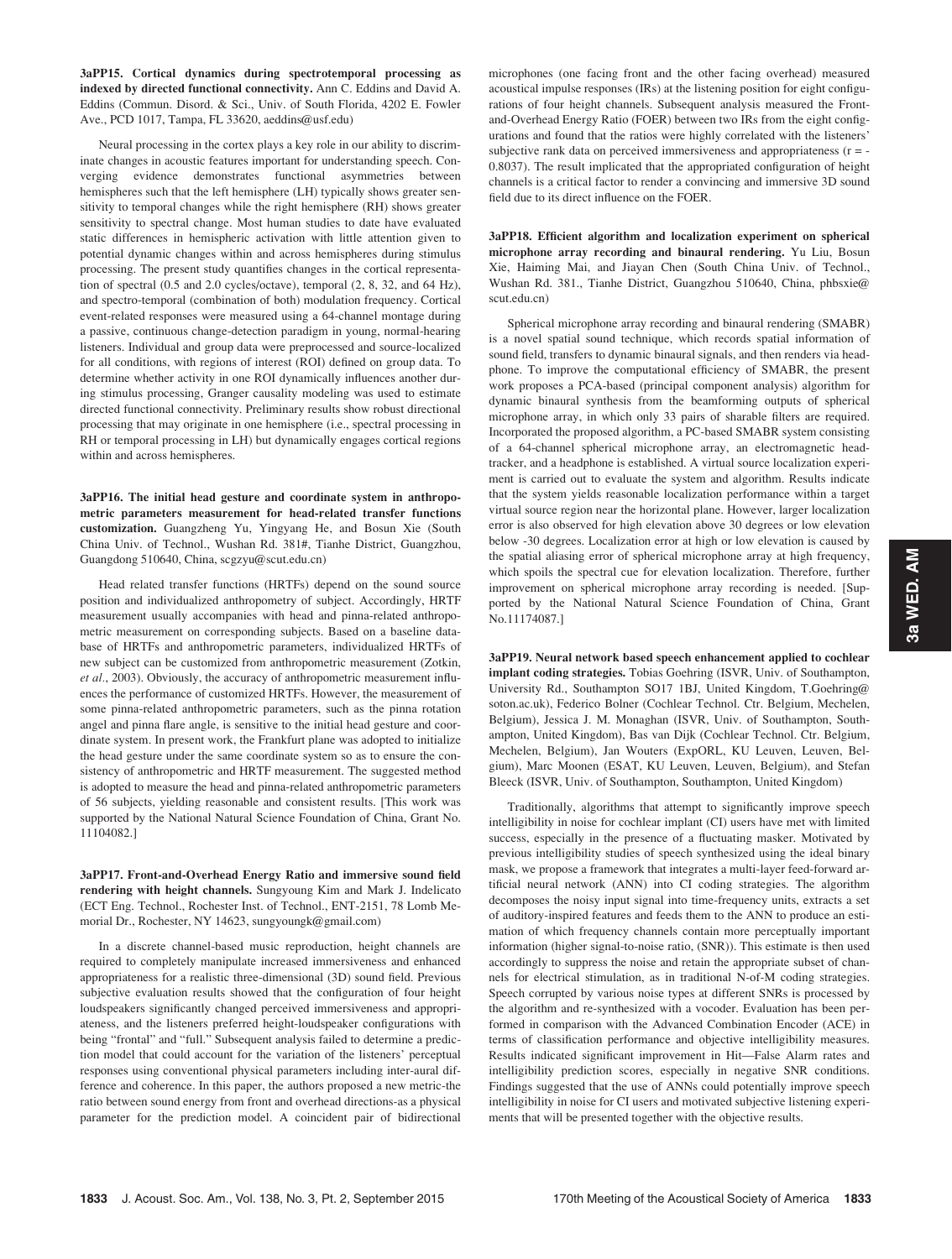3aPP20. Effects of phase difference on the binaural perceiving intensity. Sanmun Kim and Young H. Kim (Appl. Acoust. Lab, Korea Sci. Acad. of KAIST, 105-47, Baegyanggwanmun-ro, Busanjin-gu, Busan 614-100, South Korea, physicool13@gmail.com)

It is well known fact that human localize the direction of sound source in transverse plane according to interaural time difference in low frequency and interaural level difference on high frequency. In this research, we tested possibility for interaural time difference to be interpreted as interaural level difference when it is perceived by brain. To test the hypothesis, we used sinusoidal wave and commercial music to study the effect of interaural time difference on the perception of loudness. Each sound sample was regulated to have interaural time difference and given to 9 subjects. Subjects were asked to answer which side was louder. For sinusoidal waves, more than 60% of subjects answered side with earlier sound arrival was louder. The effect of interaural time difference on interaural level difference was larger when it interaural time difference was given to lower frequencies. Music samples were regulated with 100 and 500 interaural time difference and 100% of subjects answered side with earlier sound arrival was louder. Results from the experiments imply the possibility for interaural time difference interpretation by interaural level difference on localization of sound sources.

3aPP21. Our musical brain: Uncovering the neurophysical activation mechanism behind human perception of acoustics. Garrett W. Arosemena Ott, Tyler Blazey, Anish Mitra, Abraham Z. Snyder, and Marcus E. Raichle (Washington Univ., 6515 Wydown Boulevard, St. Louis, MO 63105, g.ott@wustl.edu)

If, in fact, neuronal activity patterns in the brain are dominantly driven by external forces and environmental stimuli (Hasson et al. 2004), rather than individual variation, music, and certain musical features, should elicit directly correlated neuronal responses across specific structures of the brain—effects as strong as that examination and analysis of brain activity in one subject could accurately predict activations in another (brain). Importantly, locating areal responses and activity patterns to musical stimulation could uncover novel information as to brain network functions, as well as yield insight into the neural foundations of the creative mind. Subjects, comprised of highly trained (HT) classical musicians (St. Louis Symphony) undergo functional Magnetic Resonance Imaging (fMRI) blood-oxygenation-level-dependent (BOLD) scanning to map neuronal activity triggered by intervals of music (Haydn Symphony No. 3), silence, and noise. Observed activation included the auditory, posterior cingulate, and visual cortices. The posterior cingulate cortex, a central node in the brain's Default Mode Network, has been strongly implicated in associations with episodic memory retrieval, working memory performance, human awareness, and several intrinsic control networks. The visual cortex is responsible for processing visual information; such activation may affirm the neuro-physical manifestation of HT performers' staple sensualization of music—music experienced as color, flavor, feeling, mood, etc.

3aPP22. Robust analysis of sound field reproduction by ambisonics based on singular-value decomposition. Dan Rao and Bosun Xie (Acoust. Lab.,School of Phys.,South China Univ. of Technol.,Tianhe district, Guangzhou, Guangdong 510641, China, phdrao@scut.edu.cn)

Ambisonics is a series of spatial sound systems with flexible loudspeaker configuration, which aims at reconstructing physical sound field in local region. Robustness of Ambisonics reproduction, which reflects the sensitivity of reproduced sound field to small errors, such as loudspeaker gain mismatch, is an important performance of sound reproduction. Condition number is generally used as an index to evaluate the robustness on whole, but this is insufficient because the robustness of reproduced sound field may be related to the target reproduction direction. To gain insights into the detail feature of robustness in Ambisonics reproduction, a method based on singular-value decomposition (SVD) is proposed to analyze reproduced sound field. The results indicate that the small singular values of transfer matrix and the proportion of Ambisonics coded vector projecting to the corresponding singular vectors dominate the robustness of Ambisonics reproduction. The robustness becomes worse only when such proportion of Ambisonics coded vector projection have relatively large energy. The proposed method is validated by simulating the sound pressure errors due to random mismatch of loudspeaker signals gain in some horizontal and spatial loudspeaker configurations. [Work supported by the National Natural Science Foundation of China, Grant No.11174087, and the State Key Lab of Subtropical Building Science, South China University of Technology, Grant No. 2014KB23.]

3aPP23. Interaural time and level interaction under free-field conditions. Brad Rakerd, Eric J. Macaulay, and William M. Hartmann (Michigan State Univ., 1026 Red Cedar Rd., East Lansing, MI 48824, rakerd@msu. edu)

Listeners judged the azimuthal location of sine tones presented in free field from an array of 25 small loudspeakers uniformly spaced over 180 degrees in the forward half of the horizontal plane. Probe microphones in the listener's ear canals recorded the tones, and transaural synthesis was used to reverse the interaural time difference (ITD) or the interaural level difference (ILD) across the mid-sagittal plane. Alternatively, the synthesis maintained the natural, consistent ITD and ILD. In the frequency range of 1000 Hz and below, localization judgments reflected the ITD, even as the interaural phase difference (IPD) surpassed 180 degrees with increasing azimuth or frequency, as long as the ILD and ITD had the same sign. In the reversed condition, and with small IPD, judgments reflected a compromise between ITD and ILD, with the ILD weight increasing with increasing frequency. But when the IPD exceeded a critical angle (about 120 degrees of phase) the influence of the ITD dramatically changed: Above 500 Hz, the localization judgments were consistent with ITD from a slipped cycle. At 500 Hz, judgments became chaotic. No critical angle occurred at 250 Hz. These conclusions are relevant in assessing the roles of interaural differences in sound localization. [Work supported by the AFOSR.]

3aPP24. The test-retest reliability of measurement procedures on most comfortable loudness levels for pure-tones. Cheng-Yu Ho (Holistic Education Ctr., Mackay Medical College, No. 46, Sec. 3, Zhongzheng Rd., Sanzhi Dist., New Taipei City 25245, Taiwan, swellfishyu@gmail.com), Pei-Chun Li (Dept. of Audiol. and Speech-Lang. Pathol., Mackay Medical College, New Taipei City, Taiwan), and Shuenn-Tsong Young (Holistic Education Ctr., Mackay Medical College, New Taipei City, Taiwan)

This study aimed to evaluate test-retest reliability of the forced-choice paired-comparison measurement procedures on most comfortable loudness levels (MCL) for pure-tones. Previous studies indicated that the MCL for pure-tones may be a range of level instead a fixed level, since the fixed-level MCL tends to be more inconsistent than a range of MCL. The ascending and descending measurement procedures were mostly used in the MCL for pure-tones, however the lower MCL obtained from ascending procedure, and higher MCL got from descending procedure, and since the low testretest reliability of ascending and descending procedures, there are no wellestablished measurement procedures of MCL for pure-tones. The ascending and descending forced-choice procedure of MCL for speech might provide respectively 83% and 84% test-retest reliability, but the test-retest reliability measurement procedures of MCL for pure-tones have not been known. Therefore, this study proposed a new forced-choice paired-comparison measurement procedure on MCL for pure-tones, and evaluated the test-retest reliability of this proposed procedure. Normal hearing subjects are recruited to conduct this experiment, and evaluated by Pearson correlation. This experiment is ongoing, and the data collection would be finished before the presentation on the 170<sup>th</sup> Meeting of the Acoustical Society of America.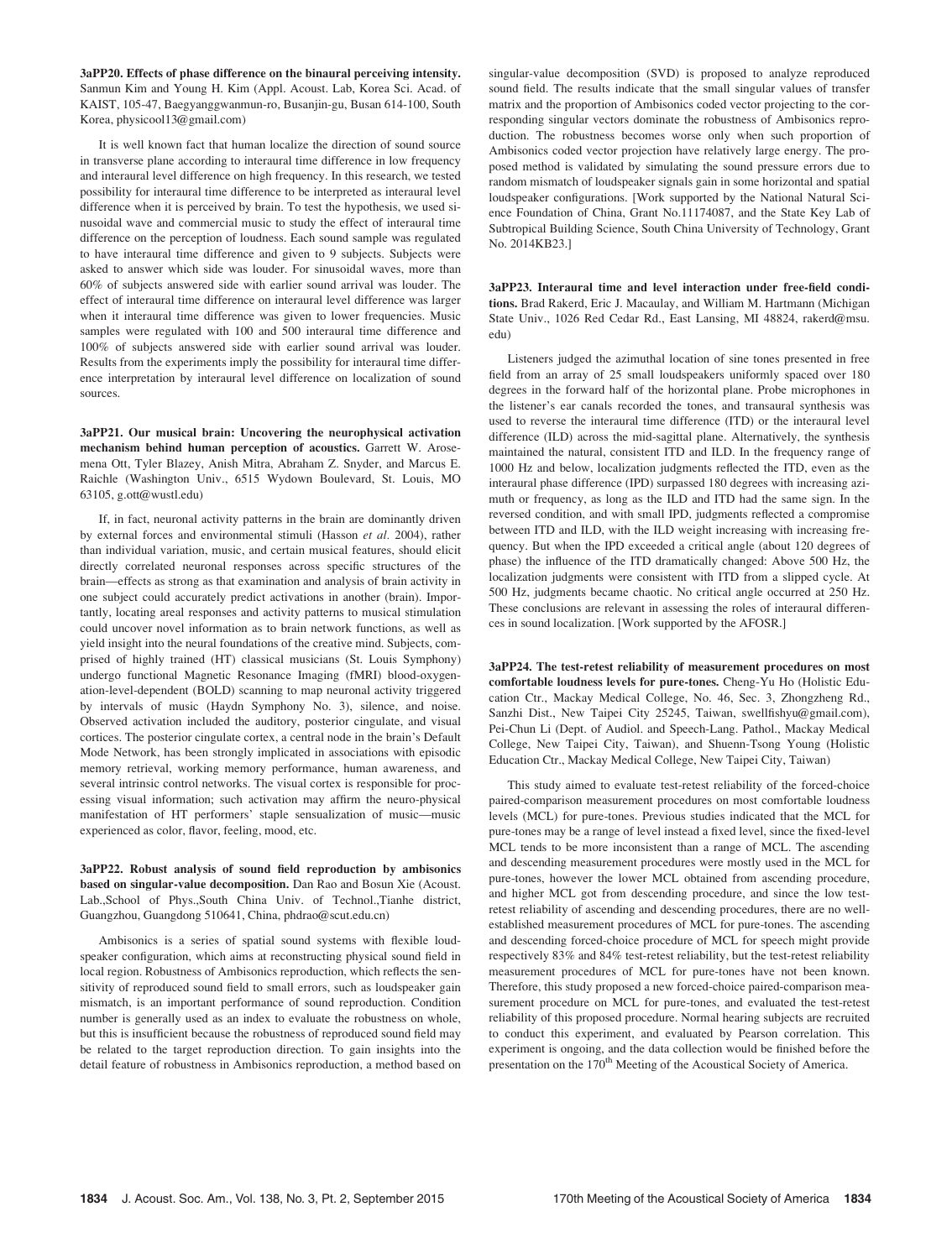# Session 3aSA

# Structural Acoustics and Vibration, Signal Processing in Acoustics, and Physical Acoustics: Nonlinear Techniques for Nondestructive Evaluation

Brian E. Anderson, Chair

Dept. of Physics and Astronomy, Brigham Young Univ., N283 ESC, Provo, UT 84602

# Invited Papers

### 8:00

3aSA1. Stress and strain monitoring in metals and alloys by guided acoustic waves with the aid of anharmonic effects and stress stiffening. Julian Grill and Wolfgang Grill (ASI Analog Speed Instruments GmbH, Burgweg 8, Koenigstein im Taunus, Hessen 61462, Germany, jg@analogspeed.de)

The basic theoretical features including anharmonic effects allowing structural health monitoring and the detection of stress and strain by guided acoustic waves are exemplified. Experimental results for stress and strain monitoring covering the linear elastic regime and the regime of plastic deformation are demonstrated for brass, copper and a standard aluminum alloy. Practically oriented applications, including also the monitoring of structural defects, load, weakening of structural components by overload and vibrations, and the detection of temperature to compensate for temperature dependent effects influencing structural health monitoring by acoustic waves, are presented for applications involving sections and components of aircrafts.

#### 8:20

3aSA2. Nonlinear ultrasonic waves for structural monitoring: Thermal stress measurement and guided wave management. Francesco Lanza di Scalea (Structural Eng., Univ. of California San Diego, 9500 Gilman Dr., MC 0085, La Jolla, CA 92093, flanzadi@ucsd. edu), Claudio Nucera (Deutsche Bank, La Jolla, CA), and Simone Sternini (Structural Eng., Univ. of California San Diego, La Jolla, CA)

This presentation will cover two aspects of ultrasonic nonlinear wave propagation in solids. First, a new model is proposed to justify the existence of wave nonlinearities in constrained solids subjected to thermal excursions. This problem is solved on the basis of the interatomic potential of the solid that indicates a "residual" strain energy, due to the prevented thermal expansion, that is at least cubic as a function of strain. This study finds applications in the monitoring of thermal stresses in buckling-prone structures, such as continuously welded railroad tracks and pipelines. Experimental tests conducted on railroad tracks with realistic support will be also presented. Second, in the case of waveguides the efficiency of nonlinear ultrasonic testing based on higher-harmonic generation strongly relies on the correct identification of favorable combinations of primary and resonant double-harmonic nonlinear wave modes. This presentation will identify these combinations of wave modes in complex waveguides by extending the classical Semi-Analytical Finite Element formulation to the nonlinear regime, and implementing it into a highly flexible commercial Finite Element code. The proposed algorithm is benchmarked for four case-studies, including a railroad track, a viscoelastic plate, a composite quasi-isotropic laminate, and a reinforced concrete slab.

#### 8:40

3aSA3. Nonlinear time reversal signal processing techniques applied to acousto-mechanical imaging of complex materials. Serge Dos Santos (Inserm U930 "Imaging and Brain, INSA Ctr. Val de Loire, 3, Rue de la Chocolaterie, Blois, Centre-Val de Loire F-41034, France, serge.dossantos@insa-cvl.fr), Zuzana Dvorakova (Inst. of ThermoMech. AS CR, Prague, Czech Republic), Michael Caliez (LMR, INSA Ctr. Val de Loire, Blois, France), and Zdenek Prevorovsky (Inst. of ThermoMech. AS CR, Prague, Czech Republic)

Recent ten years have seen considerable development of experimental techniques for improving nonlinear NDT methods and harmonic imaging derived from Nonlinear Elastic Wave Spectroscopy (NEWS). Diagnostic ultrasonic imaging based on higher harmonics yields, among others, a better resolution in view of the decreased wavelength in comparison with the fundamental. Furthermore, using symmetry invariance, nonlinear Time Reversal (TR) and reciprocity properties, the classical NEWS methods are supplemented and improved by new excitations having the intrinsic property of enlarging frequency analysis bandwidth and time domain scales. The purpose of this paper is to present the extension of TR-NEWS for skin aging characterization using the Nonlinear Time Reversal signal processing tool known to localize, in a complex medium, sources of nonlinearity potentially responsible of complex material aging. Linear and nonlinear behavior of skin elasticity is measured locally thanks to an acousto-mechanical loading of the skin conducted with INSTRON loading machines specifically optimized for biomaterials. Hysteresis behavior coming from the complex loading of the skin has been identified with PM-space statistical approach, usually associated to aging process in NDT. Phenomenological hysteretic parameters extracted will be presented and associated to standard parameters used for skin characterization.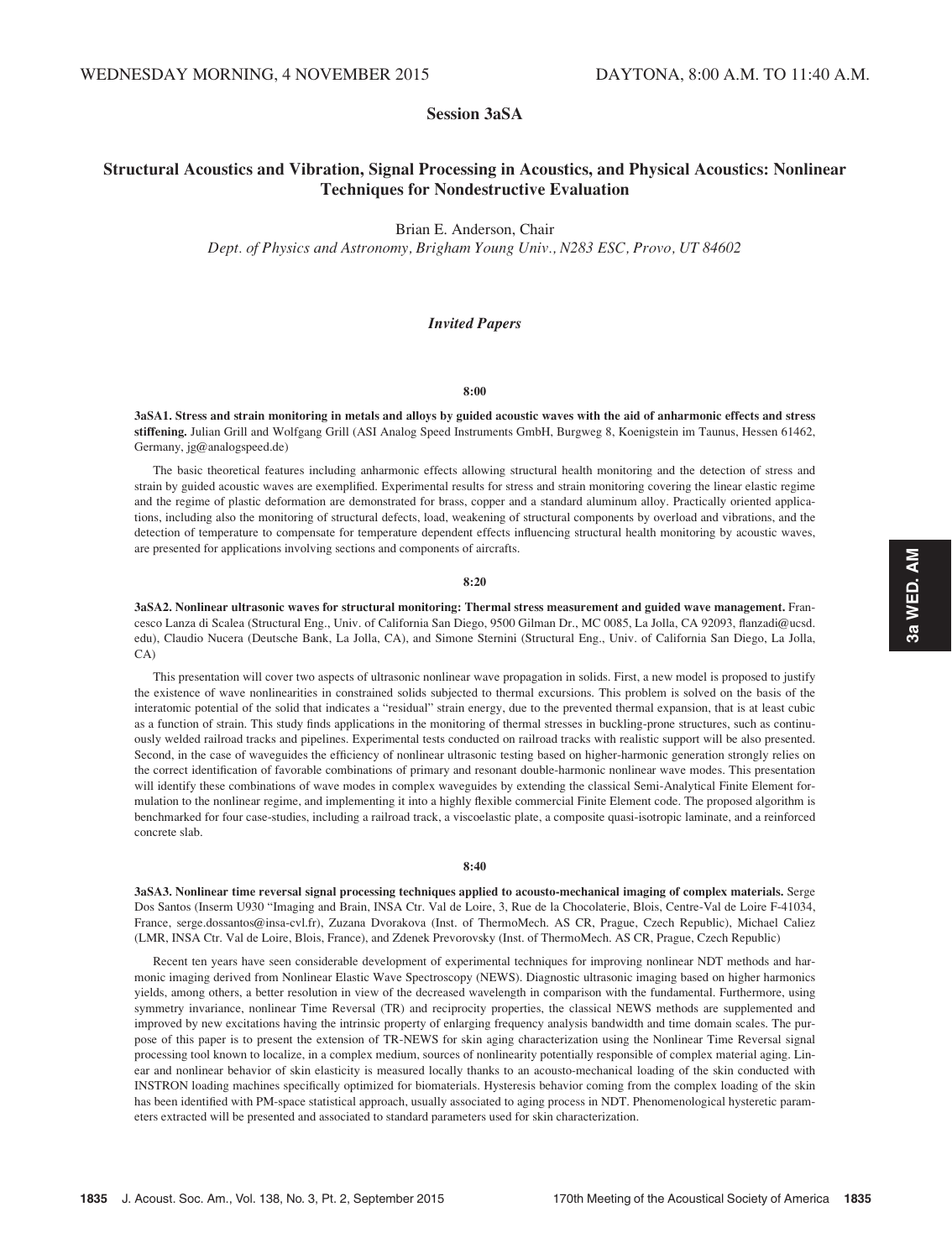3aSA4. Detection and localization of microcracking in polymer concrete using coda wave interferometry (CWI) at resonance. Charfeddine Mechri, Mourad Bentahar (Acoustics, LAUM, Laboratoire d'acoustique de l'université du Maine, Ave. Olivier Messiaen, Le Mans 72000, France, charfeddine.mechri@univ-lemans.fr), Souad Toumi (Wave & Acoust., Haouari Boumdiene Univ., Laboratoire de Physique des Matériaux, Algers, France), Fouad Boubneider (Wave & Acoust., Haouari Boumdiene Univ., Laboratoire de Physique des Matériaux, Algers, Algeria), and Rachid El Guerjouma (Acoutics, LAUM, Laboratoire d'acoustique de l'université du Maine, Le Mans, France)

Nonlinear resonance and Coda Wave Interferometry (CWI) proved their potential to detect the evolution of a structure, namely, in the case of damage. Nevertheless, these techniques do not allow localizing defects in a structure. CWI may allow this localization through heavy statistical algorithms. In this case, the main problem remains the real time monitoring on one hand. On the other hand, in the case of highly scattering media, the amplitude of the acoustic pulse may cause the Coda signal to be affected by conditioning/relaxation effects. Moreover, Coda signal is very sensitive to experimental conditions, namely, to temperature. In order to overcome these inconveniences, we propose a method based on a comparative study of Coda signal contents in rest state and under a weak (linear) vibration. In this communication, we report the results obtained on a polymer concrete specimen excited under different resonance modes and for different dispositions of the sample which defect is not isotropic on which we apply simultaneously through transmission experiments in order to monitor changes in the coda signal.

### 9:20

3aSA5. Nonlinear ultrasonic technique for closed crack detection. Kyung-Young Jhang (School of Mech. Eng., Hanyang Univ., 204 Eng. Ctr. Annex, 222 Wangsimni-ro, Seongdong-gu, Seoul 133-791, South Korea, kyjhang@hanyang.ac.kr) and Hogeon Seo (Dept. of Mech. Convergence Eng., Hanyang Univ., Seoul, South Korea)

The detection of cracks at the early stage of fracture is important in industrial structures in order to guarantee their structural safety. Ultrasound has been widely utilized in the field of nondestructive testing of materials. However, most of these conventional methods using ultrasonic characteristics in the linear elastic region are mostly sensitive to opened cracks but much less sensitive to such closed cracks. The nonlinear ultrasonic technique (NUT) based on the contact acoustic nonlinearity (CAN) has been considered as a promising method for the closed crack detection. However, most of the previous studies were limited to the modeling of the second-order harmonic wave generation at contacted interfaces and its verification by testing artificially contacted interfaces in the through-transmission method. In this study, we investigated experimentally the contact acoustic nonlinearity at a real crack by using the measurement system constructed in the reflection mode that permits the transducers to access the only single side of a test structure. Results showed that the magnitude of the second-order harmonic wave represented the existence of the closed area clearly and that the crack sizing performance was greatly improved by the combination of the linear and nonlinear ultrasonic techniques.

#### 9:40–10:00 Break

#### 10:00

3aSA6. Pulse inversion and scaling subtraction signal processing for nonlinearity based defect detection. Koen Van Den Abeele, Jan Hettler, Morteza Tabatabaeipour, and Steven Delrue (Dept. of Phys., KU Leuven - Kulak, E. Sabbelaan 53, Kortrijk 8500, Belgium, koen.vandenabeele@kulak.be)

When seeking out evidence for nonlinear behavior, various signal processing techniques can be applied for the comparison of two signals, one being a slight distortion of the other. For instance, the pulse inversion technique compares the responses to two out-of-phase excitation signals. Alternatively, one can compare the response at a finite (nonlinear) excitation amplitude to a scaled response at a very low (linear) excitation, as performed in the scaling subtraction technique. In this report, several examples are given in which these nonlinearity based signal processing techniques are used in practice to visualize damage features in solids. In view of kissing bond defect detection in friction stir welds, the pulse-inversion method was employed in a contact pitch-catch mode using a chirp signal. B-scan spectral heat maps obtained after pulse inversion allow to easily identify and size damage zones along the weld path. Second, the scale subtraction technique will be illustrated in combination with an ultrasonic sparse array SHM system to detect damage locations (impacts and delaminations in CFRP plates) without the knowledge of baseline signals taken on an intact specimen. Finally, we show that the phenomenon of Local Defect Resonance (LDR) can be facilitated and validated using the scaling subtraction technique.

#### 10:20

3aSA7. Elasticity Nonlinear Diagnostic method for crack detection and depth estimation. Pierre-yves Le Bas, Brian E. Anderson, Marcel Remillieux (Geophys. group, EES-17, Los Alamos National Lab., MS D446, Los Alamos, NM 87545, pylb@lanl.gov), Lukasz Pieczonka (2. AGH Univ. of Sci. and Technol., Krakow, Poland), and Timothy J. Ulrich (Geophys. group, EES-17, Los Alamos National Lab., Los Alamos, NM)

In some Non-Destructive Evaluation techniques, detecting a crack is only the first step. Some applications like monitoring of used nuclear fuel canister also requires the characterization of the orientation of the cracks if any exist. Here, we show experimental results that expand the Time Reversal Elasticity Nonlinear Diagnostic method (TREND) to obtain the crack depth and orientation information. TREND is based on using time reversal to focus energy at a point of interest and then quantifying the nonlinearity at this point. By varying the frequency of the focal signal, one can interrogate different depth of the material, therefore getting access to information about the penetration depth of a crack. We will also show how Time Reversal can be used to select the orientation of the focus wave to any desired direction and how this, in turn, allows measuring different nonlinear responses according to this orientation and how this could be used to determine the orientation of cracks. [This work was supported by the US Department of Energy via the used fuel disposition campaign of the nuclear energy program.]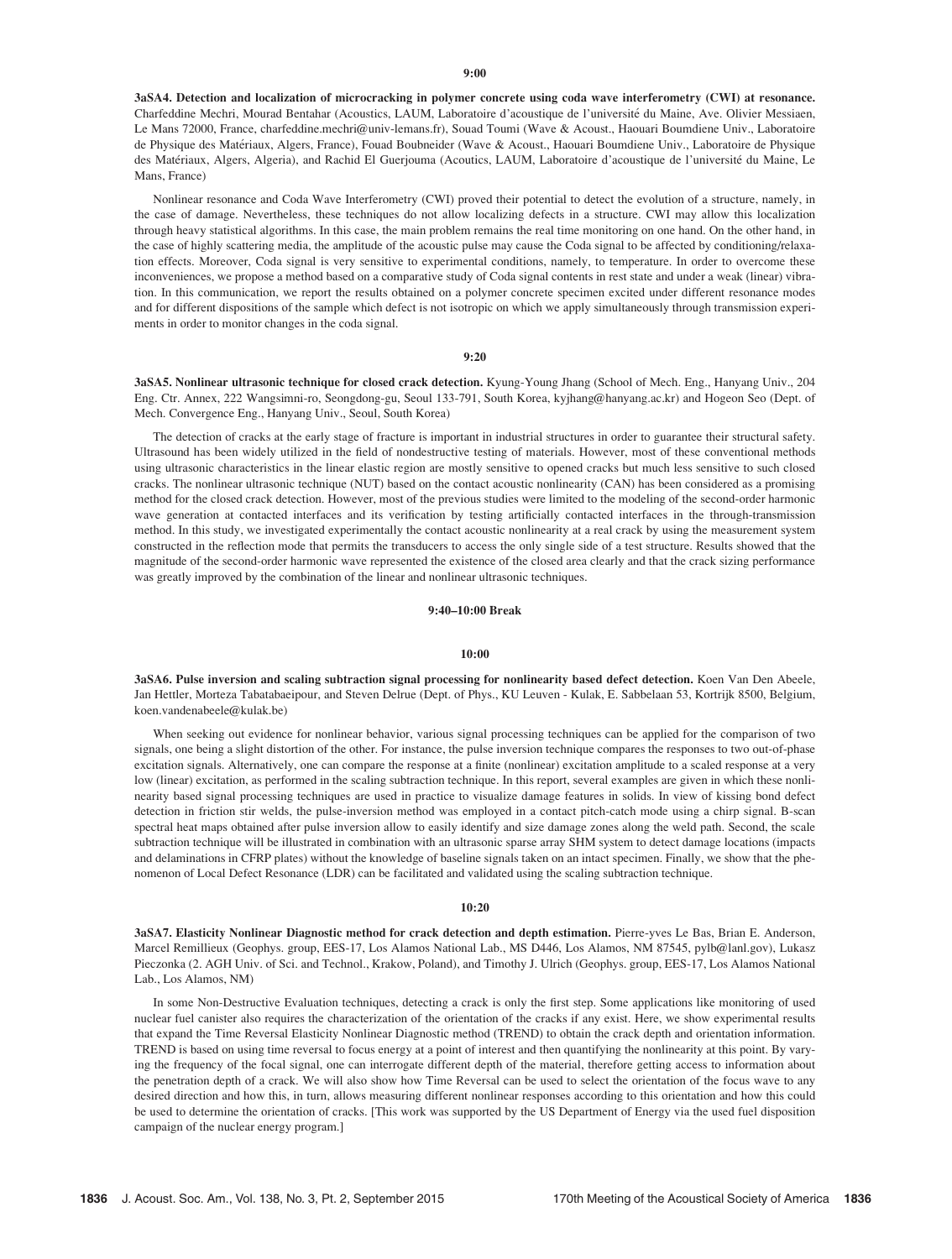3aSA8. Model-based nonlinear guided wave approach for nondestructive evaluation in solid media. Younho Cho (School of Mech. Eng., Pusan National Univ., 10511, San 30, Jangjeon-dong, Geumjeong-gu, Busan 609-735, South Korea, mechcyh@pusan.ac.kr) and Weibin Li (Dept. of Aeronautics, Xiamen Univ., Xiamen, China)

The measurement of acoustic nonlinear response of guided wave propagation has been explored as a promising tool for early detection of micro-damages. Considering the high sensitivity of the nonlinear ultrasonic approach and the great advantages of the guided wave techniques, the nonlinear guided wave techniques have drawn significant attention. Frequency tuning and mode selection play a critical role for practical nonlinear guided wave testing. Among all the guided wave modes, it is of particular interest to find the more suitable modes for the improvement of efficiency. Analytical expressions and experimental observations of second harmonic generation of guided waves in an isotropic plate, are presented in this talk. Nonlinear parameters of guided waves are newly derived as a function of wave mode, geometric information of waveguides and frequency. Nonlinear features of various phase matched modes are discussed for the comparison of efficiency of second harmonic generation. The experimental results are consistent with the theoretical predictions. This study shows that physically based feature selection is essential for efficient generation of second harmonic guided waves. The feasibility of Lamb waves mixing for nonlinear ultrasonic test is also discussed in this work.

### 11:00

3aSA9. Soil-plate oscillator: A model for nonlinear acoustic landmine detection. Murray S. Korman (Dept. of Phys., U.S. Naval Acad., 572 C Holloway Rd., Chauvenet Hall Rm. 295, Annapolis, MD 21402, korman@usna.edu) and James M. Sabatier (National Ctr. for Physical Acoust., Oxford, MS)

A soil-plate oscillator (SPO) apparatus involves a cylindrical column of granular medium (sand, soil, and pebbles) supported by a thin circular elastic plate (acrylic) that is rigidly clamped to the bottom of a thick walled aluminum tube. The plate is air-backed. The soil column is driven from above by two subwoofers electrically connected to an amplified swept sinusoidal slowly varying chirp. In nonlinear tuning curve experiments, the resonant frequency decreases with increased amplitude—representing a softening in the nonlinear system. Hysteresis effects can be observed along with slow dynamic behavior (associated with mesoscopic nano-scale nonlinear elasticity). In two tone tests, numerous combination frequencies are observed in the surface vibration of the soil along with the sum frequency (typically 200 Hz) and second and higher harmonics. Soil surface vibrations and plate vibrations show similar effects when the soil layer is even 30 times the plate thickness. SPO results compare well when an inert VS 1.6 anti-tank mine is buried in a large concrete soil box. Nonlinear hysteresis models of the soil alone and for the soil-plate interaction are useful in understanding these results, since off-the mine vs. on-the mine tuning curves shapes behave significantly different, indicating some false alarms can be eliminated.

### 11:20

3aSA10. Characterization of air-coupled ultrasonic receivers for nonlinear Rayleigh wave nondestructive evaluation. David E. Torello (Mech. Eng., Georgia Inst. of Technol., 790 Atlantic Dr., Atlanta, GA 30332, david.torello@gmail.com), Jin-Yeon Kim (Civil and Environ. Eng., Georgia Inst. of Technol., Atlanta, GA), Jianmin Qu (Civil and Environ. Eng., Northwestern Univ., Evanston, IL), and Laurence J. Jacobs (Civil and Environ. Eng., Georgia Inst. of Technol., Atlanta, GA)

Nonlinear Rayleigh wave measurements can be used to determine damage precursors and measure microstructural material changes while only requiring one-sided access to a specimen. These measurements are extremely sensitive to coupling conditions between the specimen surface and the generating and receiving transducers used in propagation and measurement of the Rayleigh waves. Aircoupled detection offers many advantages to traditional contact techniques because it mitigates these experimental coupling concerns with a reasonable cost as contrasted with other non-contact methods. However, to use these devices to measure absolute nonlinearity in a specimen requires a detailed understanding of the transducers and the experimental setup. This work provides a combined numerical and analytical approach to understanding the received signal and uses this information to determine a framework for calculation of absolute measures of material nonlinearity.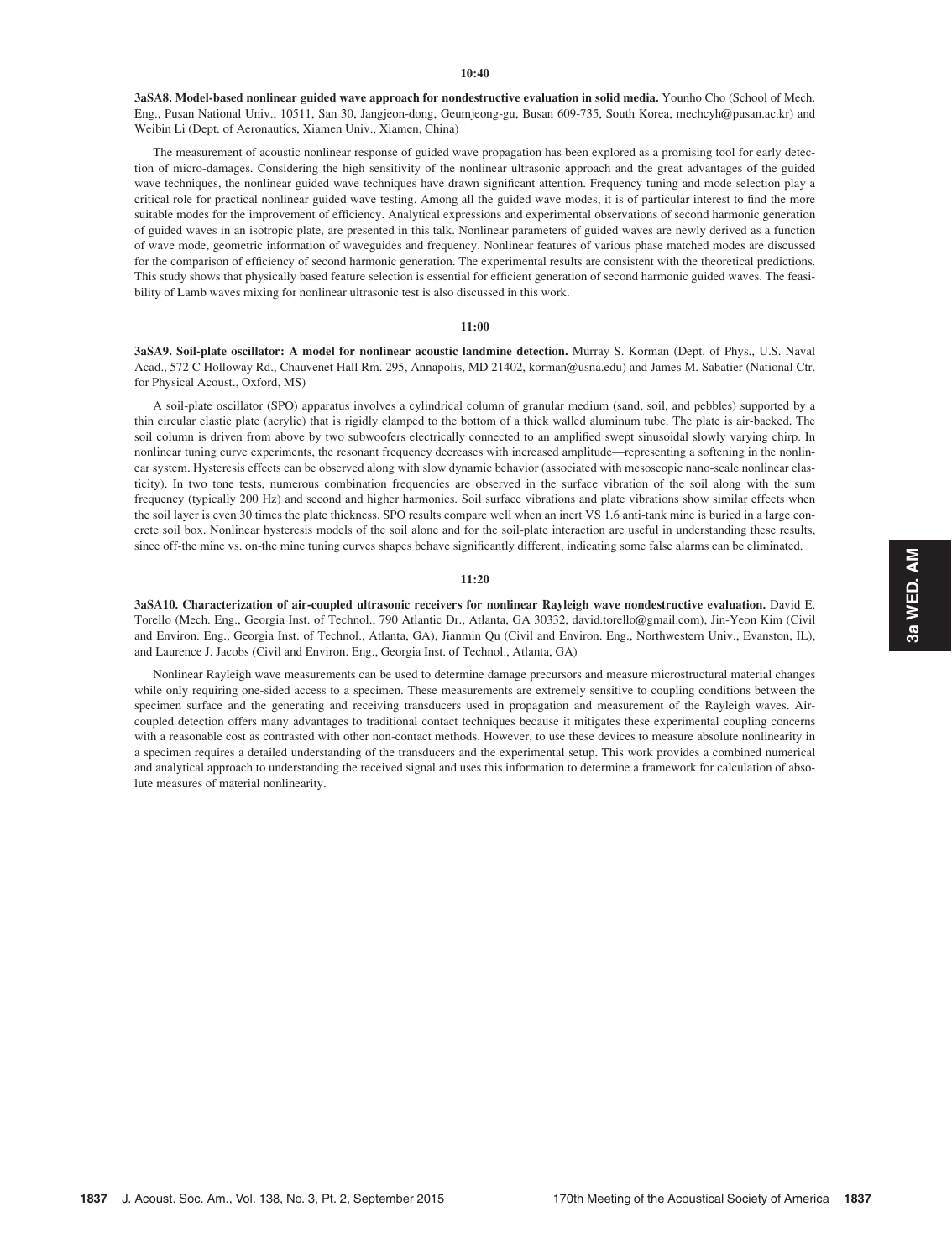# Session 3aSC

# Speech Communication: Various Topics in Speech Communication

Melissa M. Baese-Berk, Chair Michigan State University, Oyer Center B-7, East Lansing, MI 48824

# Contributed Papers

#### 9:00

3aSC1. Human spoken language diversity and the acoustic adaptation hypothesis. Ian Maddieson (Dept. of Linguist, UNM, Univ. of New Mexico, MSC03-2130, Albuquerque, NM 87131-0001, ianm@berkeley.edu) and Christophe Coupé (Laboratoire Dynamique de Langage-CNRS, Lyon, France)

Bioacousticians have argued that ecological feedback mechanisms contribute to shaping the acoustic signals of a variety of species and anthropogenic changes in soundscapes have been shown to generate modifications to the spectral envelope of bird songs. Several studies posit that part of the variation in sound structure across spoken human languages could likewise reflect adaptation to the local ecological conditions of their use. Specifically, environments in which higher frequencies are less faithfully transmitted (such as denser vegetation or higher ambient temperatures) may favor greater use of sounds characterized by lower frequencies. Such languages are viewed as "more sonorous." This paper presents a variety of tests of this hypothesis. Data on segment inventories and syllable structure is taken from LAPSyD, a database on phonological patterns of a large worldwide sample of languages. Correlations are examined with measures of temperature, precipitation, vegetation, and geomorphology reflecting the mean values for the area in which each language is traditionally spoken. Major world languages, typically spoken across a range of environments, are excluded. Several comparisons show a correlation between ecological factors and the ratio of sonorant to obstruent segments in the languages examined offering support for the idea that acoustic adaptation applies to human languages.

#### 9:15

3aSC2. Prosodic features of stance acts. Valerie Freeman (Univ. of Washington, Box 352425, Seattle, WA 98195, valerief@uw.edu)

While textual aspects of stance (attitudes/opinions) have been well studied in conversation analysis and computational models, acoustic-phonetic properties have received less attention. Recent work (2014 and 2015) has found that variations in prosodic measures (speech rate, vowel duration, pitch, and intensity) are correlated with stance presence and strength in unscripted speech, and stances with different discourse functions may be distinguishable by the shapes of their pitch and intensity contours. Building on these early findings, this presentation investigates prosodic properties of various stance-act types in spontaneous conversation (e.g., opinion-offering and soliciting, (dis)agreement, persuasion, rapport-building). The dataset contains over 32,000 stressed vowels from content words spoken by 40 speakers drawn from an audio corpus of dyads engaged in collaborative tasks. Speaker-normalized vowel duration, pitch, and intensity are automatically extracted from time-aligned transcriptions that have been hand-annotated for stance strength, polarity, and act type. Results show that changes in the prosodic measures combine to distinguish several notable stance-act types, including: weak-positive agreement, rapport-building agreement, reluctance to accept a stance, stance-softening, and backchanneling. Pitch and intensity contours over vowel duration are particularly illustrative, suggesting a future avenue in examining contours over whole stance acts.

9:30

3aSC3. Acoustic cues to the [j]-[i] distinction in American English. Zachary Jaggers (Linguist, New York Univ., 10 Washington Pl., New York, NY 10003, zackjaggers@nyu.edu)

Existing lexical items suggest that American English exhibits a [j]-[i] distinction (e.g., *pneumonia* [numonja], *Estonia* [estonia]). This study tests if such a distinction can be experimentally elicited in both existing and new items and what acoustic cues most consistently convey it. A sentence reading task elicits the distinction by native speakers of American English using orthographically paired nonce names: 'y' stimuli (e.g., Chobya) expecting [jV] productions, 'i' stimuli (e.g., Shabia) expecting [iV] productions. Stimuli are controlled and diversified along the factors of place and manner of the preceding consonant and word position (initial vs. medial). Multiple acoustic factors of  $[\sqrt{x}]$  sequences are measured and tested against each other as predictors of stimulus orthography, thus as cues to any elicited distinction, in a generalized linear mixed-effects model. Productions of 'y' stimuli are predicted by significantly earlier transition to the following vowel (represented by timepoint of the F2 maximum), lower F1, and lower intensity. This confirms the presence of the distinction and supports a constriction/ height-based classification (Padgett 2008). A significant difference in F2 is not observed; these results are therefore not consistent with a classification of [j] as a coronal sound and [i] as dorsal (Levi 2008).

### 9:45

3aSC4. Does knowledge of probabilistic pronunciation patterns aid perception? Shinae Kang, Clara Cohen (Linguist, Univ. of California, Berkeley, 1203 Dwinelle Hall, Berkeley, CA 94720, cpccohen@berkeley.edu), and Rozina Fonyo (San Jose State Univ., Berkeley, CA)

Words which are probable in their morphological paradigms tend to have lengthened affixes (Cohen, 2014; Kuperman et al., 2007). Here, we ask whether listeners use the pattern to aid perception. If so, paradigmatically probable words with lengthened affixes should be perceived more quickly than similarly lengthened improbable words. In two experiments (Experiment 1: phoneme monitoring; Experiment 2: lexical decision), we measured listeners' reaction time (RT) to 50 English verbs with [-s] suffixes (e.g., looks, breaks). Each suffix was adjusted in duration to either a normalized proportion of stem duration, shortened by 25% of the normalized duration, or lengthened by 25%. In Experiment 2, paradigmatic probability did not affect RT, but short words had slower RTs than normalized or lengthened words, suggesting that generally reduced suffix duration impedes perception. In Experiment 1, RT decreased with increased probability for the long condition, but not for the normalized condition. This suggests that a match between suffix length and paradigmatic probability facilitates perception. However, RT also decreased in the short condition, suggesting that when the stimulus was most difficult to perceive, listeners drew on general probabilistic information to aid perception. Our results further indicate that the effect of paradigmatic probability on perception is task-dependent.

### 10:00–10:15 Break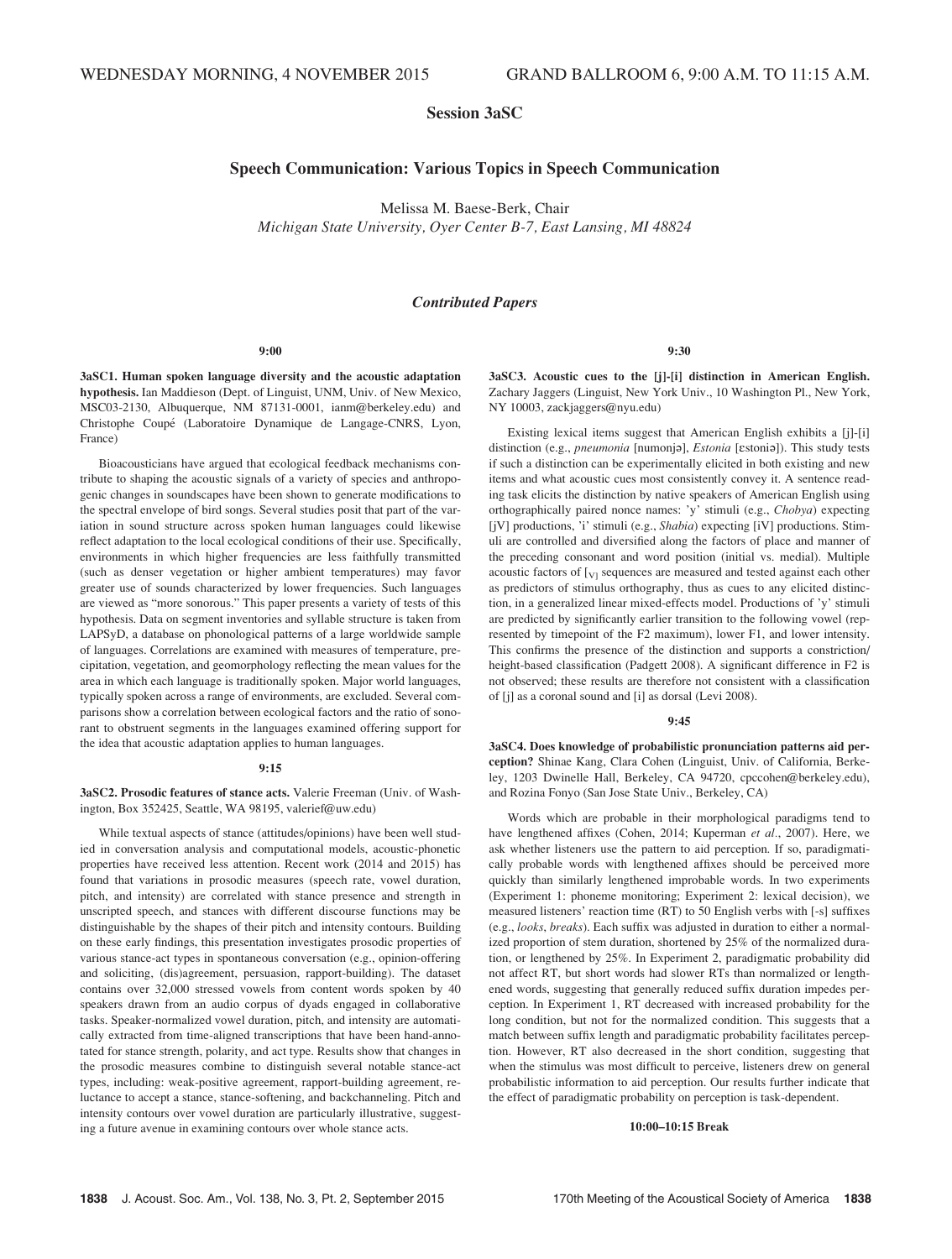#### $10:15$

3aSC5. Extracting accent information in noise-vocoded speech in Japanese. Yukiko Sugiyama (Keio Univ., Hiyoshi 4-1-1, Kohoku-ku, Yokohama 223-8521, Japan, yukiko\_sugiyama@mac.com)

This paper gives a preliminary report of a study that examined the perception of Japanese accent in noise-vocoded speech, where spectral information is substantially compromised while keeping the amplitude envelope intact. While the F0 is known to be the primary cue for accent in Japanese, it is not certain if secondary cues exist. Acoustic analyses conducted in previous studies show mixed results in this regard. The present study attempts to find non-F0 correlates of Japanese accent by conducting a perception study that used noise-vocoded speech. Twelve native speakers of Tokyo Japanese heard ten minimal pairs of final-accented and unaccented words (e.g., /hana\*/ "flower" when accented vs. /hana/ "nose" when unaccented) embedded in a carrier sentence. The results obtained so far show that the listeners' accuracy exceeded chance level, suggesting that some acoustic information in the stimuli was present for the listeners to identify words. At the same time, relatively large individual differences were observed in their performance, indicating that some listeners were better at eliciting accent information than others. Implications of the results for the nature of Japanese accent and the perception of accent will be discussed.

### 10:30

3aSC6. Acoustic and perceptual correlates of subjectively rated sentence clarity in clear and conversational speech. Sarah H. Ferguson and Shae D. Morgan (Commun. Sci. and Disord., Univ. of Utah, 390 South 1530 East, Rm. 1201, Salt Lake City, UT 84112, sarah.ferguson@hsc.utah. edu)

Young adults with normal hearing and older adults with hearing loss performed subjective ratings of speech clarity on sentences spoken by all 41 talkers of the Ferguson Clear Speech Database. The sentences were selected from the CID Everyday Sentence lists and were produced under instructions to speak in a conversational manner and in a clear speaking style. A different set of 14 sentences was recorded in each style. Rated clarity will be compared between the two listener groups as well as among subgroups of talkers who differ in demographic and other characteristics. Clarity data will also be analyzed in conjunction with perceptual and acoustic data obtained in other investigations to reveal the relationship between vowel intelligibility and sentence clarity as well as the acoustic features that underlie perceived sentence clarity for different listener groups.

# 10:45

3aSC7. Developmental trajectory for perception of nonnative-accented sentences. Tessa Bent (Dept. of Speech and Hearing Sci., Indiana Univ., 200 S. Jordan Ave., Bloomington, IN 47405, tbent@indiana.edu)

The ability to recognize words under adverse listening conditions slowly develops throughout childhood. For example, children's speech perception in noise or reverberation does not reach maturity until adolescence. Much less is known about the developmental trajectory for children's word recognition under adverse listening conditions stemming from the talker, such as in cases of unfamiliar dialects or accents. To investigate development of word recognition with an unfamiliar accent, 5- to 15-year olds and young adults were presented with native- and Japanese-accented sentences in quiet and noise. Results showed that although 11- to 12-year olds' word recognition for the native in noise condition was similar to adults, the oldest children in the study (i.e., 14- to 15-year olds) did not demonstrate adult-like word recognition for the nonnative talker, with a large performance gap for the noise-added condition. Therefore, the developmental trajectory for word recognition with unfamiliar accents is quite protracted, similar to word recognition in noisy or reverberant environments. Because children's performance for the nonnative talker was depressed relative to adults even in quiet, children's difficulty perceiving unfamiliar accents is likely a consequence of cognitive-linguistic developmental factors or insufficient linguistic experience rather than sensory factors.

#### 11:00

3aSC8. A comparison of speech enhancement methods to extract Lombard speech in an external noise field. Ghazaleh Vaziri, Christian Giguère (Rehabilitation Sci., Univ. of Ottawa, 451 Smyth Rd., Ottawa, ON K1H 8M5, Canada, gvazi024@uottawa.ca), Hilmi Dajani (Elec. Eng. and Comput. Sci., Univ. of Ottawa, Ottawa, ON, Canada), and Nicolas Ellaham (Rehabilitation Sci., Univ. of Ottawa, Ottawa, ON, Canada)

The tendency of talkers to increase their vocal effort in noise, known as the Lombard effect, depends on many factors including the type and level of noise. To investigate the influence of these different factors while wearing hearing protectors, the Lombard effect needs to be elicited by an external noise field (e.g., loudspeakers) rather than the traditional method (e.g., headphones). While the Lombard speech produced may be contaminated by the eliciting noise, the alterations in the talker's voice are more realistically accounted for by such methodology. The problem of recovering sound-field elicited Lombard speech has not been studied extensively. In this study, two noise suppression techniques, direct waveform subtraction and adaptive filtering, are used to recover the Lombard speech produced in simulated conditions using a manikin. To assess the performance of the two methods, the size of noise reduction is compared and basic speech characteristics (e.g., pitch and energy) and objective quality and intelligibility measures (e.g., SII and STI) are extracted from the clean and enhanced Lombard speech. Preliminary results show that the simulated Lombard speech could be accurately recovered, which is useful to extend to speech production in noise with real talkers.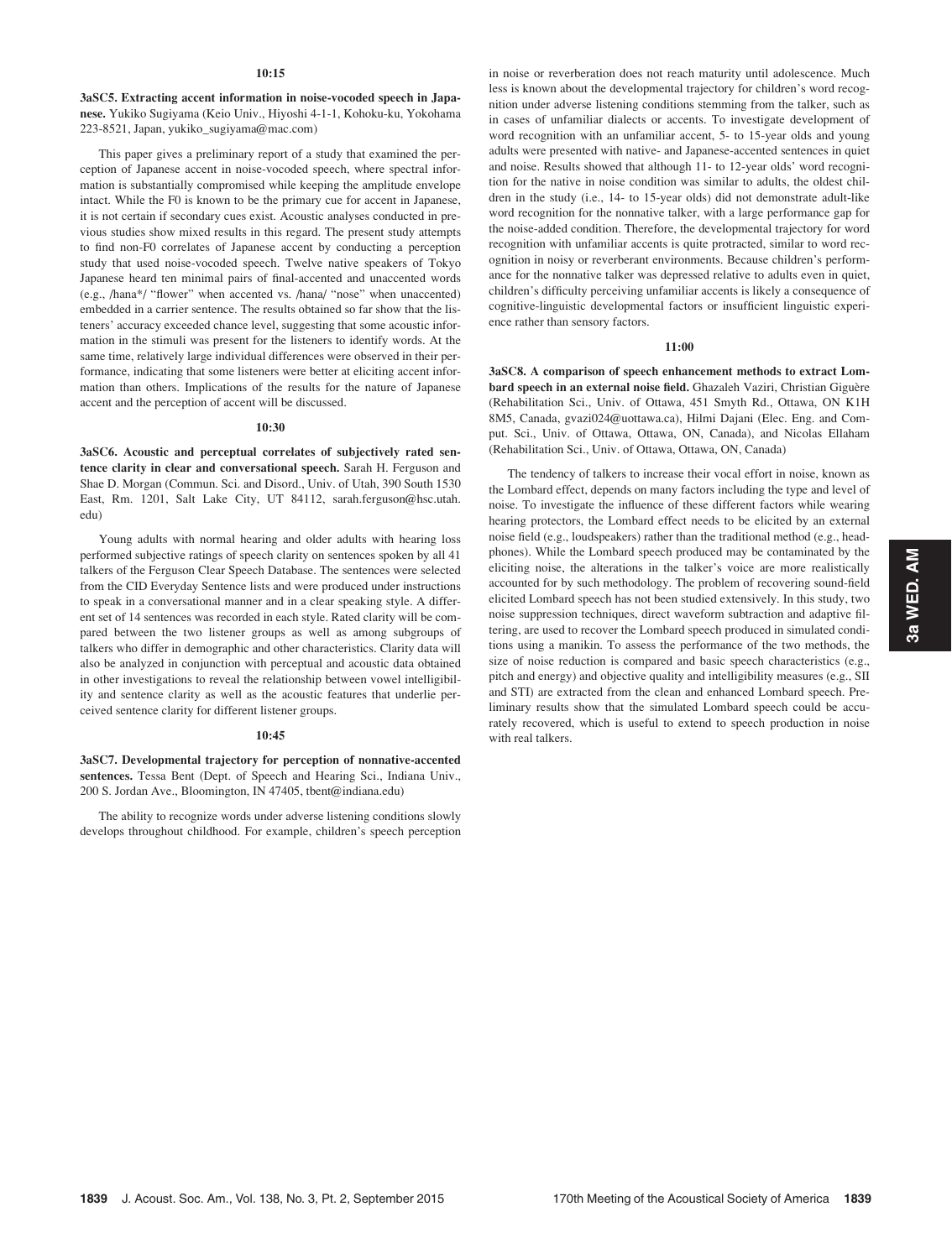# Session 3aSP

# Signal Processing in Acoustics: Random Matrix Theory in Acoustics and Signal Processing

James Preisig, Chair JPAnalytics LLC, 638 Brick Kiln Road, Falmouth, MA 02540

# Invited Papers

### 9:00

3aSP1. Application of random matrix theory to acoustic modeling and signal processing. Kathleen E. Wage (George Mason Univ., 4400 University Dr., MSN 1G5, Fairfax, VA 22030, kwage@gmu.edu)

Random matrix theory (RMT) characterizes the eigenvalues and eigenvectors of matrices composed of random entries [Bai/Silverstein, Springer, 2010]. Random matrices play an important role in a variety of acoustics and signal processing applications. For example, mode propagation through internal waves can modeled using random scattering matrices Hegewisch and Tomsovic showed that mode scattering can be analyzed using RMT [JASA, 2013]. In signal processing, the sample covariance matrix is an example of a random matrix that can be analyzed using RMT techniques. RMT differs from classical statistics because it derives results in the limit as both array size and number of measurements approach infinity. This type of asymptotic analysis is crucial because it facilitates the investigation of large dimensional matrices in scenarios with limited numbers of measurements. While results are derived in the infinite limit, many authors have shown that RMT provides useful predictions for finite size matrices derived from finite numbers of measurements. Research in RMT has grown substantially since the 1950s, and new theoretical results are rapidly emerging. This talk reviews several key results from the RMT literature and provides examples to illustrate the analysis of signal processing algorithms and acoustic propagation using these powerful methods.

#### 9:30

3aSP2. Random matrix theory enabled performance analysis and algorithms for underwater signal processing. Raj R. Nadakuditi (Univ. of Michigan, 1012 Pontiac Trail, Unit 5, Ann Arbor, MI 48105, rajnrao@umich.edu)

Random matrices arise naturally in many undersea signal processing applications such as sonar and underwater acoustic communications. For example, the matrix formed by stacking a noisy time series of observations collected at a sensor array alongside each other is a random matrix. Random matrix theory provides a mathematical framework for reasoning about and understanding the structure in such noisy matrix-valued signals in an analogous manner to how Fourier analysis provides us a mathematical framework for reasoning about and understanding the structure in noisy vector valued signals. We highlight some recent breakthroughs in random matrix theory that have allowed us to predict the fundamental performance limits of weak signal detection, estimation and classification and discuss some recent successes where the theory has led to the development of powerful new algorithms for better estimating weaker signals than previously thought possible.

# Contributed Papers

### 10:00

3aSP3. Probability distribution of multiple-target data snapshots applied to large-aperture array processing. Jorge E. Quijano (School of Earth and Ocean Sci., Univ. of Victoria, Bob Wright Ctr. A405, 3800 Finnerty Rd. (Ring Road), Victoria, BC V8P 5C2, Canada, jorgeq@uvic.ca) and Lisa M. Zurk (Elec. and Comput. Eng. Dept., Portland State Univ., Portland, OR)

We consider sonar array target detection and azimuth estimation in experimental scenarios consisting of large-aperture horizontal line arrays of hydrophones in the water column. In such scenarios, successful distinction of quiet targets from the background noise strongly depends on having sufficient independent data snapshots available for computation of adaptive beamforming weights. In this work, the discrete Fourier transform matrix is used for projecting the array data into a sparse domain, from which the theoretical probability density function of each (sparse-domain) datum can be obtained. It is shown that the sparse data exhibits a scaled chi-squared distributed magnitude, with a scale factor that depends on signal-tobackground noise ratio and array size. Using this theoretical distribution and Monte Carlo simulations, minimum experimental requirements for target detection are quantified and highlight the tradeoff between data sample size, array aperture, and signal-to-noise ratio. In addition, a statistical test to reduce the number of false detections at the output of a beamformer is proposed and applied to simulated and experimental data from the Shallow Water Array Performance experiment.

### 10:15

3aSP4. The surprising sample covariance matrix: Unexpected characteristics and understanding them. Atulya Yellepeddi (Elec. Engineering/ Appl. Ocean Phys. and Eng., MIT/WHOI, 77 Massachusetts Ave., Bldg. 36- 683, Cambridge, MA 02139, atulya@mit.edu) and James Preisig (JPAnalytics, LLC, Falmouth, MA)

The Sample Covariance Matrix (SCM) is important to many problems in acoustic signal processing in both time-domain and frequency-domain processing. However, some careful analysis suggests that the SCM contains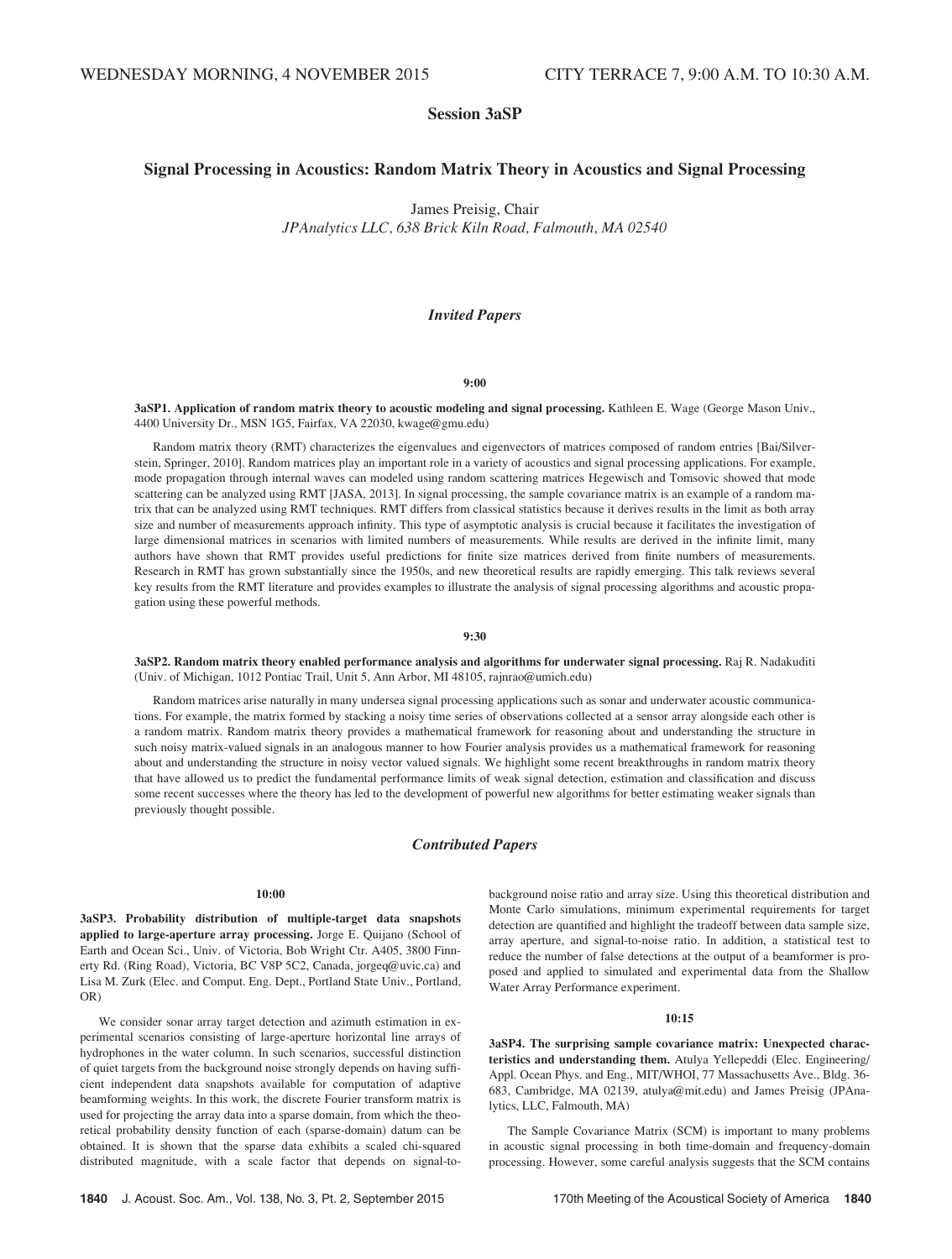a variety of surprises. For instance, not all elements of the SCM have the same error—the error of a particular element depends on the location of the element in the matrix and is different for SCMs of real-valued processes and complex-valued processes. Moreover, when the samples of the process used to compute the SCM are correlated, the sample covariance matrix behaves differently yet again. In particular, for frequency-domain sample covariance matrices, which are common in underwater acoustic communication and

sonar signal processing, the SCM obtained using a tapped delay line is a better estimate of the covariance matrix than that obtained using independent samples—a most counterintuitive result. In this talk, we present a unified analysis technique using ergodic theory that predicts a variety of unexpected characteristics of the SCM, and explain the reasons behind some of them. Given the wide variety of algorithms that rely on the SCM, understanding this behavior is crucial to designing robust and accurate algorithms.

# WEDNESDAY MORNING, 4 NOVEMBER 2015 RIVER TERRACE 2, 7:45 A.M. TO 10:40 A.M.

# Session 3aUW

# Underwater Acoustics, Acoustical Oceanography, Signal Processing in Acoustics, and Animal Bioacoustics: 50 Years of Underwater Acoustics under ASA

David L. Bradley, Cochair Penn State University, PO Box 30, State College, PA 16870

John A. Colosi, Cochair Department of Oceanography, Naval Postgraduate School, 833 Dyer Road, Monterey, CA 93943

Chair's Introduction—7:45

Invited Papers

# 7:50

3aUW1. Underwater Acoustics in 1950 and 1972. David L. Bradley (Penn State Univ., PO Box 30, State College, PA 16870, dlb25@ psu.edu)

The National Academy (National Research Council) published "A Survey Report on Basic Problems of Underwater Acoustics Research" in 1950 and the Acoustical Society of America, in 1972, published a series of papers that were a 20-year review of various aspects of underwater acoustics. Between the two references, they provide a background of accomplishments and the perspective of scientists at that time, of the major issues in underwater acoustics. This paper is a summary of that information, and provides an "introduction" to the next 5 decades of research that is the focus of this special session. Though not the intent, a comparison of the research accomplished in later years with the proposed effort will provide a basis for further discussion.

### 8:10

3aUW2. Project MiMi—Miami-Michigan—The discovery of phase coherent acoustic transmission. Harry A. DeFerrari (Ocean Sci., Univ. of Miami, 1148 N E 89 St., Miami, FL 33138, hdeferrri@rsmas.miami.edu)

Project MIMI aimed to observe the temporal fluctuations of low frequency CW acoustics transmission. At the time, the conventional wisdom was that CW phase was randomized after transmission through the ocean. Experiments (transmission between ships) verified that finding and ray theoretical considerations confirmed that uncertainty in the depth of the upper turning point resulted in large variations in travel time—hence random phase. But, some classified work suggested that the ocean transmission was perhaps stable and coherent. John Stienberg experimental group at Miami installed a 400 Hz. bottom mounted directional source aimed at Bimini, Bahamas, but could barely detect the signal. Ted Birdsall provided signal processing gain (36 dB) with the Phase Coherent Demodulator (PCD) that lead to the discovery of phase coherence. The Miami—Michigan (MiMi) team resulted. John Stienberg found that phase variations had periodicities corresponding to surface wave, internal wave, tide and lunar periodicities. He concluded that by "Oceanographic Acoustics" one could make acoustic measurements of oceanographic variations. Birdsall introduces M-sequences ("Gain of CW with the resolution of a pulse") to observe pulse arrivals This approach served as a template for dozens of future fixed-system experiments by the basic research community up until the present time.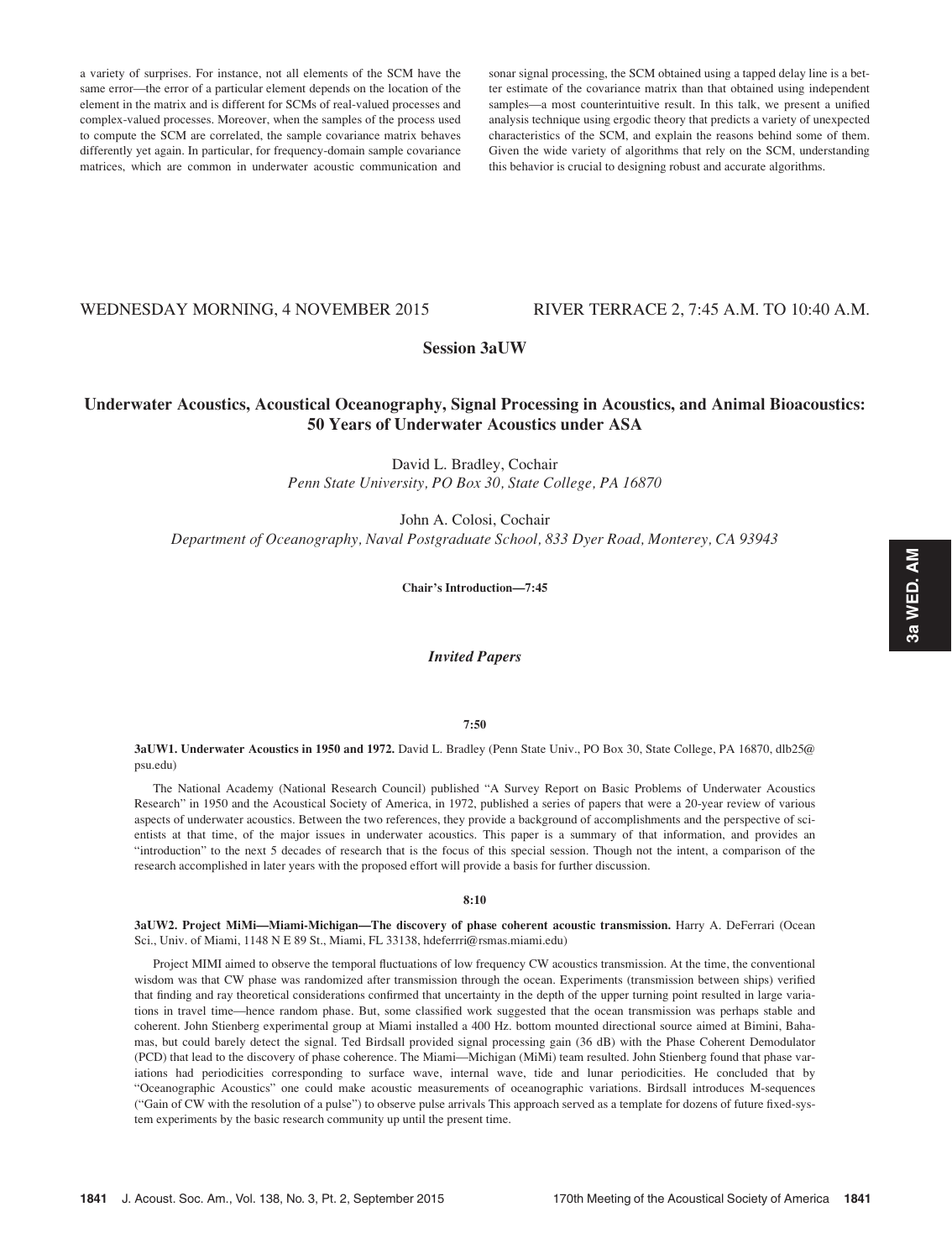3aUW3. Sixty years studying wave propagation in random media at the Applied Physics Laboratory. Terry E. Ewart and Daniel Rouseff (Appl. Phys. Lab., Appl. Phys. Lab., 1013 NE 40th St., Seattle, WA 98105, teewart@gmail.com)

Ocean acoustics has been a useful avenue for testing evolving theories for Wave Propagation in Random Media (WPRM). These theories generally assume that the index of refraction statistics are stable in space and time, an assumption proven reasonably true in the deep ocean for acoustic paths away from boundaries. In the present work, results from 60 years of theoretical and experimental WPRM research at the University of Washington's Applied Physics Laboratory (APL) are reviewed. The first experiment was performed in 1959 to test theories for amplitude fluctuations based on the Born approximation. The Rytov approximation (from Russian literature) for calculating the log-amplitude fluctuations was also evaluated. Conclusion: neither applied. Experiments in 1971 and 1977 measured acoustic fluctuation statistics for an 18 km acoustic path at sonar-relevant frequencies, 2–13 kHz. A 1985 experiment under Arctic ice used 2–16 kHz signals over a 6 km path. These experiments are discussed together with theoretical issues based on the Moment Equation method to provide one viewpoint on the history of ocean acoustic WPRM. The following translation of Voltaire is appropriate: "The ancients when reasoning about physics without the enlightenment of experiments are like blind men explaining the nature of colors to other blind men."

### 8:50

3aUW4. ONR arctic acoustics 1978—1998. Arthur B. Baggeroer (Mech. and Elec. Eng., Massachusetts Inst. of Technol., Rm. 5-206, MIT, Cambridge, MA 02139, abb@boreas.mit.edu) and Peter N. Mikhalevsky (Leidos Corp, Arlington, VA)

The Arctic Program Office of the Office of Naval Research ten Arctic field programs from 1978–1994 under the visionary leadership of program managers Dr. G. Leonard Johnson and Dr. Tom Curtin. During this period, over ten ice camps in both the western Arctic (Beaufort Sea) and the eastern Arctic (Nansen and Pole Abyssal Plains were manned and four ice breakers served as platforms in the marginal ice zone (Fram Straits). Since the cost of the support logistics for Arctic field programs is so very high, these experiments were multidisciplinary and almost all had an acoustic component. Some of the highlights were transoceanic reverberation, seismic reflection and refraction, random channels for time and Doppler spreading, target detection, matched field processing,ocean acoustic tomography, seismicity, and ambient noise were among the many topics examined. There were also robust efforts advancing data acquisition. Large, two dimensional horizontal arrays with both cabled and "WIFI" telemetry, large vertical arrays, precision sensor navigation, and sophisticated remote instrumentation buoys were deployed. With the end of the "Cold War" the last field program was in 1994 and the ONR Arctic program eventually was disestablished. Now, the retreat Arctic ice cover and Arctic Ocean warming has reinvigorated ONR's interest in the Arctic and after two decades ONR field programs are planned for the near future.

### 9:10–9:25 Break

#### 9:25

3aUW5. Nonlinear acoustics and the Acoustical Society of America. Thomas G. Muir (The University of Texas at Austin, Appl. Res. Labs., P.O. Box 8029, Austin, TX 78713, tgmuir@earthlink.net), David G. Browning (None, Kingston, RI), and Kenneth G. Foote (Woods Hole Oceanographic Inst., Woods Hole, MA)

The modern era of nonlinear underwater acoustics had its roots in a remarkable session at the  $57<sup>th</sup>$  ASA meeting at Providence RI in June, 1960, chaired by Westervelt, of Brown University, who also presented his remarkable new theory of the parametric acoustic array. This conceptual "device" enables highly directive low frequency sound to be created from the nonlinear interaction of two high frequency radiations of high directivity, which was confirmed in a model- tank study paper in this session by Brown Univ. Professor Robert Beyer and student Bellin. JASA has been the major worldwide forum for publications in nonlinear underwater acoustics, ever since, with much of the U.S. work done at the Navy Underwater Sound Laboratory and its successor, the Naval Underwater Systems Center, as well as the Applied Research Laboratories of the University of Texas at Austin. Topics have included parametric arrays, the nonlinear generation of harmonic radiations and transients, acoustic saturation, nonlinear transmitting and receiving sonar and imaging, and many practical applications to underwater sound and acoustical oceanography. Current and/or developing applications include underwater communications, backscattering measurements, penetration of narrow beams into sediments, sub-bottom profiling, and fish school quantification and classification. These and other topics are reviewed and recent implementations are described. [Work supported by ARL:UT Austin.]

#### 9:45

3aUW6. Deep-water ocean acoustic propagation: Observations. Peter F. Worcester (Scripps Inst. of Oceanogr., Univ. of California, San Diego, 9500 Gilman Dr., 0225, La Jolla, CA 92093-0225, pworcester@ucsd.edu)

There is a rich history of long-range, low-frequency, deep-water ocean acoustic propagation measurements extending back to the discovery of the deep sound channel by Ewing and Worzel in 1944. Experiments up to the 1970s focused on measuring parameters in the sonar equation, including transmission loss and ambient noise, motivated in part by the development of the U.S. Navy Sound Surveillance System (SOSUS). These measurements generally used wideband explosive sources or narrowband transducers. Beginning in the 1970s, low-frequency, broadband transducers and vertical receiving arrays that could operate autonomously and be moored for extended periods were developed in connection with the new field of ocean acoustic tomography. These developments allowed individual multipaths and modes to be resolved and long time series collected, so that the fluctuations in the received signals could be quantified. At about the same time, advances in characterizing ocean internal wave and mesoscale variability provided information on the causes of the acoustic fluctuations that could be used in theoretical calculations. The study of deep-water propagation and the development of ocean acoustic tomography have been intertwined ever since. The applications of deep-water propagation now extend beyond military uses to ocean acoustic remote sensing (active and passive), communication, and navigation.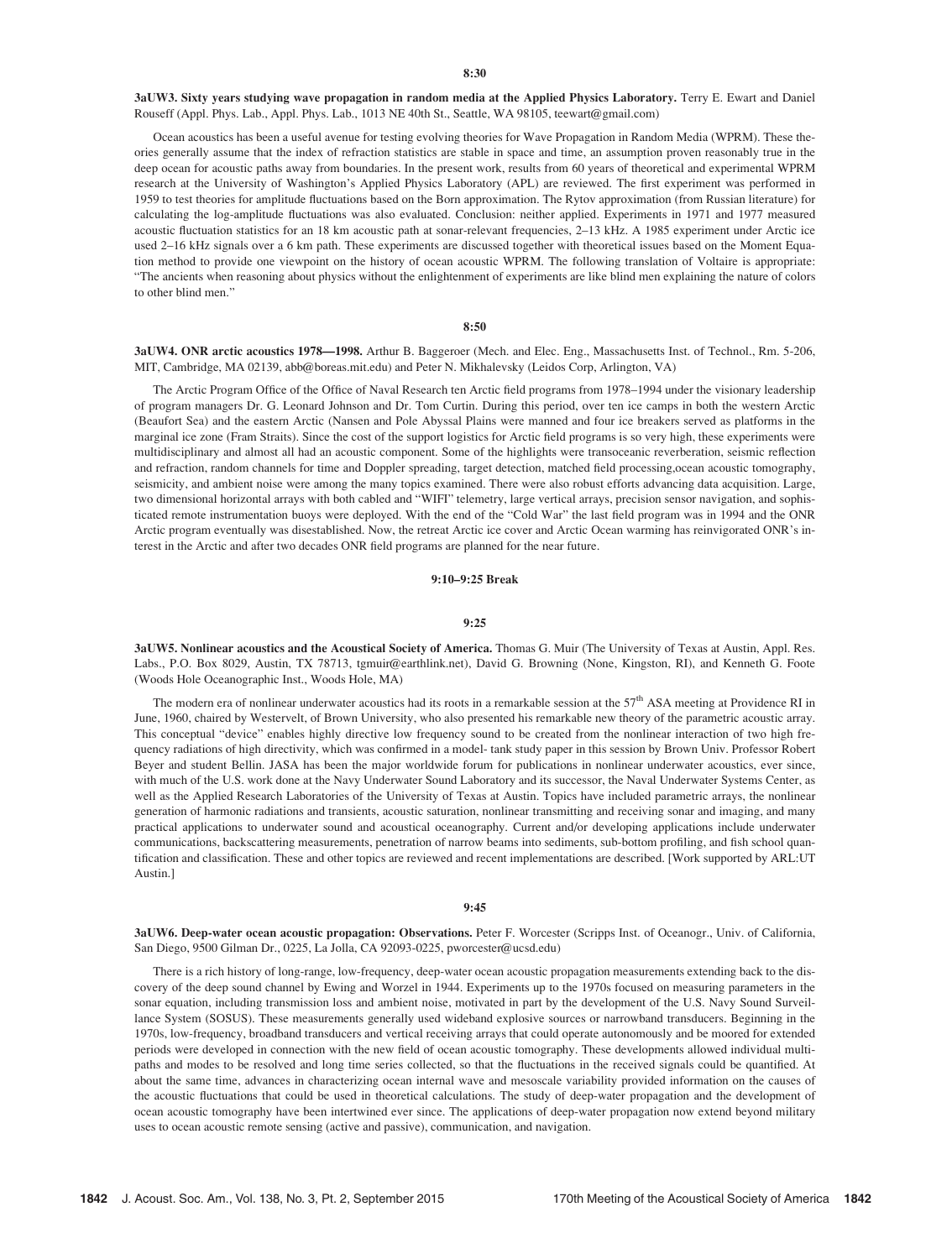3aUW7. Shallow water experiments and results. James Lynch, Timothy F. Duda, Arthur E. Newhall, and Ying T. Lin (Woods Hole Oceanographic, MS # 11, Bigelow 203, Woods Hole Oceanographic, Woods Hole, MA 02543, jlynch@whoi.edu)

Shallow water acoustics has flourished over the past fifty years, but most especially over the last 25 years. After World War II, the Cold War between the USSR and the West focused the emphasis in ocean acoustics on deep, "blue water." After the Cold War waned in 1990, the emphasis changed to "brown water" coastal acoustics studies. In this paper, we will look at the advances over the past halfcentury in shallow water acoustics, with emphasis on the experimental results from acoustics, oceanography, marine geology, and marine biology.

# Contributed Paper

### $10.25$

3aUW8. Bottlenose dolphins direct sonar clicks off-axis of targets to maximize Fisher Information about target bearing. Laura Kloepper (Dept. of Biology, Saint Mary's College, 185 Meeting St. Box GL-N, Brown Univ.Dept. of Neurosci, Providence, RI 02912, laurakloepper@ gmail.com), Yang Liu, and John R. Buck (Univ. of Massachusetts Dartmouth, Dartmouth, MA)

Aiming the sonar beam directly at a potential target maximizes the detection information available to an echolocating animal. In contrast, estimating the angular location of a target relies on changes in the received echo spectrum due to the frequency dependence of the transmit beam pattern. The Fisher Information quantifies the available information on angular location in terms of the sensitivity of the received echo spectrum as a function of bearing. We calculated the Fisher Information for a dolphin's echolocation signal and determined the maximum angular location information occurs when the sonar beam is such that the target falls slightly offaxis. To compare the predicted beam aim to the actual beam aim of an echolocating dolphin, we recorded the echolocation signals of a bottlenose dolphin with a 16-element hydrophone array while the animal performed a target detection task. The dolphin consistently pointed its sonar beam 7 degrees away from the target, which is the beam aim that maximizes the Fisher Information for the dolphin signal. [Work supported by NSF and ONR.]

# WEDNESDAY MORNING, 4 NOVEMBER 2015 GRAND BALLROOM FOYER, 9:00 A.M. TO 12:00 NOON

Session

# Exhibit and Exhibit Opening Reception

The instrument and equipment exhibit is located near the registration area in the Grand Ballroom Foyer.

The Exhibit will include computer-based instrumentation, scientific books, sound level meters, sound intensity systems, signal processing systems, devices for noise control and acoustical materials, active noise control systems, and other exhibits on acoustics.

Exhibit hours are Monday, 2 November, 5:30 p.m. to 7:00 p.m., Tuesday, 3 November, 9:00 a.m. to 5:00 p.m., and Wednesday, 4 November, 9:00 a.m. to 12:00 noon.

Coffee breaks on Tuesday and Wednesday mornings (9:45 a.m. to 10:30 a.m.) will be held in the exhibit area as well as an afternoon break on Tuesday (2:45 p.m. to 3:30 p.m.).

The following companies have registered to participate in the exhibit at the time of this publication:

Brüel & Kjær Sound & Vibration Measurement—www.bksv.com

Freudenberg Performance Materials—www.Freudenberg-pm.com

G.R.A.S Sound & Vibration—www.gras.us

PCB Piezotronics—www.pcb.com/

Sensidyne—www.sensidyne.com

Springer—www.Springer.com

Teledyne Reson—www.teledyne-reson.com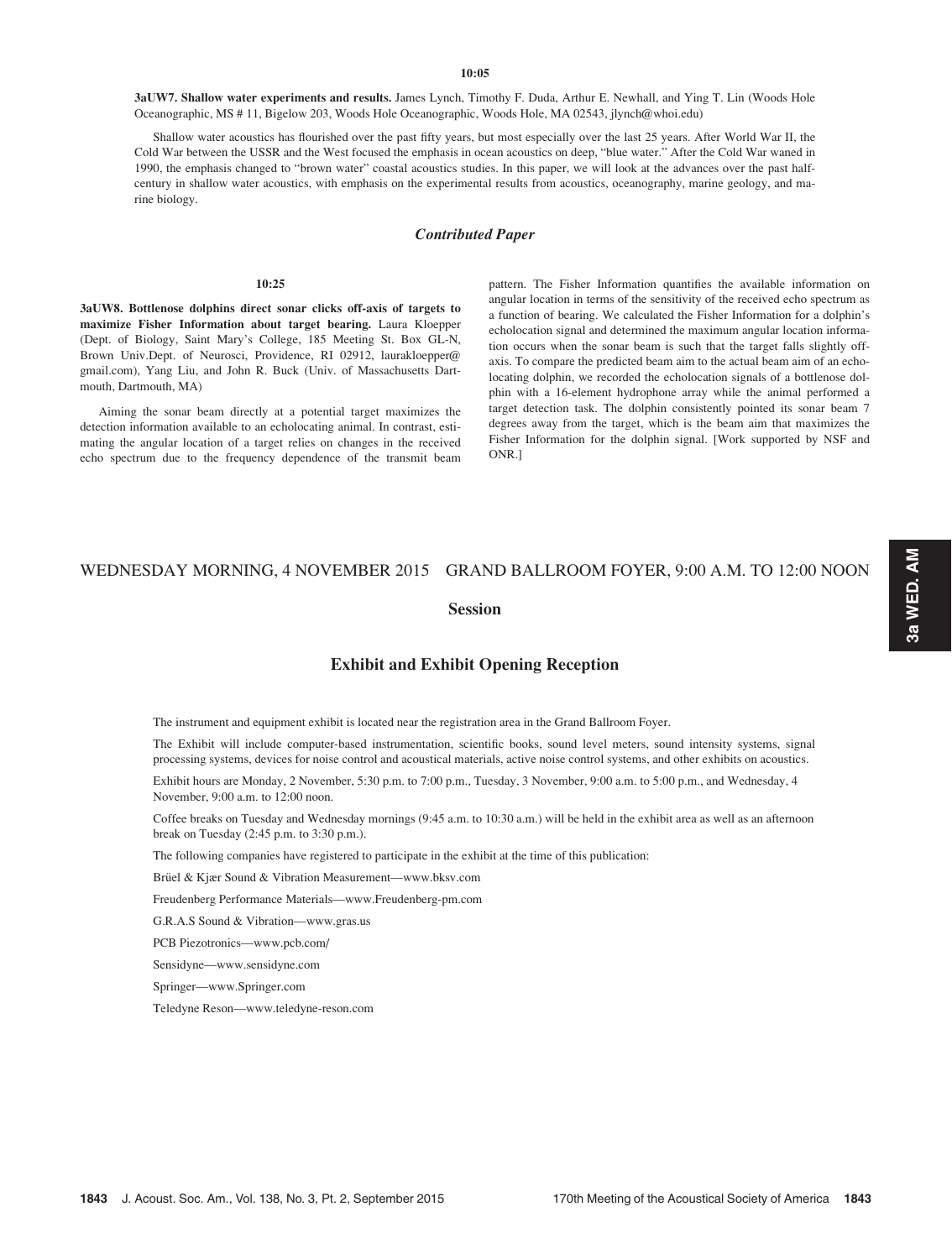# Session 3pAA

# Architectural Acoustics: AIA CEU Course Presenters Training Session

K. Anthony Hoover, Cochair

McKay Conant Hoover, 5655 Lindero Canyon Road, Suite 325, Westlake Village, CA 91362

Bennett M. Brooks, Cochair

Brooks Acoustics Corporation, 30 Lafayette Square - Suite 103, Vernon, CT 06066

All are welcomed, but TCAA membership and sign-in/sign-out attendance for the entire two hours of this workshop are required to qualify as an authorized presenter for this AIA/CES short course.

### Chair's Introduction—1:00

Invited Papers

### 1:05

3pAA1. TCAA short course presentation material. K. A. Hoover (McKay Conant Hoover, Inc., 5655 Lindero Canyon Rd., Ste. 325, Westlake Village, CA 91362, thoover@mchinc.com)

The Technical Committee on Architectural Acoustics (TCAA) is a Registered Provider in the American Institute of Architects (AIA) Continuing Education System (CES). The TCAA has developed a standardized introductory short course for architects, called "Architectural Acoustics." An architect can earn one continuing education unit (CEU) by attending this short course, if it is presented by a qualified member of TCAA. The course covers topics in sound isolation, mechanical system noise control, and finish treatments. This paper will cover the course material in order to prepare and qualify potential presenters. In order to qualify as an authorized presenter for this AIA/CES short course, attendance at this workshop and membership in TCAA are required.

#### 2:05

3pAA2. AIA/CES Provider registration and reporting requirements. Bennett M. Brooks (Brooks Acoust. Corp., 30 Lafayette Square - Ste. 103, Vernon, CT 06066, bbrooks@brooks-acoustics.com)

The Technical Committee on Architectural Acoustics (TCAA) is a Registered Provider in the American Institute of Architects (AIA) Continuing Education System (CES). The TCAA has developed a standardized introductory short course for architects. The TCAA short course is called "Architectural Acoustics" and attendance at this one-hour long course can earn an architect one continuing education unit (CEU) with HSW Credit (Health Safety and Welfare). This paper will cover the administrative requirements of the AIA/CES, to prepare potential presenters. These requirements include the proper handling of paperwork, so that AIA members may receive credit for the course. Also, the manner in which the course is given is dictated by AIA requirements. TCAA membership and attendance at this workshop are required to qualify as an authorized presenter for this AIA/CES short course.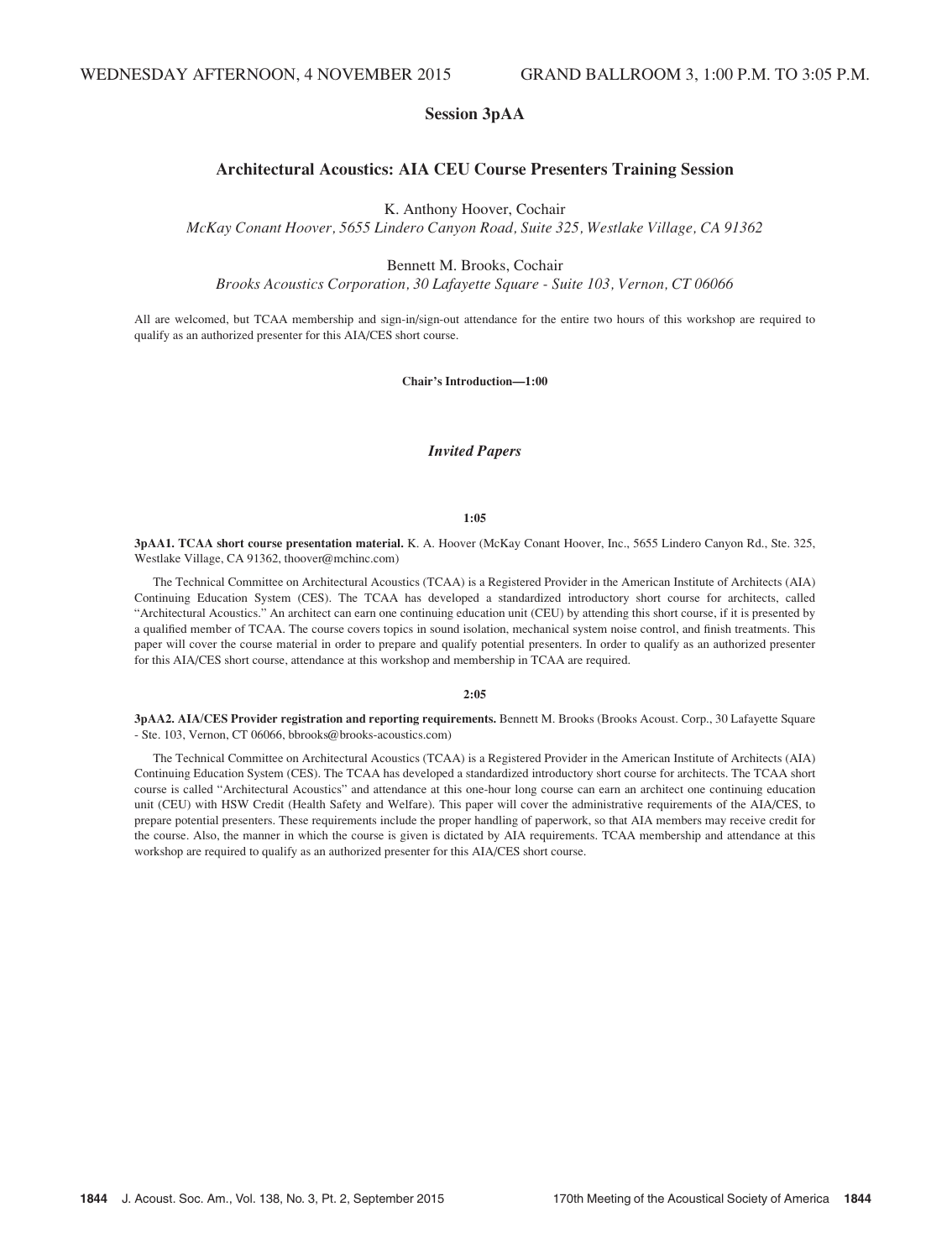# Session 3pBA

# Biomedical Acoustics: Therapeutic Ultrasound, Microbubbles, and Bioeffects II

Wayne Kreider, Chair

CIMU, Applied Physics Laboratory, University of Washington, 1013 NE 40th Street, Seattle, WA 98105

Contributed Papers

### 1:00

3pBA1. In vivo biodistribution of fluorescently tagged magnetic microbubbles for cavitation enhancement with real time passive acoustic mapping. Calum Crake, Robert Carlisle, Joshua Owen, Sean Smart, Christian Coviello, Constantin Coussios, and Eleanor P. Stride (Univ. of Oxford, Old Rd. Campus Res. Bldg., Oxford OX3 7DQ, United Kingdom, eleanor. stride@eng.ox.ac.uk)

Previous work has demonstrated the potential of magnetically functionalized microbubbles to localize and enhance cavitation activity under focused ultrasound exposure in vitro. The aim of this study was investigate magnetic targeting of microbubbles for promotion of cavitation in vivo. Fluorescently labeled magnetic microbubbles were intravenously injected into a murine xenograft model. Cavitation was induced using a 0.5 MHz single element focused transducer at peak negative focal pressures of 0.1–1.0 MPa and monitored in real-time using simultaneous B-mode imaging and passive acoustic mapping. Magnetic targeting was found to increase the amplitude of the cavitation signal as compared with untargeted bubbles and a commercial ultrasound contrast agent. Post exposure magnetic resonance imaging indicated a correlation between cavitation activity and deposition of magnetic nanoparticles in the tumor volume. Magnetic targeting was similarly associated with an increase in the fluorescence intensity measured from the tumors following the experiments; the highest levels corresponding to the maximum cavitation signals. These results indicate a strong correlation between cavitation activity and increased uptake of both molecular species and nanoparticles in tumors; and that the effect can be enhanced by magnetic targeting.

### 1:15

3pBA2. Acoustic methods for modulating the cavitation initiation pressure threshold. Hedieh A. Tamaddoni, Alexander P. Duryea, and Timothy L. Hall (Univ. of Michigan, Biomedical Eng., 2109 Gerstacker, Ann Arbor, MI 48109, alavi@umich.edu)

The objective of this study is to develop tissue protection methods by modulating bubble cloud initiation pressure thresholds. Specifically, we investigated pressure thresholds to initiate cavitation bubble clouds by the shock scattering mechanism. Cavitation initiation displays a stochastic nature affected by existing nuclei populations in the medium. We hypothesized that by applying proper low pressure pulse sequences before and/or during histotripsy therapy, initiation pressure threshold and growth of cavitation bubble cloud could be modified. We applied histotripsy and cavitation suppressing pulses in both water and agarose gel for pulse repetition rates of 1, 10, and 100 Hz. Acoustic backscatter signals and optical imaging were used to detect and monitor initiation, maintenance, and growth of resulting cavitation bubble cloud. Results demonstrated that the use of cavitation suppressing pulses can increase the cavitation threshold by 20% in the targeted space. Furthermore, we showed these acoustic sequences could modify the shape and density of the bubble cloud. By applying the cavitation suppressing pulses, we were able to generate a dense cavitation bubble cloud in the focus while decreasing scattered cavitation in the peripheral zone.

3pBA3. Experimental and numerical evaluation of the effect of stone size on fracture by burst wave lithotripsy. Madeline J. Hubbard, Barbrina Dunmire (Ctr. for Medical and Industrial Ultrasound, Appl. Phys. Lab, Univ. of Washington, Seattle, WA), Oleg A. Sapozhnikov (Dept. of Acoust., Phys. Faculty, M.V. Lomonosov Moscow State Univ., Moscow, Russian Federation), Wayne Krieder, Michael R. Bailey (Ctr. for Medical and Industrial Ultrasound, Appl. Phys. Lab, Univ. of Washington, Seattle, WA), and Adam D. Maxwell (Dept. of Urology, Univ. of Washington School of Medicine, 1013 NE 40th St, Seattle, WA 98105, amax38@u.washington.edu)

1:30

Burst wave lithotripsy (BWL) is an experimental treatment to noninvasively fragment kidney stones using bursts of focused ultrasound. Preliminary simulations with a linear elastic model showed that resonance creates concentrated stresses, which may help predict locations of fractures in the stones. In this study, we aimed to demonstrate this correlation by comparing simulations to experimental data. Cylindrical stones of variable size (4–14 mm diameter, 10 mm length) made from BegoStone plaster were treated in a water bath for 10 min using a 170 kHz focused transducer at a focal pressure of 6.5 MPa. Locations of first fractures in the stones correlated well with the location of peak stress predicted in the linear elastic model. Simulated peak surface stress in the stones decreased as stone diameter increased, with the exception of a spike near  $d = 12$  mm, which matches the half longitudinal wavelength in the stone. Experimentally, a corresponding overall increase in time to first fracture was observed with diameter, except for a drop at  $d = 12$  mm. The results are encouraging that the model may help direct further optimization of BWL. [Work supported by NIH through DK043881, DK104854, EB007643, and NSBRI through NASA NCC 9-58.]

### 1:45

3pBA4. Fast passive cavitation mapping with angular spectrum approach. Costas Arvanitis, Nathan McDannold (Radiology, Harvard Med. School, Brigham and Women's Hospital, 221 Longwood, Rm. 514A, Boston, MA 02115, arvanitis.costas@gmail.com), and Gregory Clement (Biomedical Eng., Cleveland Clinic Lerner Res. Inst., Cleveland, OH)

Several emerging focused ultrasound (FUS) therapies harness the effects produced by acoustic cavitation. Passive acoustic mapping (PAM) can be used to characterize and visualize the microbubble oscillations and guide these procedures. Here, we propose and demonstrate that angular spectrum approach (ASA) can be used to back-project the passively recorded, by an array of receivers, diverging pressure waves generated from oscillating microbubbles to perform rapid PAM reconstructions. In the present work, acoustic cavitation is studied transcranially in non-human primates using an integrated ultrasound and MRI-guided clinical FUS system. In addition, from CT datasets, we also extract the skull acoustic properties and use them as inputs to numerical simulations. Using both the simulated and experimental data we validate the use of ASA to perform PAM reconstructions and compare its performance to time domain PAM. The experimental data demonstrate that ASA can be used to reconstruct frequency-selective PAM. Numerical simulations suggest that ASA reconstructions have the same resolution with time domain PAM, while the reconstruction time was 72 times faster for the same image dimensions. These results suggest that ASA-based PAM reconstructions can provide real-time passive cavitation mapping and, by extension, control over FUS procedures.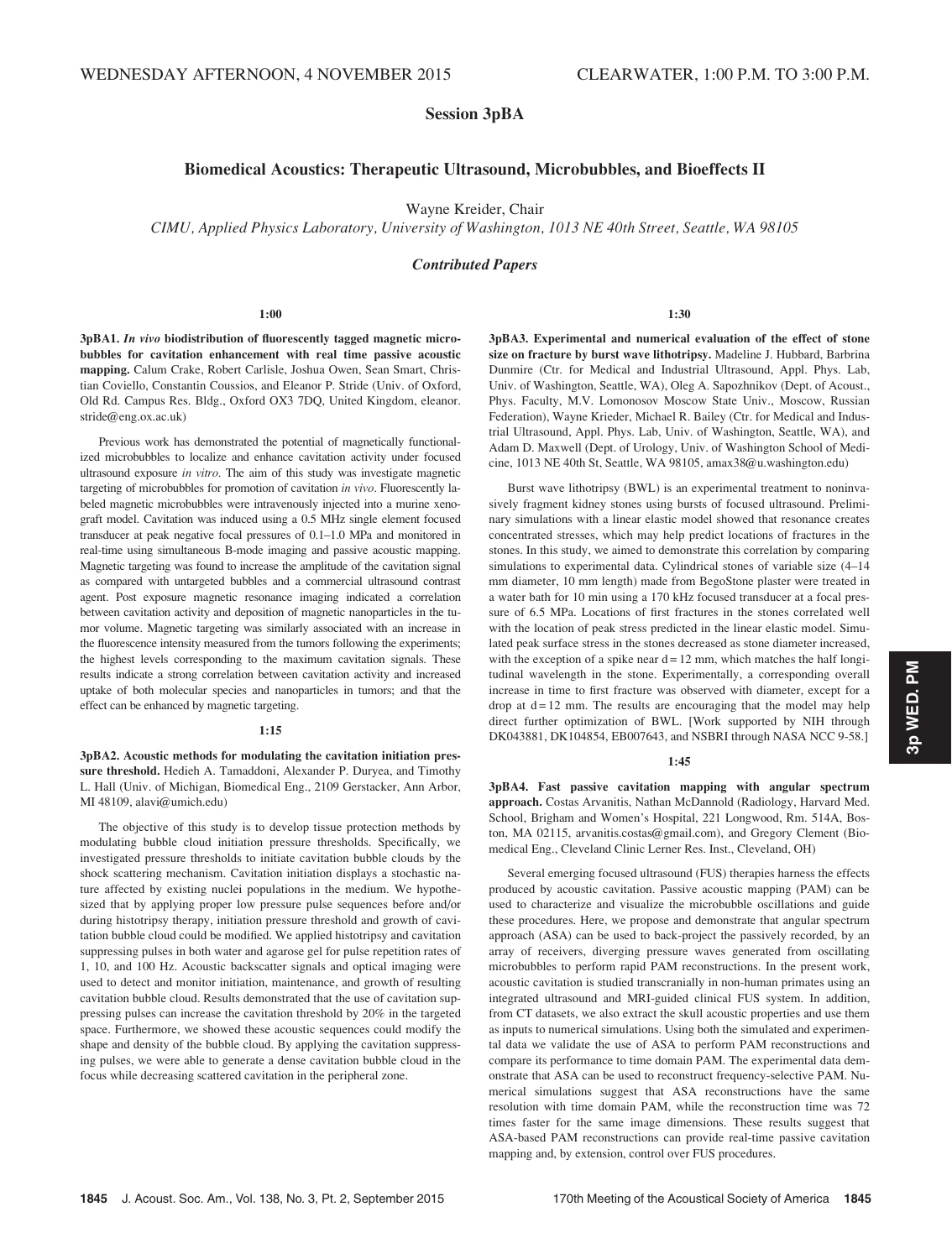#### 2:00

3pBA5. Acoustic levitation device for probing biological cells with highfrequency ultrasound. Brian D. Patchett (Phys., Utah Valley Univ., 800 W. University Parkway, MS 179, Orem, UT 84058-5999, brian.d.patchett@ gmail.com), Natalie C. Sullivan (Chemistry, Utah Valley Univ., Orem, UT), and Timothy E. Doyle (Phys., Utah Valley Univ., Orem, UT)

High-frequency ultrasound has been shown to be sensitive to changes in the cell cytoskeletal makeup during a variety of biological processes. It can therefore be used to study cellular responses such as T-cell activation and cancer metastasis. To date, obtaining cytoskeletal properties with high-frequency ultrasound has required the use of monolayer cell cultures. Ultrasonic signals from these cultures can be problematic due to the interference of reflections from the culture-plate well. The cell structure is also often deformed from its native state due to adhesion to the culture plate. The objective of this study was to develop an acoustic levitation device that creates a monolayer of cells suspended in a fluid in order to simulate their environment in vivo. By using a 250 kHz transducer, standing waves were generated in a suspension of polyethylene microspheres  $(53-63\mu m)$  diameter) in distilled  $H_2O$ . Microspheres formed layers at the standing-wave nodes. Varying the shape of the transducer voltage waveform had a significant effect on layer thickness, with a square waveform creating thinner, more distinct layers than a sine waveform due to steeper pressure gradients at the nodes. Future work will entail creating a monolayer suspension of biological cells that can be probed with high-frequency ultrasound.

### 2:15

3pBA6. In vivo cavitation thresholds and injury observations related to burst wave lithotripsy. Wayne Kreider (CIMU, Appl. Phys. Lab., Univ. of Washington, 1013 NE 40th St., Seattle, WA 98105, wkreider@uw.edu), Adam D. Maxwell (Dept. of Urology, Univ. of Washington School of Medicine, Seattle, WA), Bryan W. Cunitz, Yak-Nam Wang (CIMU, Appl. Phys. Lab., Univ. of Washington, Seattle, WA), Donghoon Lee (Dept. of Radiology, Univ. of Washington School of Medicine, Seattle, WA), Mathew D. Sorensen, Jonathan D. Harper (Dept. of Urology, Univ. of Washington School of Medicine, Seattle, WA), Oleg A. Sapozhnikov, Vera A. Khokhlova (Dept. of Acoust., Phys. Faculty, Moscow State Univ., Moscow, Russian Federation), and Michael R. Bailey (CIMU, Appl. Phys. Lab., Univ. of Washington, Seattle, WA)

Burst wave lithotripsy (BWL) is a new non-invasive approach for treating kidney stones that uses short bursts of ultrasound at low duty factors. An important difference between BWL and SWL relates to the potential for generating cavitation in the kidney that could cause injury. To study such cavitation behavior, 17 pig kidneys were exposed in vivo to BWL treatments of different amplitudes at frequencies of 170 and 335 kHz. Treatments lasted at least 10 min and were monitored in real time using ultrasound imaging (including B-mode and Doppler modalities) to determine threshold pressures for the onset of cavitation. After treatment, eight of the kidneys were perfusion fixed and scanned using MR imaging sequences designed to detect hemorrhagic injury. Results suggest that pressure thresholds exist below which cavitation detected by ultrasound imaging is very unlikely to occur; moreover, MR images indicate no injury or only minimal injury when cavitation was not detected. Observations at 170 kHz show a repeatable threshold pressure near 5 MPa; data at 335 kHz were less consistent but suggest a higher threshold between 6 and 8 MPa. [Funding support by NIH NIDDK P01-DK043881, R01-DK092197, T32-DK007779, K01DK104854, R01-EB007643, R01-CA188654, and NSBRI through NASA NCC 9-58.]

#### 2:30

3pBA7. Focused ultrasound-enhanced intranasal delivery of brainderived neurotrophic factor. Hong Chen, Georgiana Z. Yang, Hoheteberhan Getachew, Camilo Acosta, Carlos S. Sánchez (Dept. of Biomedical Eng., Columbia Univ., 630 West 168th St., PS 19-418, New York, NY 10032, hc2666@columbia.edu), and Elisa E. Konofagou (Dept. of Biomedical Eng. and Dept. of Radiology, Columbia Univ., New York, NY)

The therapeutic use of neurotrophic factors in the treatment of central nervous system diseases has been restrained by their low blood-barrier permeability and rapid degradation in the blood. Intranasal (IN) administration is a promising approach for delivering neurotrophic factors directly to the brain, bypassing the BBB. However, IN delivery has low efficiency and does not offer localized delivery to specific brain sites. The objective of this study was to demonstrate the feasibility of FUS-enhanced IN delivery of brain derived neurotrophic factor (BDNF) at a targeted location. BDNF was administered through IN route in wild-type mice  $(n=7)$  followed by FUS sonication at the left caudaputamen in the presence of systemically circulating microbubbles. The contralateral right caudaputamen was used as control for IN delivery only. Immunohistochemistry staining was used to assess the distribution of BDNF and the bioactivity of BDNF in activating the downstream signaling. It was found that FUS enhanced the delivery efficiency of IN administered BDNF at the targeted region, where BDNF penetrated deep into the brain tissue instead of confining within the perivascular spaces as in the contralateral control side. Furthermore, the delivered BDNF reached sufficient concentration to activate the downstream signaling pathway.

#### 2:45

3pBA8. Ultrasound-mediated drug release from nanoscale liposomes using nanoscale cavitation nuclei. Susan Graham, James Kwan, Rachel Myers, Christian Coviello, Robert Carlisle, and Constantin Coussios (Inst. of Biomedical Eng., Dept. of Eng. Sci., Univ. of Oxford, Old Rd. Campus Res. Bldg., Oxford OX3 7DQ, United Kingdom, constantin.coussios@eng. ox.ac.uk)

We have previously presented a liposomal formulation of mean size 140 nm, manufactured using DSPE, cholesterol, DSPC and DSPE-PEG at ratios of 65:25:3:7, which exclusively releases encapsulated doxorubicin in the presence of inertial cavitation nucleated by microbubbles (SonoVue®, Bracco) at peak rarefactional pressures in excess of 1.2 MPa at 0.5 MHz (Graham et al., J. Controlled Release, 2014). However, the benefits of cavitation-sensitive liposomes small enough to pass through the leaky tumor vasculature can only be fully realized if they can be triggered by cavitation nuclei which are also small enough to extravasate into the tumor mass. In the present work, we demonstrate that liposomal release comparable to that mediated by SonoVue® microbubbles can be achieved using gas-stabilizing polymeric nanocups of mean diameter 400 nm, at peak rarefactional pressure amplitudes in excess of 1.5 MPa at 0.5 MHz or 4 MPa at 1.6 MHz. Mechanistically, we hypothesize that release occurs once a threshold peak shear rate is exceeded in the fluid surrounding the collapsing microbubble, thus exceeding the critical shear stress on the liposomal surface. This is confirmed experimentally by demonstrating a correlation between release and the maximum power of broadband acoustic emissions received by a passive cavitation detector.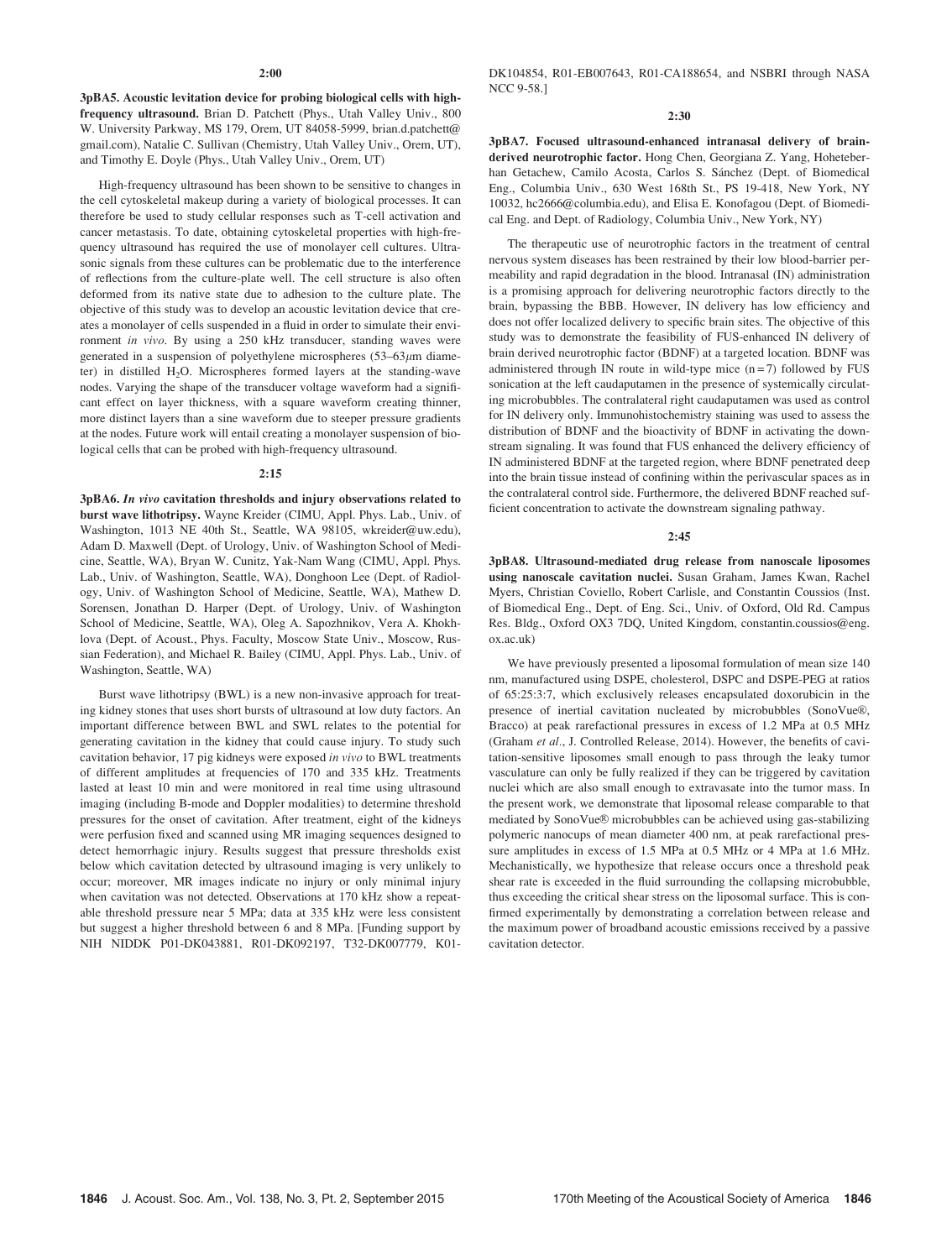# Session 3pED

# Education in Acoustics: Acoustics Education Prize Lecture

Ning Xiang, Chair

School of Architecture, Rensselaer Polytechnic Institute, Greene Building, 110 8th Street, Troy, NY 12180

Chair's Introduction—2:10

# Invited Paper

 $2:15$ 

3pED1. Propagation of acoustic education in space and time. Yang-Hann Kim (KAIST, Dept. of M.E., Sci. Town, Daejon-shi 305- 703, South Korea, yanghann@kaist.ac.kr)

Sound is every where and any time. Human is always surrounded by sound. However, understanding sound is not always available to everyone. It's concepts start to be introduced from elementary school to college, but implementing sound for his/her purpose is always problematic. One reason why sound is so difficult to understand is because it is not visible. There have bee numerous attempts to make sound visible: using water, many candle lights, string, small particles, and many microphones. Another hurdle that we have to go over to really enjoy and use sound is to have a convenient tool for manipulating sound. However making one's own speaker cannot be tackled by using a home took box. However, we are about to make this dream come true: many good speakers can be found in relatively cheap price and tangible manipulation tools begin to be available. This paper introduce how these tools have been developed and can be used for education. Another issue associated with learning sound is how to make acoustic education available to anyone and anytime: distance education, using Internet can be a solution. Past experience will be introduced: college lecture, short course for industry, Internet lecture, and finally MOOC lecture for acoustics are compared. What their characteristics are, and how to use them are to be discussed.

WEDNESDAY AFTERNOON, 4 NOVEMBER 2015 GRAND BALLROOM 2, 1:00 P.M. TO 2:05 P.M.

# Session 3pID

# Interdisciplinary: Hot Topics in Acoustics

Tessa Bent, Chair

Department of Speech and Hearing Sciences, Indiana University, 200 S. Jordan Ave., Bloomington, IN 47405

Chair's Introduction—1:00

### Invited Papers

### 1:05

3pID1. Hot topics in underwater acoustics: Recent advances in underwater unexploded ordnance classification. Aubrey L. Espana, Kevin L. Williams, and Steven G. Kargl (Acoust. Dept., Appl. Phys. Lab. - Univ. of Washington, 1013 NE 40th St., Box 355640, Seattle, WA 98105, aespana@apl.washington.edu)

For decades, broadband sonar has been a key tool in the underwater detection and classification of man-made targets. The DoD's recent focus to clean up discarded WWII-era munitions has pushed a flurry of research and advancements in the areas of target scattering, environmental noise modeling, signal processing, and automatic target recognition (ATR). It is the interdisciplinary nature of this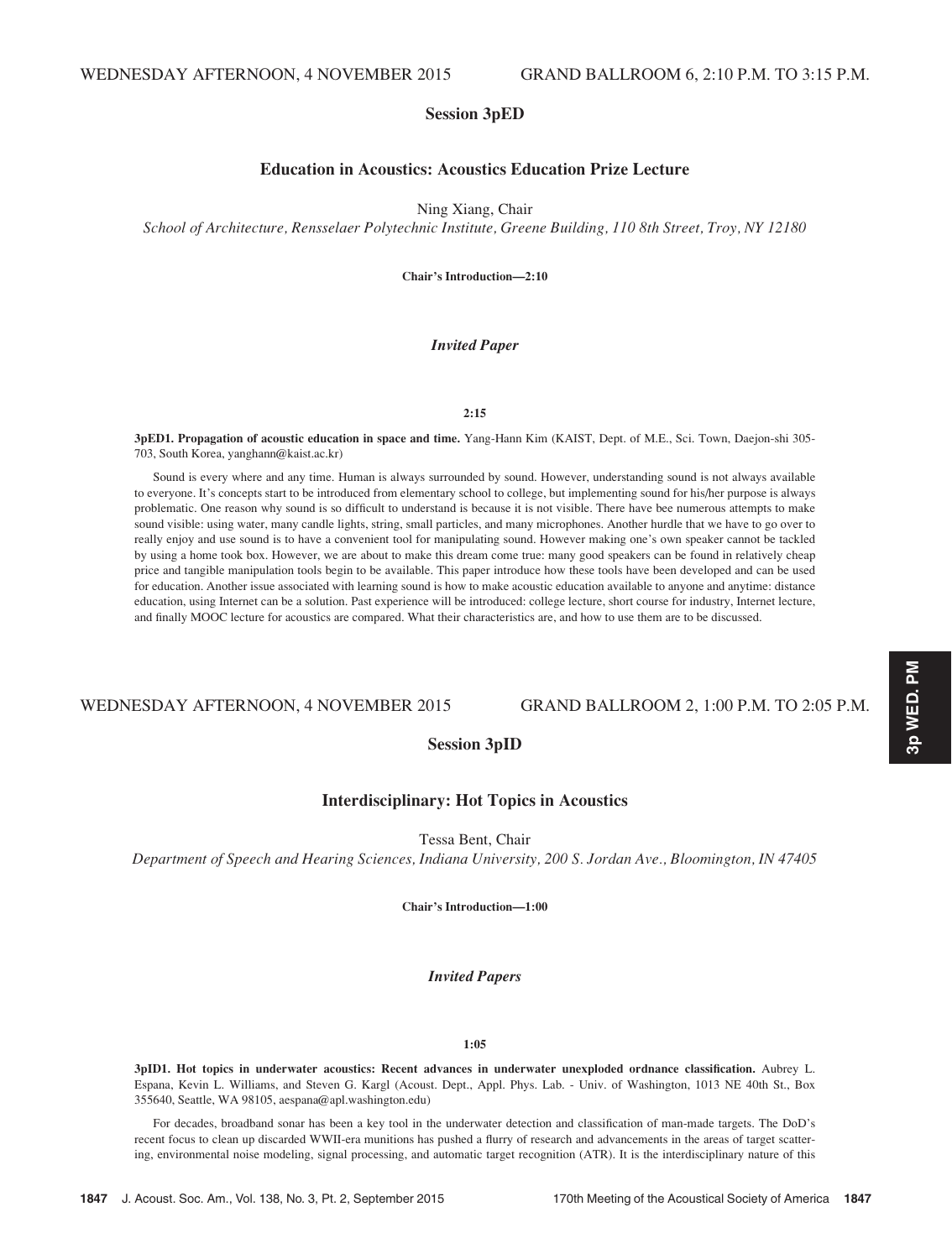problem that makes it incredibly challenging, namely, the fact that the ability to classify an object is heavily influenced by the operational choices (grazing angle and vehicle altitude), surrounding environmental factors (target type, burial state, sea state, and bottom topography), and the processing tools (data products, feature-set, and ATR training/testing). This talk will outline the key steps underlying the process of trying to detect and classify underwater unexploded ordnance (UXO). It begins by pushing raw time domain data, which can be generated either experimentally or via models, through a set of signal processing tools to create data products (acoustic color and SAS images). These data products are fed through feature extraction processes, followed by ATR algorithms, in order to arrive at the final classification of an object. Examples to be presented include objects of interest to the remediation of underwater UXO. [Research supported by SERDP and ONR.].

#### 1:25

3pID2. Seismic surveys and marine wildlife: Impacts, the lack thereof, and thoughts on managing both. Douglas P. Nowacek (Nicholas School of the Environment and Pratt School of Eng., Duke Univ. Marine Lab., 135 Duke Marine Lab Rd., Beaufort, NC 28516, dpn3@duke.edu)

Sufficient scientific data exist to conclude that seismic airguns used in geophysical exploration have a low probability of direct harm to most marine life, except at close range where physical injury is a real danger. Further, airguns in some conditions do not appear to disturb animals; however, in other conditions, they result in moderate to extreme behavioral responses and/or acoustic masking over large areas. Additionally, recent studies have reported the presence of seismic survey sound energy over ranges of ~4000 km. While the potential for effects have not even been investigated at such ranges, the presence of the signals must be taken into account when evaluating overall potential for impacts. Mitigation measures have historically focused on reducing immediate harm, but systematically measuring and understanding the full potential for impacts is an important aspect of any responsible development program. The European Union has recognized ocean noise as a pollutant and as an indicator of environmental quality under its Marine Strategy Framework Directive. Given this and the international and transboundary nature of noise from marine seismic surveys, their ubiquity, the presence of numerous other sources of ocean noise, and that incorporating acoustic disturbance into an understanding of population level consequences is progressing, a responsible path forward should focus on the creation of legally binding international commitments and standards for the management and minimization of noise.

### 1:45

3pID3. Hot topics in "cold" acoustical oceanography. Grant B. Deane (Marine Physical Lab., Univ. of California, San Diego, 13003 Slack St, La Jolla, CA 92093-0238, gdeane@ucsd.edu)

Acoustics is a vital tool for probing the ocean interior, the seafloor, and the sea surface. This talk on Acoustical Oceanography will focus on hot topics in cold places, specifically the Arctic. The rapid loss of sea ice in the arctic circle is leading to an increase in human activities, with implications for oil and gas exploration, fisheries, shipping, and tourism, to name a few areas. Current active and exciting research areas in Acoustical Oceanography include: (1) multipurpose acoustic networks in the Arctic that support the passive monitoring of underwater sound, and remote sensing activities such as acoustic tomography and thermometry, (2) using acoustics to track marine mammals and evaluate their responses to industrial noise, (3) the use of high frequency acoustics to detect and quantify oil layers beneath sea ice, and (4) the use of underwater ambient noise to study glacier dynamics and ice melting in arctic, glacial bay.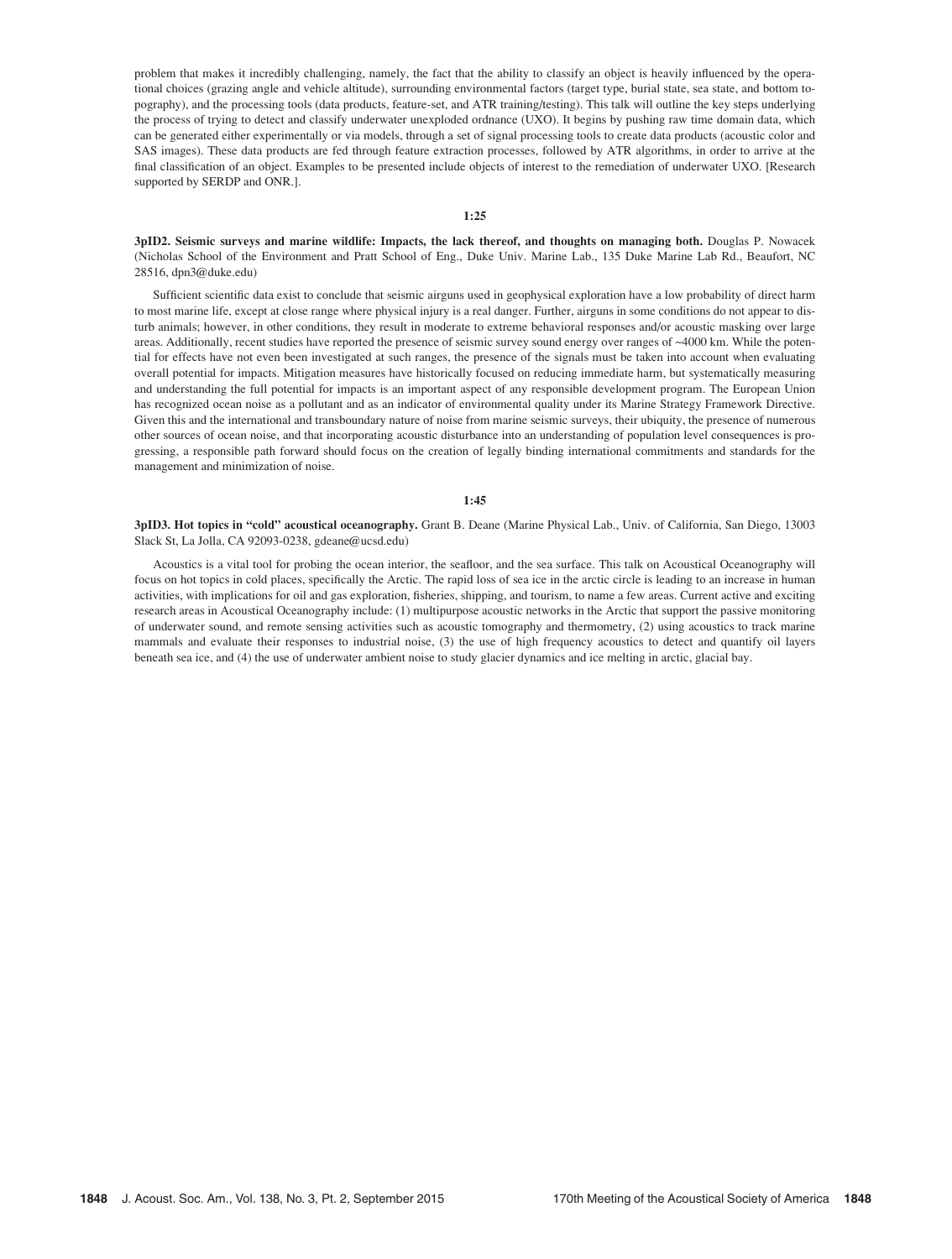# Session 3pSC

# Speech Communication: Speech Style and Sociophonetics (Poster Session)

Benjamin Munson, Chair

Speech-Language-Hearing Sciences, University of Minnesota, 115 Shevlin Hall, 164 Pillsbury Drive SE, Minneapolis, MN 55455

Authors should be at their posters from 1:45 p.m. to 3:15 p.m. To allow authors an opportunity to see other posters in their session, all posters will be on display from 1:00 p.m. to 3:15 p.m.

# Contributed Papers

3pSC1. Schwa reduction and the realization of /p, t/ in casual American English. Ellen Aalders and Mirjam Ernestus (Ctr. for Lang. Studies, Radboud Univ. Nijmegen, Erasmusplein 1, Nijmegen, Gelderland 6525 HT, Netherlands, e.aalders@let.ru.nl)

This study focused on the realization of  $/p$ , t/ after schwa (e.g., *support*, certificate) in casual American English. We analyzed the realization of 523 tokens in the Buckeye corpus. Pronunciation variation proved substantial. Some plosives were realized as fricatives or were completely absent; others varied in the duration and voicing of the closure, burst presence, and voice onset time (VOT). Tokens of  $suppose(d)$  showed markedly more reduction than other words: schwa was more often absent (80% versus 28%) and VOT was much shorter (mean 19 ms versus 59 ms). We propose that  $suppose(d)$ has an additional lexical entry without schwa:  $\textit{spose}(d)$ . It is typically assumed that if the schwa is lost, a following voiceless plosive retains the long VOT that is typical in stressed syllable-initial position (e.g., support pronounced as [s'phort]). We compared VOT in our schwa words, excluding  $suppose(d)$ , with that of 405 plosives occurring after /s/ (e.g., sport, still). Regression analyses showed that VOT was longer in syllable-initial position than after /s/ in consonant clusters (mean 16 ms). Schwa absence did not affect VOT and neither did the duration of schwa when present. This suggests that the reduction processes affecting vowels need not change the realization of consonants.

3pSC2. Influence of clear speech on the word intelligibility of electrolaryngeal speakers. Steven R. Cox and Philip C. Doyle (Health and Rehabilitation Sci., Western Univ., Elborn College Rm. 2200, London, ON N6G1H1, Canada, scox47@uwo.ca)

Electrolaryngeal (EL) speech is often used by individuals who undergo total laryngectomy (Barney, Haworth, & Dunn, 1959; Doyle, 1994). Unfortunately, current EL devices continue to produce an unnatural and mechanical sound quality that can impact speech intelligibility (SI) (Doyle & Eadie, 2005; Hillman, Walsh, Wolf, Fisher, & Hong, 1998; Meltzner & Hillman, 2005). Clear speech (CS) requires speakers to produce speech "as clearly as possible" in an attempt to improve the overall understandability of speech (Picheny, Durlach, & Braida, 1985, 1986) in those with communication disorders (Beukelman, Fager, Ullman, Hanson, & Logemann, 2002; Tjaden, Sussman, & Wilding, 2014). This study addressed alterations in SI through the application of CS by EL speakers. Twelve naïve listeners orthographically transcribed CVC words produced by 10 EL speakers in both habitual and CS modes. Findings indicate that SI improved 1.5% for words spoken using CS ( $M = 53.25\%$ , range = 47 to 64%) compared to words spoken using habitual speech ( $M = 51.75\%$ , range = 41 to 62%). No significant differences in SI were found in either word-initial or word-final phonemes across speaking conditions. Clinical implications of these findings will be discussed.

3pSC3. Judgments of self-identified gay and heterosexual male speakers of American English: Certain phonemes are more salient than others in determining sexual orientation. Erik C. Tracy (Psych., Univ. of North Carolina Pembroke, PO Box 1510, Pembroke, NC 28372, erik.tracy@uncp.edu)

Prior research (Munson, McDonald, DeBoe, & White, 2006; Tracy, Bainter, & Satariano, 2015) has demonstrated that, upon hearing a relatively short utterance, listeners were able to differentiate between self-identified gay and heterosexual male speakers of American English. Furthermore, Tracy et al. (2015) discovered that listeners primarily relied on certain vowels (e.g., /æ/, /eɪ/, /ɛ/, /iː/, /oʊ/, /ɑ/, and /uː/) and consonants (e.g., /l/, /n/, and /s/) to determine a speaker's sexual orientation. The present study, based on data collected by Tracy (2015), investigated whether listeners relied on other phonemes when forming their sexual orientation judgments. Listeners were presented with utterances that either included one, two, or three consonants, or one, two, or three vowels. Upon hearing a single phone, such as  $\frac{1}{\sqrt{2}}$ ,  $\frac{1}{\sqrt{2}}$ ,  $\frac{1}{\sqrt{2}}$ ,  $\frac{1}{\sqrt{2}}$ ,  $\frac{1}{\sqrt{2}}$ , listeners were able to differentiate between the speakers. With respect to the consonants, listeners' performance improved as the number of certain consonants (e.g.,  $\frac{1}{1}$ ,  $\frac{1}{1}$ ,  $\frac{1}{1}$ ,  $\frac{1}{1}$ ,  $\frac{1}{1}$ ,  $\frac{1}{1}$ ) in the utterance increased. For example, the utterance  $\lambda$ , j,  $\theta$  resulted in better performance than the utterance /f, m, v/. The results indicate that certain phonemes, more than others, can indicate a speaker's sexual orientation.

3pSC4. Are phonetic contrasts enhanced in clear speaking styles? Outi Tuomainen and Valerie Hazan (Speech, Hearing and Phonetic Sci., UCL, Speech, Hearing and Phonetic Sci., UCL, Chandler House, 2, Wakefield St., London WC1N 1PF, United Kingdom, o.tuomainen@ucl.ac.uk)

When asked to speak clearly, talkers make adaptations to various acoustic characteristics of their speech. Do these adaptations specifically enhance phonetic contrasts or just result in more global enhancements? For phonetic contrasts, increased discriminability could be achieved by increasing between-category distance, reducing within-category dispersion or both. The LUCID corpus contains 32 iterations per consonant for each of 40 adults for the /s/-/ f/ and /p/-/b/ contrasts. Iterations were obtained via picture elicitation in a sentence context in two conditions: when asked to speak casually and clearly. Friction centroids were measured for  $\frac{s}{-}$  / $\frac{s}{-}$  and voice onset times for  $/p/-/b$ . For  $/s/-/f/$ , although there was significantly greater distance between centroids in the clear speech condition, within-category dispersion did not differ across speaking styles and there was no significant increase in overall discriminability in the clear condition. For /p/-/b/, in the clear condition, there was a significant increase in VOT distance, a significant decrease in within-category dispersion, resulting in an overall increase in discriminability. These results show that clear speaking styles can lead not only to global enhancements to speaking rate, intensity, pitch characteristics but also to increases in discriminability at the segmental level, although this may be contrast-specific.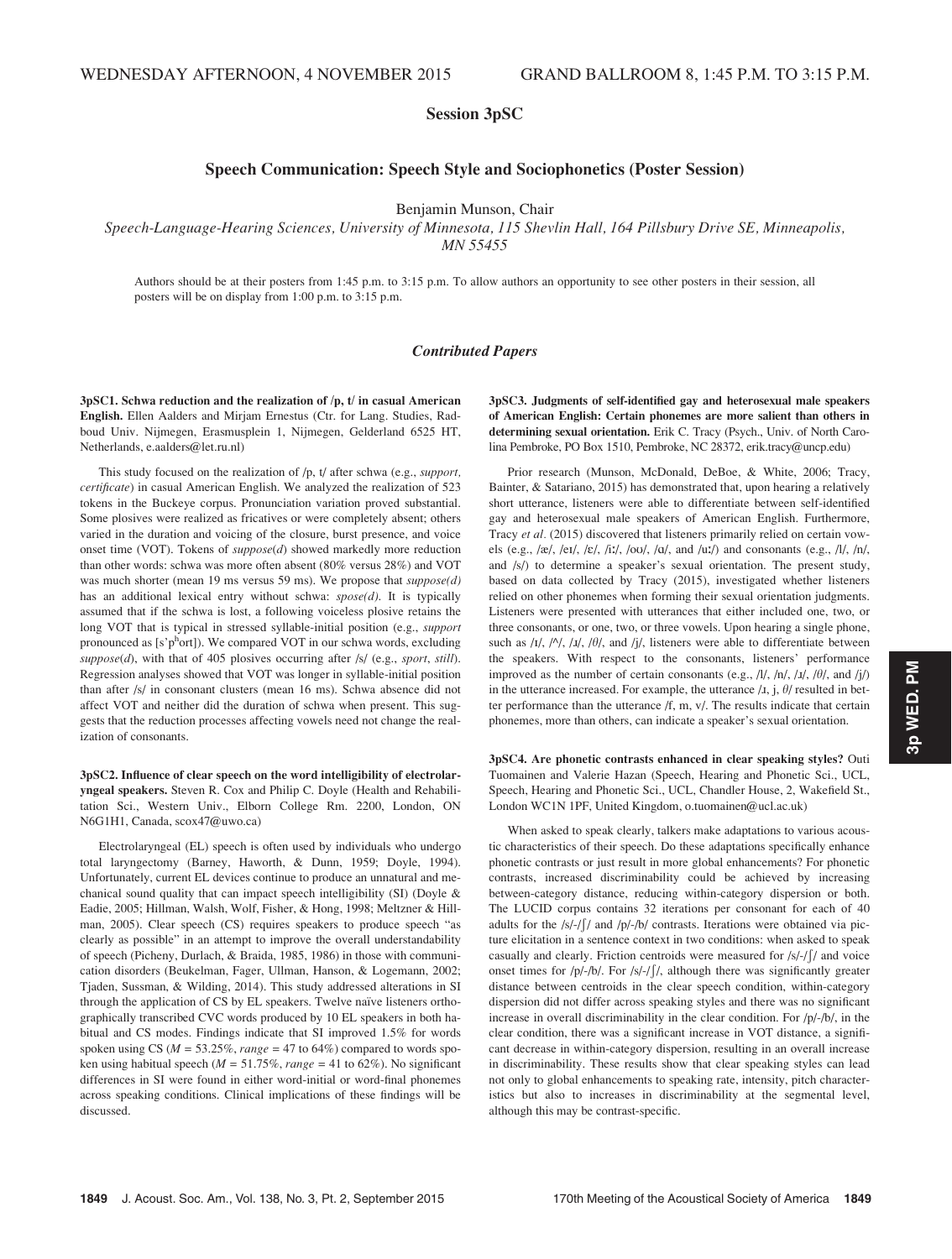3pSC5. Effects of speaking style and context on online word recognition in adverse listening conditions. Suzanne V. van der Feest (Linguist, The Univ. of Texas at Austin, 305 E 23rd St., Austin, TX 78712, suzanne@austin.utexas.edu), Samantha Moses, Amanda Clark (Commun. Sci. and Disord., Univ. of Texas at Austin, Austin, TX), Danielle Parsons, and Rajka Smiljanic (Linguist, The Univ. of Texas at Austin, Austin, TX)

This study investigated the time-course of word recognition in adverse listening conditions. Specifically, we examined the effect of different listener-oriented speaking styles and semantic context on lexical access in quiet and in noise. Young adult listeners participated in an online visual word recognition experiment. They heard sentences with a high- versus low-predictability semantic context, produced in Conversational (CO), Infant-Directed (IDS), and Clear (CS) speech while fixating two pictures on a screen: a target that matched the last word of the auditory stimulus and a distractor. All sentences were presented either in quiet, or mixed with speech-shaped noise at  $a - 5$  dB SNR. Results showed that IDS provided similar perceptual benefits to adult listeners as CS. Relative to low-predictability CO baseline, IDS and CS increased speed of word recognition for high-predictability sentences, in quiet and in noise equally. However, in the quiet condition, lexical access was eventually facilitated by contextual cues even in CO, but listeners in noise reliably focused the target only when a combination of contextual cues and exaggerated acoustic-phonetic cues was available. These findings suggest that both semantic cues and listener-oriented acoustic enhancements are needed for reliable and rapid lexical access, especially in adverse conditions.

3pSC6. Spectral characteristics and formant bandwidths of English vowels produced by American males with different speaking styles. Byunggon Yang (English Education, Pusan National Univ., 30 Changjundong Keumjunggu, Pusan 609-735, South Korea, bgyang@pusan.ac.kr)

Speaking styles tend to have an influence on spectral characteristics of produced speech. There are not many studies on the spectral characteristics of speech because of complicated processing of too many spectral data. This study examined spectral characteristics and formant bandwidths of English vowels produced by nine American males with different speaking styles: clear or conversational styles; high- or low-pitched voices. PRAAT was used to collect pitch-corrected long-term averaged spectra and bandwidths of the first two formants of 11 vowels in the speaking styles. Results showed that the spectral characteristics of the vowels varied systematically according to the speaking styles. The clear speech showed higher spectral energy of the vowels than that of the conversational speech while the high-pitched voice did the same over the low-pitched voice. Second, there was no statistically significant difference between B1 and B2 in the speaking styles. B1 was generally lower than B2 reflecting the source spectrum and radiation effect. However, there was a statistically significant difference in B2 between the front and back vowel groups. The author concluded that spectral characteristics reflect speaking styles systematically while bandwidths measured at a few formant frequency points do not reveal style differences properly.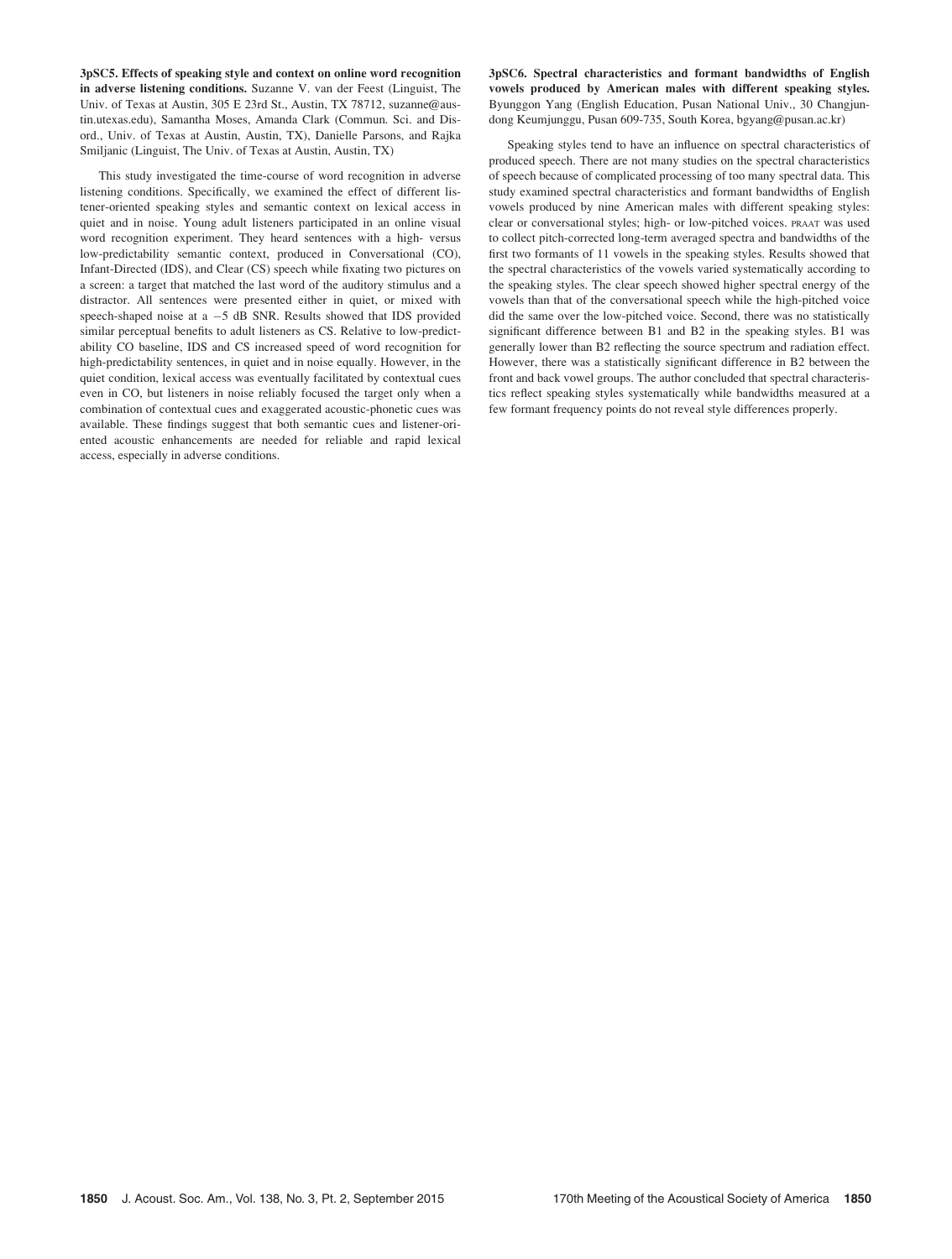# Session Plenary Session and Awards Ceremony

Christy K. Holland, Chair President, Acoustical Society of America

# Annual Membership Meeting

# Presentation of Certificates to New Fellows

Ian C. Bruce – For contributions to models of auditory-nerve fibers

Michele B. Halvorsen – For contributions to the understanding of the effects of sound on fish

Valerie L. Hazan – For contributions to the understanding of the intelligibility of speech

Kirill V. Horoshenkov – For contributions to outdoor sound propagation, remote sensing, and acoustics of porous materials

Wilfried Kausel – For contributions to the understanding of the acoustics of brass instruments

Andone C. Lavery – For contributions to the understanding of ocean microstructure and biology

Jose Sanchez-Dehesa – For contributions to the theory and development of acoustic metamaterials

# Introduction of Award Recipient

Carl Wunsch, recipient of the 2015 Walter Munk Award for Distinguished Research in Oceanography Related to Sound and the Sea a joint award of The Oceanography Society, the Office of Naval Research, and the Office of the Oceanographer of the Navy

# Presentation of Awards

Kelly Servick, recipient of the Science Writing Award in Acoustics for Journalists for her article "Eavesdropping on Echosystems" (Science Magazine, 21 February 2014)

Trevor Cox, recipient of the Science Writing Award for Professionals in Acoustics for his book The Sound Book: The Science of the Sonic Wonders of the World (W.W. Norton & Company, 2014)

Yang-Hann Kim, recipient of the 2015 Rossing Prize in Acoustics Education

Allan D. Pierce recipient of the Distinguished Service Citation

Paul D. Schomer recipient of the Distinguished Service Citation

John L. Butler, Silver Medal in Engineering Acoustics

Roy D. Patterson, Silver Medal in Psychological and Physiological Acoustics

Brian G. Ferguson, Silver Medal in Signal Processing in Acoustics

John J. Ohala, Silver Medal in Speech Communication,